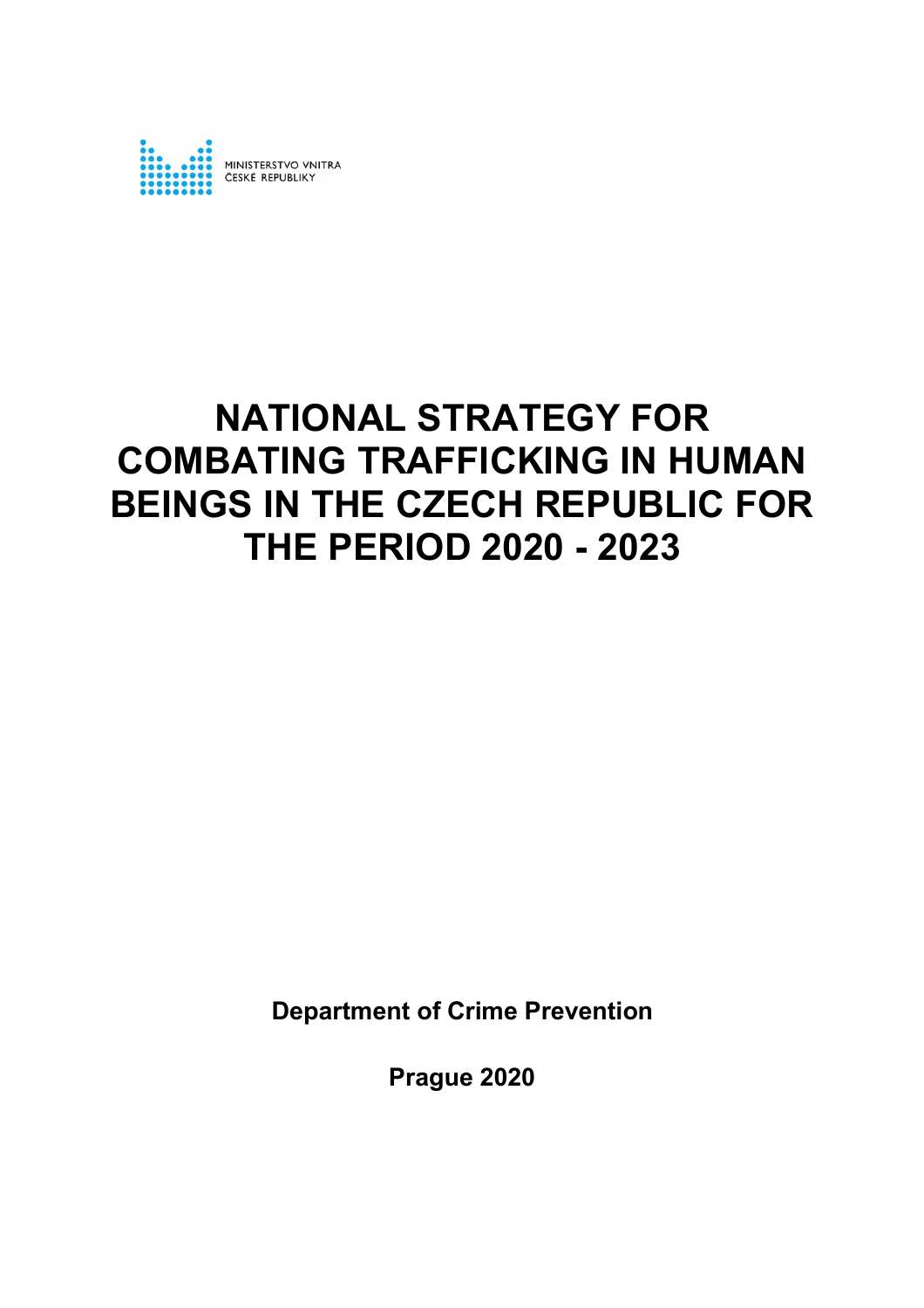## **OBSAH**

|                | EDITORIAL OF THE MINISTER OF THE INTERIOR JAN HAMÁČEK 3                                                                              |  |
|----------------|--------------------------------------------------------------------------------------------------------------------------------------|--|
|                | MAIN CHARACTERISTICS OF THE SITUATION FOR THE PERIOD 2016 - 20194                                                                    |  |
|                | STRATEGIC GOAL AND SPECIFIC GOALS OF THE NATIONAL STRATEGY FOR                                                                       |  |
| 1 <sub>1</sub> |                                                                                                                                      |  |
| 2.             |                                                                                                                                      |  |
| 3.             | Prevention and assistance to victims of trafficking in human beings 11                                                               |  |
| 4.             | Cooperation in combating trafficking in human beings at national and                                                                 |  |
|                |                                                                                                                                      |  |
|                |                                                                                                                                      |  |
|                | EVALUATION OF THE NATIONAL STRATEGY FOR COMBATING TRAFFICKING<br>IN HUMAN BEINGS IN THE CZECH REPUBLIC FOR THE PERIOD 2016 - 2019.29 |  |
|                |                                                                                                                                      |  |
|                |                                                                                                                                      |  |
|                |                                                                                                                                      |  |
|                |                                                                                                                                      |  |

*The text has not undergone and linguistic or stylistic editing.*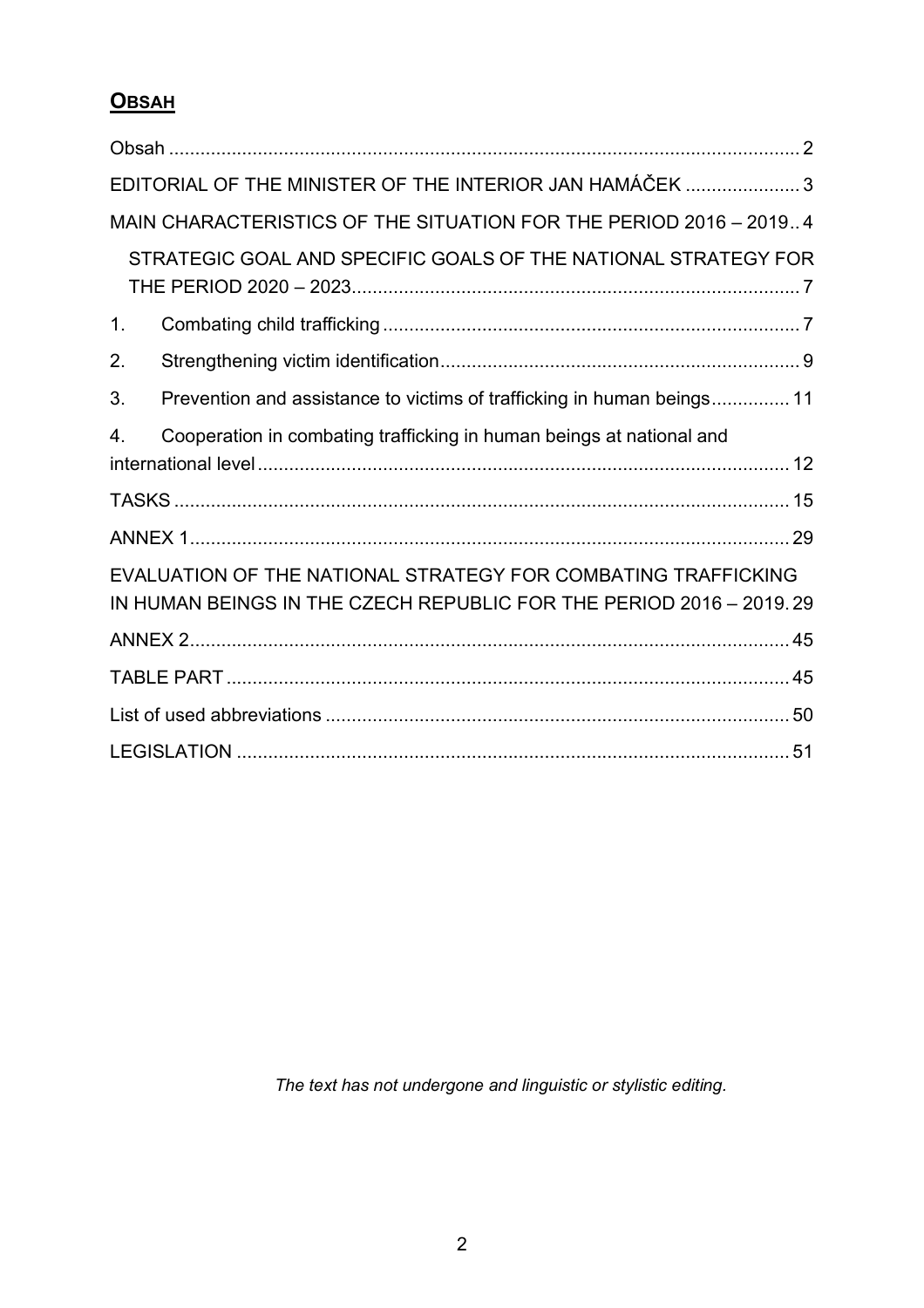### **EDITORIAL OF THE MINISTER OF THE INTERIOR JAN HAMÁČEK**



Human trafficking can take many forms. From coercion to sexual services, through labour exploitation, forced marriages, to criminal activities and more. What unites all these forms, however, is the gross violation of fundamental human rights. There are still cases where citizens of the Czech Republic are exploited, both in the territory of the Czech Republic and abroad. In the same way, citizens of other states are exploited in the Czech Republic.

The fight against trafficking in human beings requires a comprehensive approach. Therefore, close cooperation of all actors who deal with or may encounter trafficking in human beings

within their activities is crucial. I am glad that the collaboration between the state and the non-governmental sectors, particularly as regards the assistance to victims and preventive activities, works well. It is crucial to monitor the situation constantly, follow new trends and react to them promptly.

My duty as the National Coordinator for Combating Trafficking in Human Beings is to ensure that all victims of trafficking in human beings are identified and given appropriate care and support. It is essential to maintain and adapt the Program for the Support and Protection of Victims of Trafficking in Human Beings to the changing trends and needs of victims.

The Czech Republic has been intensively addressing trafficking in human beings and assisting victims of this crime since 2003. It is also praised in the international arena for full compliance with the standards for combating this crime.

I consider the occurrence of the crime of trafficking in human beings to be unacceptable. I will continue to ensure that those who deal with this issue make every effort to combat trafficking in human beings and assist victims of this crime.

The National Strategy for Combating Trafficking in Human Beings in the Czech Republic for the period of 2020 – 2023 is the sixth document that seeks to eliminate the occurrence of this crime through established measures and the establishment of deeper cooperation between individual actors in the field of combating trafficking in human beings to eliminate this type of criminal activity.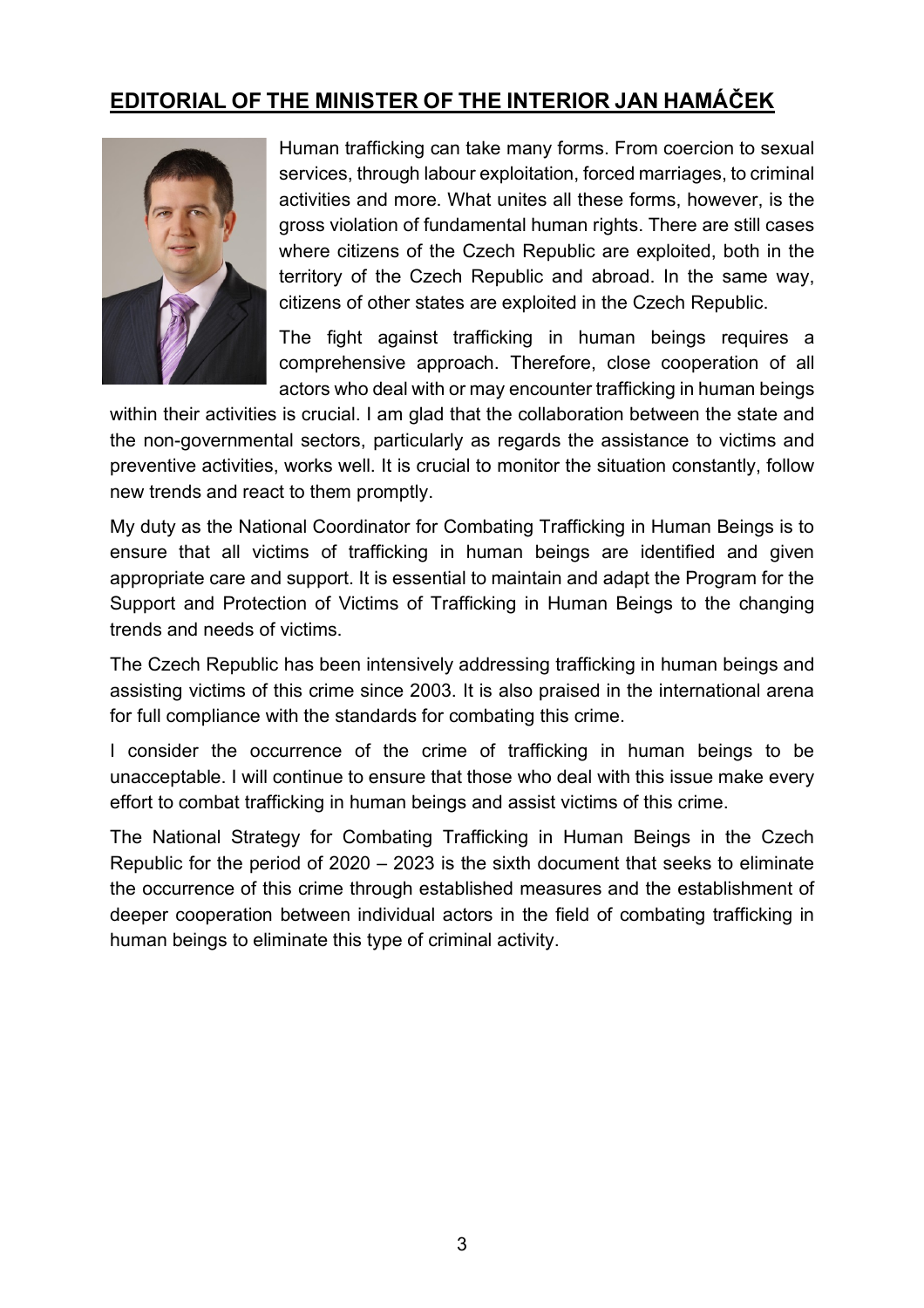# **MAIN CHARACTERISTICS OF THE SITUATION FOR THE PERIOD 2016 – 2019**

The situation in the area of trafficking in human beings in the Czech Republic is described in detail in the annual reports on the state of trafficking in human beings in the Czech Republic<sup>1</sup> and partly also in Annex 2: Table part. The National Strategy for Combating Trafficking in Human Beings is always based on the findings of the previous years. Therefore, a summary of the current situation based on the Reports on the State of Trafficking in Human Beings in the Czech Republic is presented below.

The Czech Republic remains to be both a source country and a destination/transit country. It represents a source country especially for the United Kingdom, where a larger number of citizens of the Czech Republic have been identified as victims of trafficking in human beings in recent years. The Czech Republic is thus becoming a source country more significantly than ever. Since 2017, there has been an increase in the number of identified persons with Czech citizenship. They form a significant part of probable victims under the Program for the Support and Protection of Victims of Trafficking in Human Beings of the Ministry of the Interior (hereinafter the "Program"). As for the Czech Republic as a destination country, there was a change during 2016 – 2019. In 2016, more victims from Romania, Bulgaria and Ukraine were reported in the Program. In recent years, there was an increase in victims from the Philippines that became the most common source country for the Czech Republic. However, this is data from the Program only. In addition to the support guaranteed to them by the Act on Victims of Crime, these are persons who have decided to use a wider range of assistance and support under the Program. Since crime statistics kept by the Police of the Czech Republic do not show the nationality of victims, other sources of information on the country of origin of victims of trafficking are NGOs providing care to victims of trafficking. They also report probable victims originating from Nigeria in the documents they provide to the official data. Conducted criminal proceedings, findings from the interest environment and international police cooperation confirm the growing number of cases in which there is a targeted search for men and women from a socially and educationally weaker environment in the Czech Republic, with subsequent lure abroad.

As regards the forms of trafficking in human beings, trafficking in human beings for sexual exploitation, labour exploitation and other forms of exploitation (forced marriages, forced criminal activity, forced begging) is most often reported in the Czech Republic. Given that the crime statistics kept by the Police of the Czech Republic and judicial statistics kept by the Ministry of Justice do not show a form of trafficking in human beings, knowledge of the most common forms is taken from data under the Program for the Support and Protection of Victims of Trafficking in Human Beings and annually sent materials by the members of the Interdepartmental Coordination Group.

 <sup>1</sup> Available at: https://www.mvcr.cz/clanek/obchod-s-lidmi-dokumenty-924305.aspx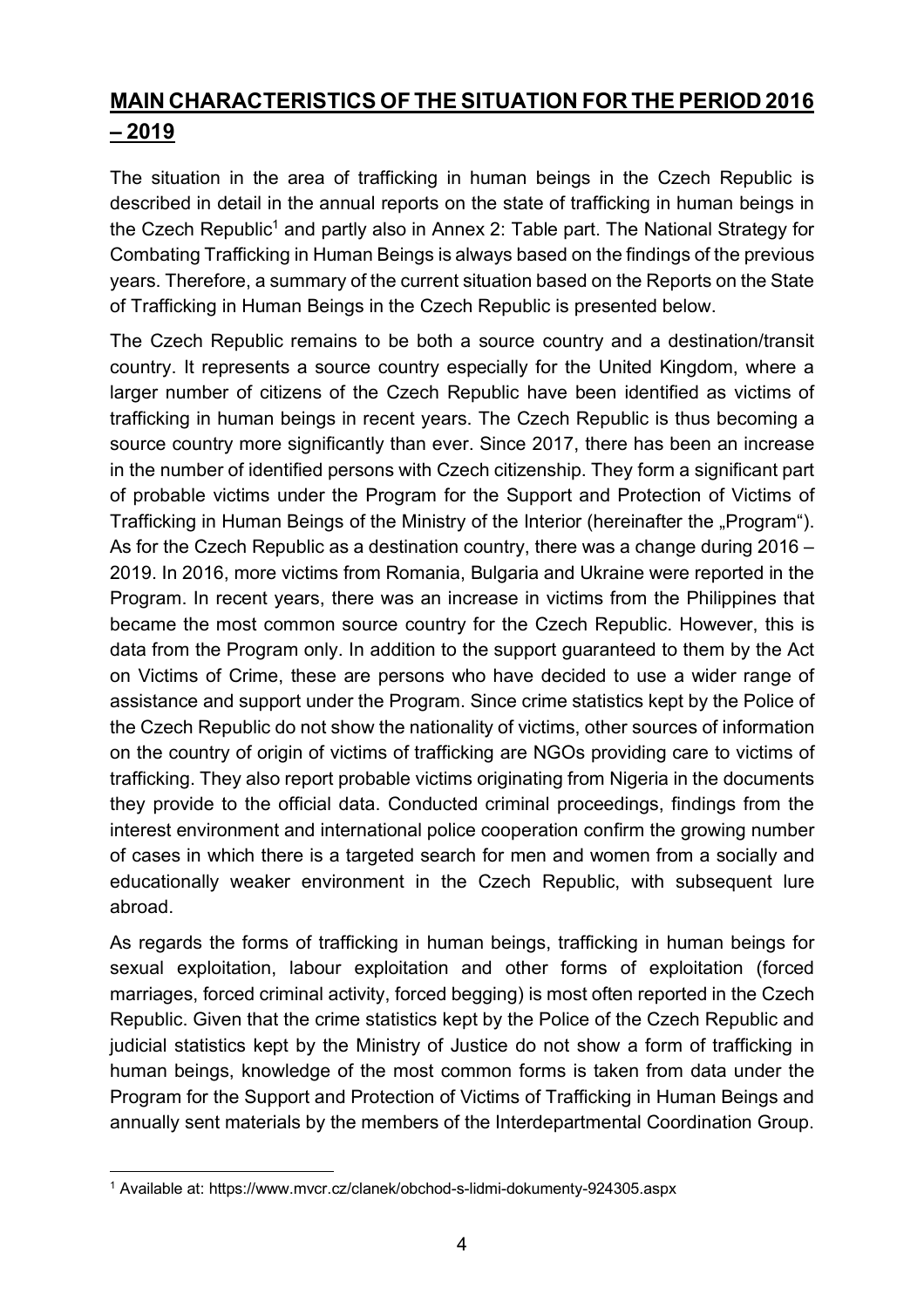Despite the Czech Republic's constant criticism in the international arena for the lack of mandatory training of judges and prosecutors in the area of trafficking in human beings, perpetrators are successfully convicted and given significant unconditional sentences of imprisonment.

In addition to the findings concerning the current situation, the National Strategy for Combating Trafficking in Human Beings in the Czech Republic also draws on the recommendations for the Czech Republic from various international reviews focused on the issue of trafficking in human beings. The Czech Republic is evaluated annually as a part of the Trafficking in Person Report (a report of the US Office to Monitor and Combat Trafficking in Persons). Besides, in the period 2018 – 2019, the Czech Republic was also evaluated by GRETA, a group of experts monitoring the implementation of the Council of Europe Convention on Action against Trafficking in Human Beings. On 22 January 2019, the Czech delegation attended a meeting of the UN Committee on the Rights of the Child in Geneva, Switzerland, at which the Czech Introductory Report on the Implementation of the Optional Protocol on the Sale of Children, Child Prostitution and Child Pornography to the Convention on the Rights of the Child. In 2019 (17 – 18 October), a defence of the fourth periodic report on the fulfilment of obligations arising from the International Covenant on Civil and Political Rights, which, among other things, deals with the prohibition of slavery and forced labour, was carried out. In 2016, the Czech Republic also defended the implementation of the UN Convention on the Elimination of All Forms of Discrimination against Women, before the UN Committee on the Elimination of Discrimination against Women (CEDAW).

Based on the above, it is evident that, given the number of evaluations that the Czech Republic has undergone, it is not possible for it to fulfil all the recommendations in the four-year anti-trafficking strategy. Therefore, the recommendations to which the Czech Republic will respond in the coming period are selected below. At the same time, it is not a literal transcript of individual recommendations, but since the recommendations have been repeated frequently, it is a generalized form.

- Establish centralized data collection from all relevant authorities and their distribution by gender, age, nationality, form of exploitation, and ensure their analysis.
- Ensure effective prosecution of the criminal offence of trafficking in human beings, including identification of victims.
- Ensure uniform coordination of stakeholder activities.
- Ensure broad awareness of the issue of trafficking in human beings.
- Introduce adequate and mandatory training for all those who may come into contact with victims of human trafficking and strengthen the involvement of some entities, particularly the Labour Inspectorate, in the fight against trafficking in human beings.
- Improve the financial compensation system for victims of trafficking.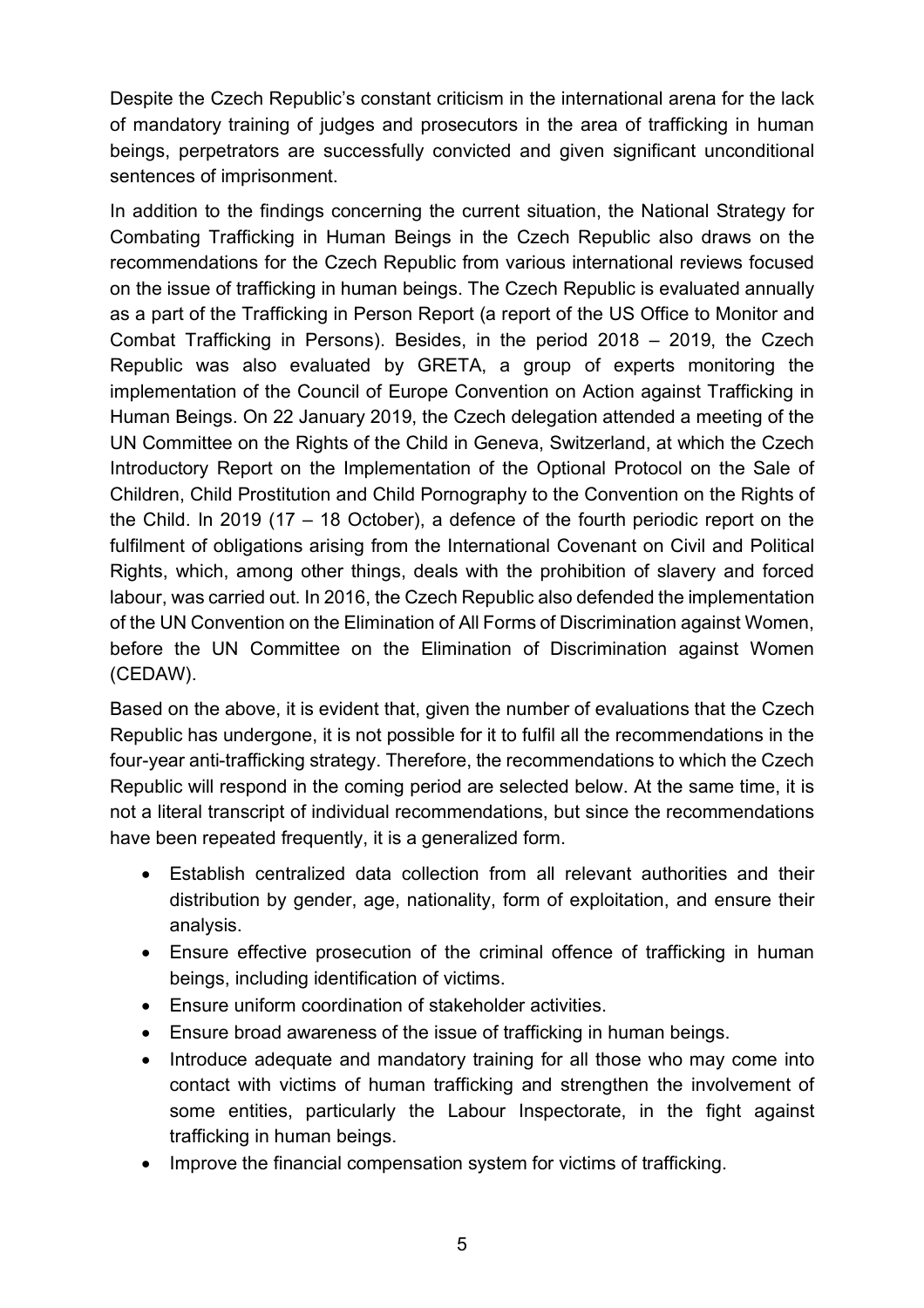- Conduct research on trafficking in human beings as an important source of information for further policy-making.
- Ensure that victims of trafficking have the opportunity to return voluntarily, free of charge and safely to their country of origin.
- Continue international cooperation in the fight against trafficking in human beings, both in the investigation of international cases of trafficking in human beings and in establishing further cooperation whether with governmental bodies or NGOs in countries of origin, transit or destination in the area of assistance to victims, rapid identification of victims or as a part of preventive activities.
- Adopt national measures to prevent and address sexual exploitation and abuse of children online.

The National Strategy for Combating Trafficking in Human Beings in the Czech Republic for the period  $2020 - 2023$  (hereinafter also referred to as the "National Strategy for the Period 2020 – 2023) draws on all the above-mentioned findings on the current situation in the Czech Republic; Evaluation of the previous National Strategy for Combating Trafficking in Human Beings in the Czech Republic for the period 2016 – 2019, which is described in detail in Annex 1, while also building on some steps and procedures from the previous period that proved to be effective; consultation with key partners in the Interdepartmental Coordination Group on Combating Trafficking in Human Beings; as well as based on monitoring the situation at EU level (especially through the platform of National Rapporteurs and equivalent mechanisms) and transforming them into a set of goals and tasks.

The fundamental goal of the National Strategy for the Period 2020 – 2023 is to raise awareness and strengthen the protection and standards of protection of victims of trafficking in human beings by preventing and combating trafficking in human beings, protecting the fundamental human rights of victims of trafficking and promoting international cooperation in combating trafficking in human beings.

Cross-sectionally, the National Strategy 2020 – 2023 applies gender mainstreaming to victims of trafficking in human beings, a particularly sensitive approach to victims who have been exposed to particularly serious means of coercion, as well as a specific approach to victims in a more vulnerable position, such as persons from socially excluded areas and migrants.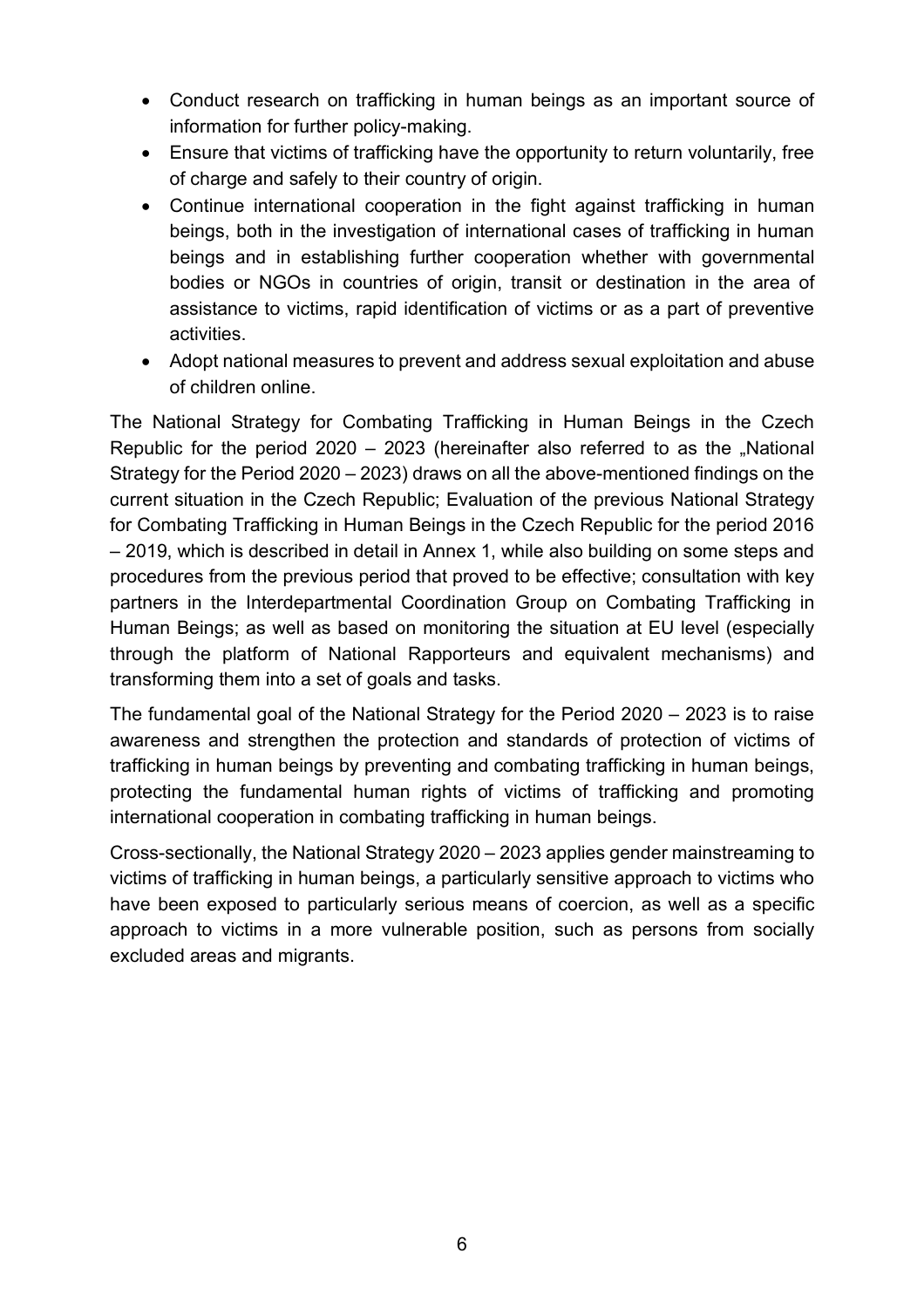# **STRATEGIC GOAL AND SPECIFIC GOALS OF THE NATIONAL STRATEGY FOR THE PERIOD 2020 – 2023**

**The strategic goal of the National Strategy for Combating Trafficking in Human Beings in the Czech Republic for the Period 2020–2023 is:**

# **COMBATING TRAFFICKING IN HUMAN BEINGS AND STEPPING UP ASSISTANCE TO VICTIMS OF TRAFFICKING IN HUMAN BEINGS**

The strategic goal is to combat trafficking in human beings, especially in raising awareness of the issue, improving cooperation between individual entities and prevention. Higher awareness will support both the identification and self-identification of victims. Planned training and other educational activities for people who may encounter likely victims of trafficking in human beings will also lead to faster and more effective identification. The strategic goal of stepping up assistance to victims of trafficking in human beings follows up on a higher number of identified persons. If the adopted measures result in greater identification of victims of trafficking in human beings it is necessary to increase the ability to respond within the national referral mechanism, and the Program for the Support and Protection of Victims of Trafficking in Human Beings. To meet the set strategic goal, the National Strategy for the period 2020 – 2023 will focus on the following specific goals which will be specified further in the individual tasks:

- combating child trafficking;
- strengthening the identification of victims of trafficking;
- prevention and assistance to victims of trafficking in human beings;
- cooperation in combating trafficking in human beings at national and international level.

#### **1. COMBATING CHILD TRAFFICKING**

In the international field, the Czech Republic is called upon to draw up a strategy or action plan that will focus on combating child trafficking. Given that children are exposed to the same forms of trafficking as adults and that the fight against this crime is to be coordinated and comprehensive, we have chosen an approach in which a part of the National Strategy for the period 2020 – 2023 is dedicated to children, as in previous years. In the Czech Republic, some cases are still being investigated in which a person under the age of 18 is identified as the object of the attack. It is, therefore, necessary to continue to educate stakeholders on this issue to ensure the correct and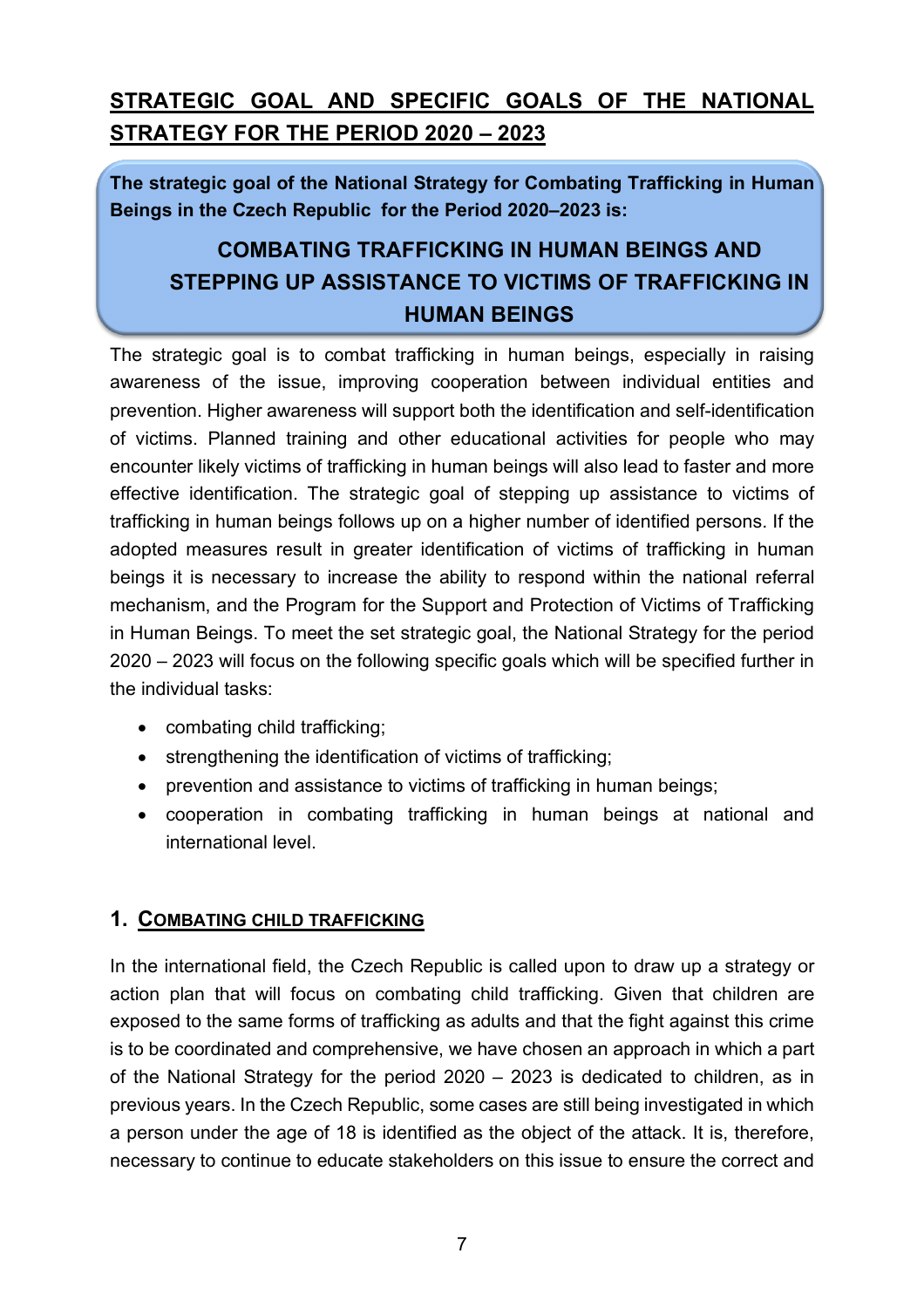rapid identification of victims, develop a support and protection mechanism and deepen cooperation.

Groups of children who are at increased risk of the crime of trafficking in human beings include, in particular, foreign minors, children fleeing facilities for institutional or protective education, children from a socially excluded background.

In the Czech Republic, sexual exploitation most often takes the form of being forced to provide sexual services for remuneration or the production of pornographic materials. As part of the annual reports for the Report on the State of Trafficking in Human Beings in the Czech Republic facilities working with unaccompanied minors also report suspicions of other forms of trafficking in children, especially forced begging or forced criminal activity, especially theft.

In the area of child trafficking, the Czech Republic is bound by several international documents. These are, for example, the Optional Protocol to the Convention on the Rights of the Child on the Sale of Children, Child Prostitution and Child Pornography, the Protocol to Prevent, Suppress and Punish Trafficking in Persons, Especially Women and Children, the United Nations Convention against Transnational Organized Crime, the Council of Europe Convention on Measures against Trafficking in Human Beings, Council of Europe Convention against Trafficking in Human Organs, Council of Europe Convention on the Protection of Children against Sexual Exploitation and Sexual Abuse, Directive 2011/36/EU on Preventing, Combating and Protecting Victims of Trafficking in Human Beings. All of the above documents were, if needed, implemented into the Czech law. The Czech Republic has a sufficient legal basis for combating child trafficking and must not relax to eradicate all forms that child trafficking may take.

As regards the agenda of the social and legal protection of children, child victims of trafficking are classified under Section 6 point e of Act No. 359/1999 Coll., on the Social and Legal Protection of Children, as amended (hereinafter referred to as the "Act on Social and Legal Protection of Children") as children who have been the victims (or are suspected of being the victims) of criminal offences that threaten their lives, health, liberty, human dignity, moral development or property. We classify this group of endangered children in the category of abused, mistreated and neglected children. Since 2015, when the provisions of Section 9a paragraph 3 of the Act on Social and Legal Protection of Children came into force, the team of the social and legal protection of children unit should include a specialist in the agenda of protection of abused and mistreated children, who purposefully help this category of children. These specialists continue to enhance their professional skills in this area while also providing professional support for other team members in solving cases that overlap in this area. The system of assistance to a child who has been trafficked works in such a way that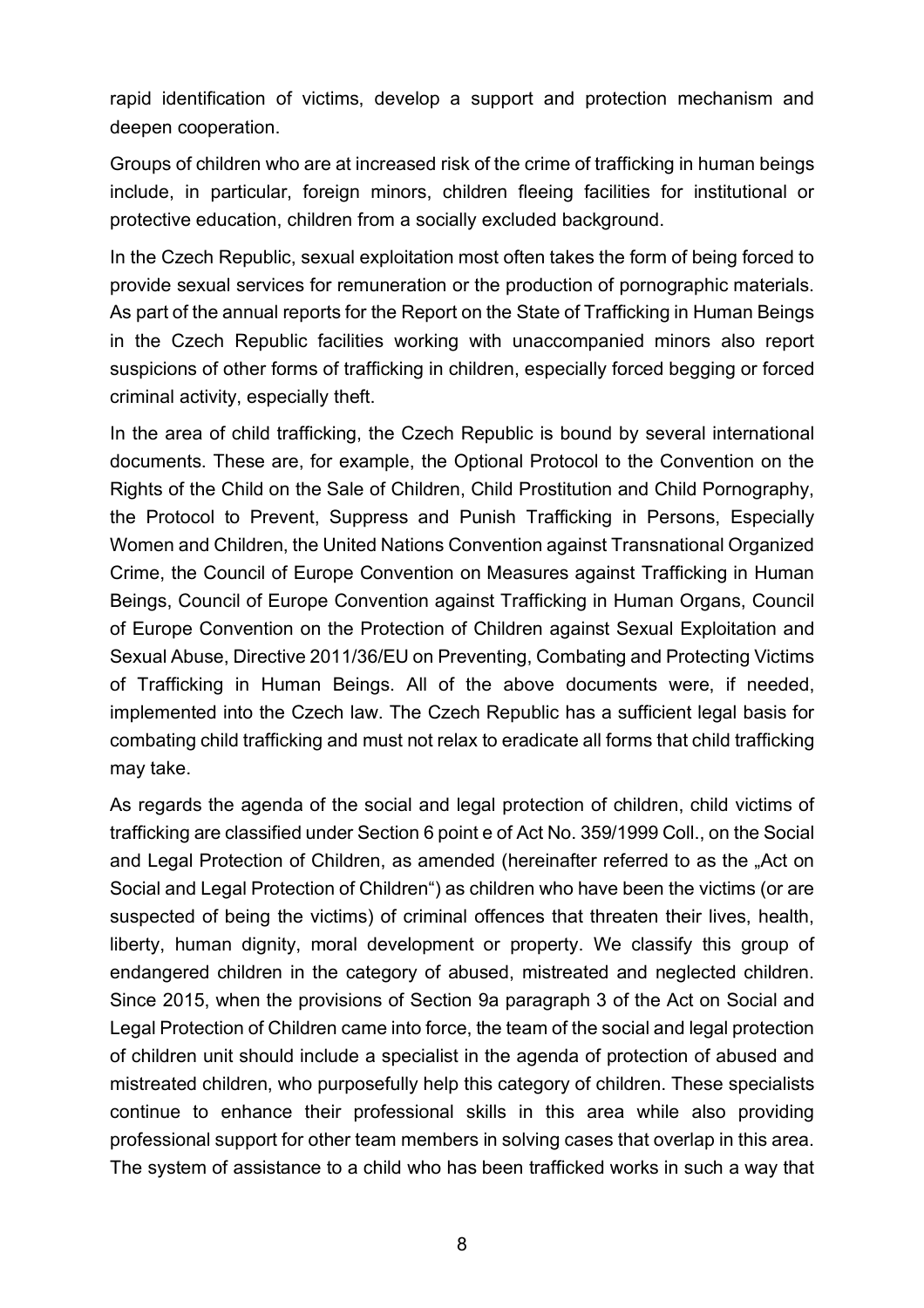the situation is always investigated in cooperation with law enforcement agencies and other experts (the police, public prosecutor's office, medical facilities) and further steps are proposed to resolve the situation.

Two tasks were set in the area of combating trafficking in children within the framework of the National Strategy for Combating Trafficking in Human Beings in the Czech Republic for the period 2016 – 2019. Both tasks concerned updating and supplementing of documents dealing with cooperation and procedures of public administration bodies in the area of trafficking in children and repatriation of unaccompanied minors. These two tasks were reached by the publication of a. manual of Recommended Practices in Solving Cases of Child Trafficking for State Administration Bodies. This manual is available on the website www.mvcr.cz/osl in the Documents section and can thus serve as an educational aid in training in this area.

#### **The following tasks have been set for the next period to take effective action in combating trafficking in children:**

- *1.1.A study of trafficking in children in the Czech Republic.*
- *1.2.Creation of educational material for early identification and provision of assistance to child victims of trafficking in human beings for persons working with children.*

#### **2. STRENGTHENING VICTIM IDENTIFICATION**

According to the Act on Victims of Crime, victims of trafficking in human beings belong to the category of particularly vulnerable victims. These are victims who are in a higher risk of secondary harm or intimidation by the offender. They are therefore entitled to special measures to prevent secondary victimization. However, the precondition for exercising these rights is their identification.

Perpetrators of the crime of trafficking in human beings use various techniques to maintain the obedience of victims. The most common procedures include: holding in debt dependence (fees for job placement, transport, accommodation, fictitious debts, for example, for the alleged breaking of work equipment etc.); isolation from society, family, community (restriction of personal freedom, the possibility of movement only under supervision); confiscation of identification documents, visas; threatening to harm family members, ridicule in front of loved ones; providing false information about the illegality of their stay in the territory and possible arrest by the police etc. The isolation of victims is often exacerbated by inadequate knowledge of the language, or fear of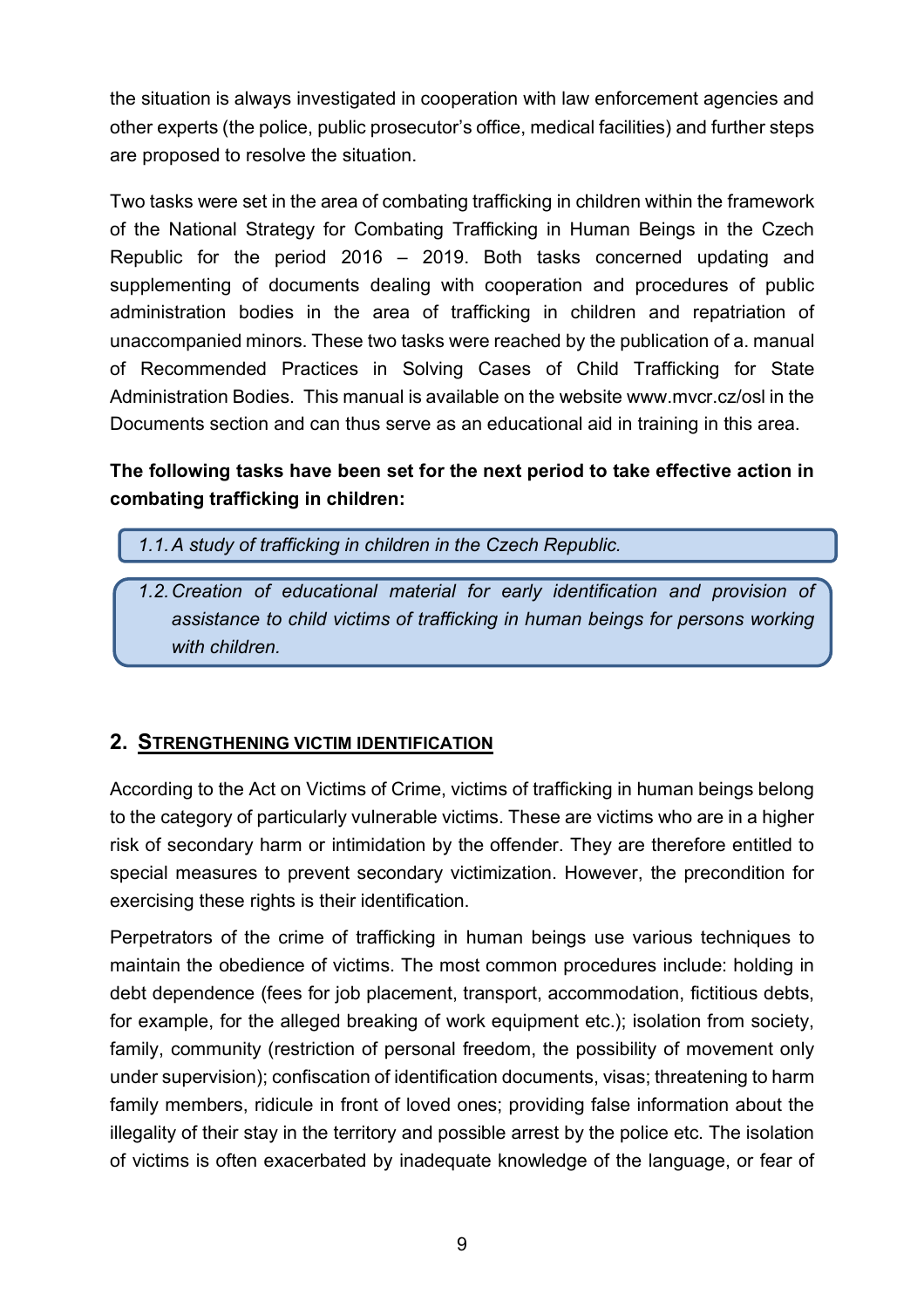law enforcement agencies due to previous poor experience in the country of origin. It can therefore be very difficult to identify victims of human trafficking.

These findings suggest that it is important not only to raise awareness of trafficking in human beings by educating people who may come into contact with victims of trafficking but also raise awareness focused of potential victims of trafficking. It is also helpful to improve the public's perception of law enforcement so that potential victims are not afraid to report the crime. Witness testimony has a vital position in criminal proceedings. Therefore, it is necessary to continue motivating individuals within the Program of Support and Protection of Victims of Trafficking in Human Beings of the Ministry of the Interior to cooperate with law enforcement authorities.

A handbook for assistance to victims was updated and distributed to the Police of the Czech Republic, the State Labour Inspection Authority and the Centre for the Integration of Foreigners as a part of the tasks set in the National Strategy for Combating Trafficking in Human Beings in the Czech Republic for the Period 2016 – 2019. Cooperation was also established with actors operating in socially excluded localities in the form of training in the Moravian-Silesian, Pilsen and Ústí nad Labem regions. Continuous training of specialists within the Police of the Czech Republic for the Program for Support and Protection of Victims of Trafficking in Human Beings was provided. An audit of the training of members of the Police of the Czech Republic in the issue of trafficking in human beings was carried out within which space for improving the content of some courses was identified. However, the implementation of these proposals into the police education system has not been carried out. This part of the task from the previous strategy needs to be completed within the tasks of the National Strategy for the Period 2020 – 2023. In addition to the tasks set by the strategy, long-term cooperation with the Ministry of Foreign Affairs in training consular staff continued. Every year, specialists from the National Organized Crime Agency participate in lectures focused on trafficking in human beings within the training of police officers in the specialization course of the National Anti-Drug Centre, lectures by police preventionists at primary and secondary schools on cyberbullying, child abuse etc.

In response to the current situation and the development of the Czech labour market and the provision of workers and related migration, it is also necessary to increase the focus on foreigners who plan to stay in the Czech Republic for a long time. Similarly, it is necessary to focus on actors who are working with them since these individuals are at higher risk of becoming a vulnerable group as regards trafficking in human beings. For this reason, it is appropriate to pay increased attention to the facilities where these persons will reside or to facilities specializing in the integration of foreigners in the Czech Republic and to continue closer cooperation with them.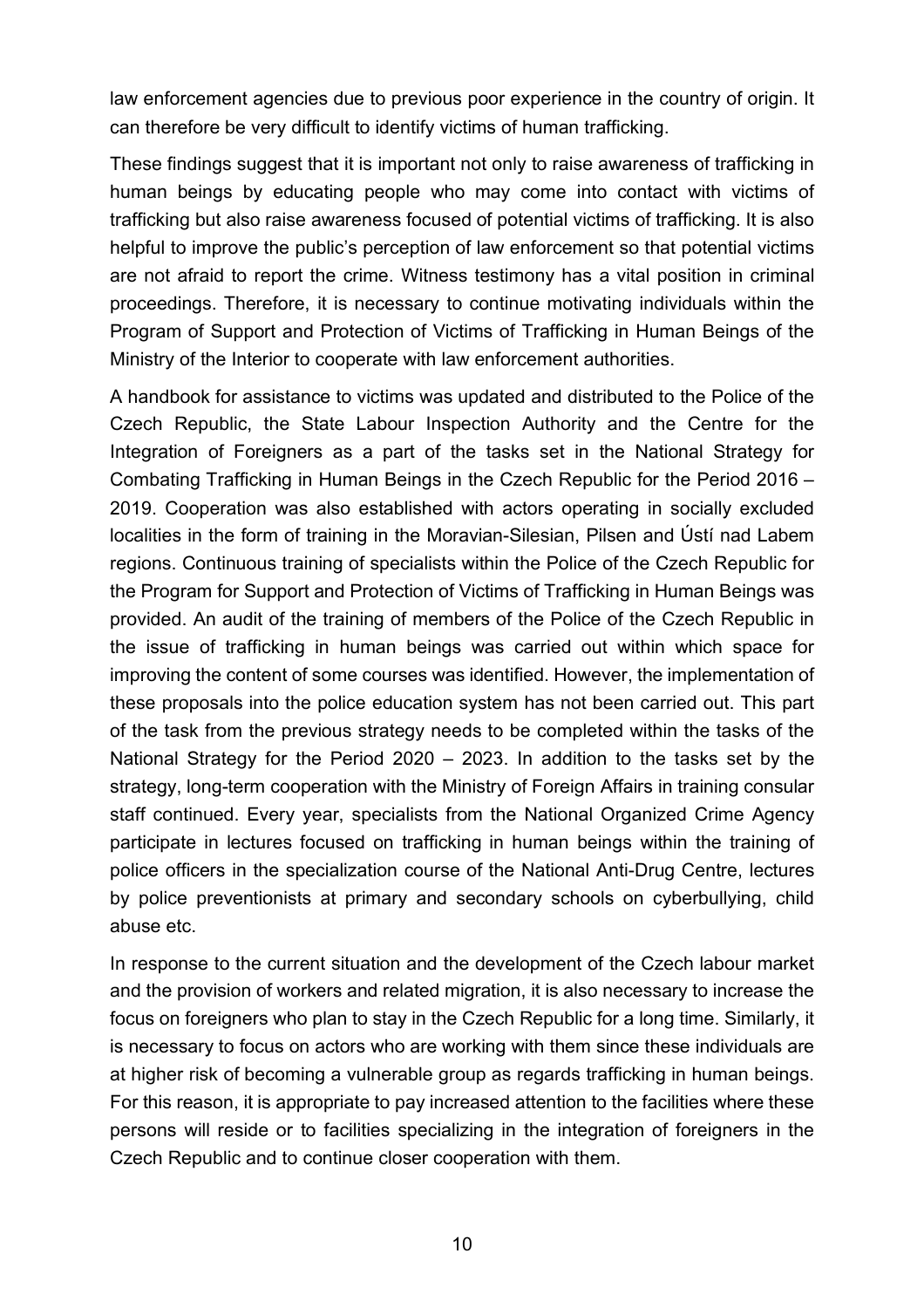**The following tasks have been set for the next period in an effort to identify victims of trafficking in human beings in a timely manner:**

*2.1.Creation of a unified list of indicators of trafficking in human beings.*

*2.2.Education of various entities in the identification of victims of trafficking.*

- *2.3.Creation of a card of fundamental rights and obligations of employers and employees in the Czech Republic.*
- *2.4.Training of police officers in the identification of victims of trafficking in human beings and work with particularly vulnerable victims of crime.*

#### **3. PREVENTION AND ASSISTANCE TO VICTIMS OF TRAFFICKING IN HUMAN BEINGS**

As a part of the prevention of trafficking in human beings, the National Strategy for the period 2020 – 2023 will focus on supporting legislative changes in combating trafficking in human beings. Based on the analysis of the shortcomings of labour law and criminal law as regards their impact on the emergence and punishment of exploitative working conditions (Task No. 1 in the National Strategy for Combating Trafficking in Human Beings for the period 2016 – 2019), several tools to combat exploitative working conditions and prevent the crime of trafficking in human beings were identified. Possible tools arising from the analysis include: extension of liability for fines for illegal work, the unification of the definition of a foreigner according to the Employment Act and the Act on the Residence of Foreginger, obligation to register all employment relationships without exceptions, registration of working hours and agreements on work performed outside employment etc. These tools will be further worked on within the Interdepartmental Coordination Group for Combating Trafficking in Human Beings and their application will be promoted.

We will also continue to cooperate with actors operating in socially excluded localities as part of prevention. Socially excluded localities are areas where there is an increased risk of trafficking in human beings. These facts have long been confirmed by the Police of the Czech Republic. The National Strategy for Combating Trafficking in Human Beings in the Czech Republic for the period 2012 – 2015 has already set a task entitled .Map the situation concerning trafficking in human beings in socially excluded localities". This task was followed by the National Strategy for Combating Trafficking in Human Beings in the Czech Republic for the period 2016 – 2019 with the task of "Establishing cooperation with actors operating in socially excluded localities".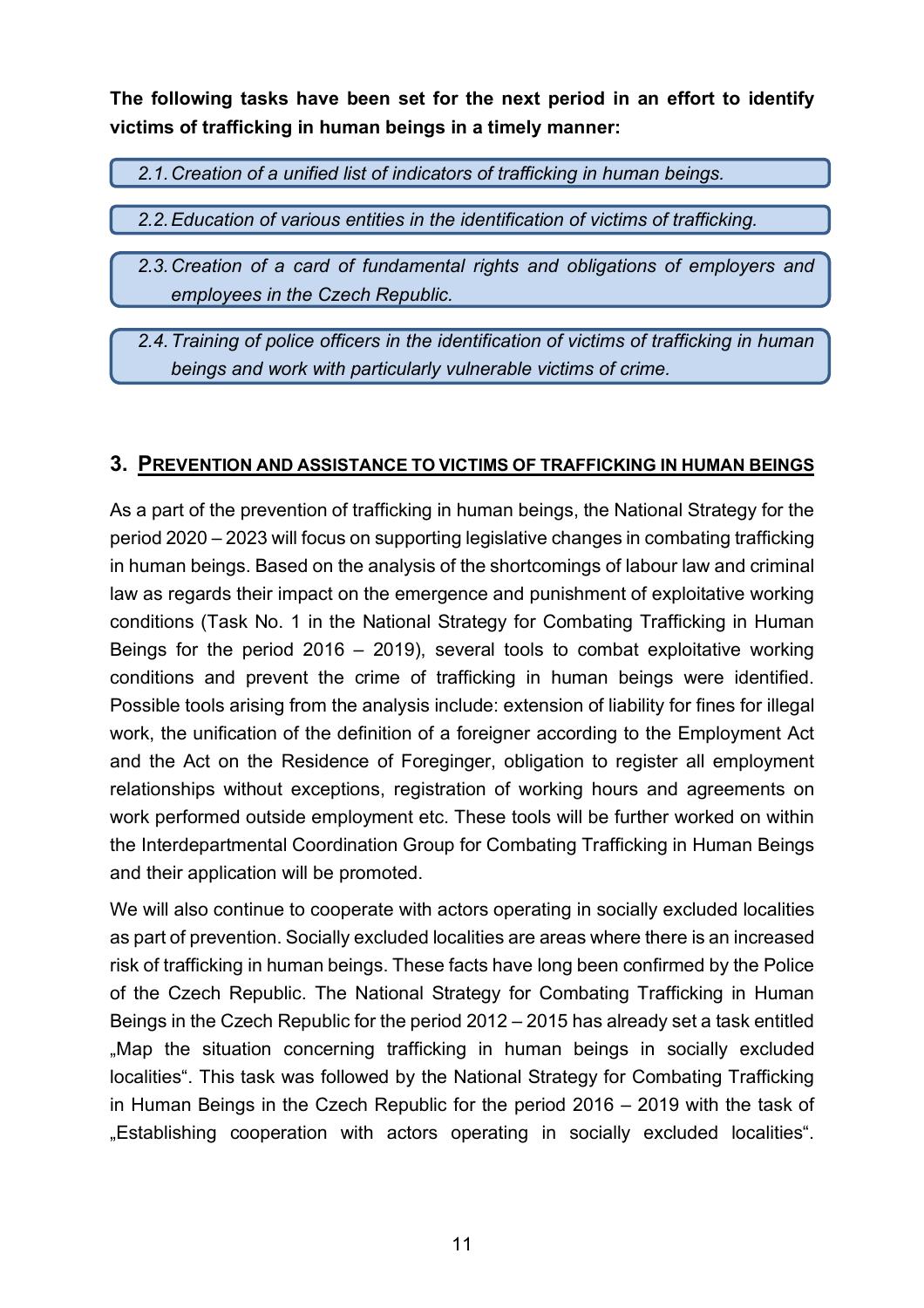Preventive activities aimed at victims from these areas are a logical and necessary result of long-term monitoring of the situation in this area.

Assistance to victims of trafficking in human beings permeates the entire National Strategy for the Period 2020 – 2023. Whether in the context of the revision of the National Referral Mechanism or by training individual actors in the field of identification, which will ensure that more people receive appropriate help and support. Specifically, however, a handbook will be developed for victims of trafficking in human beings as particularly vulnerable victims of crime, because these victims may exercise several rights granted to them by law. However, since there are many rights and the victim may not be able to orientate themselves well in them, they will often remain unused. Therefore, to ensure the exercise of rights a handbook will be created for victims of trafficking in human beings, listing all the rights of victims of trafficking in human beings and easy instructions on how to exercise them.

#### **In the framework of prevention and assistance to victims of trafficking in human beings, the following tasks have been set:**

- 3.1.Support for legislative changes in combating trafficking in human beings.
- 3.2.Further cooperation with actors operating in socially excluded localities.
- 3.3.Creation of a handbook for particularly vulnerable victims.

### **4. COOPERATION IN COMBATING TRAFFICKING IN HUMAN BEINGS AT NATIONAL AND INTERNATIONAL LEVEL**

The importance of cooperation at both national and international level is crucial in the case of this criminal activity that often shows elements of an organization. Equally important is the cooperation of state entities and NGOs, especially in the care of victims. The state is responsible for eliminating trafficking in human beings; however, NGOs are a valuable partner in providing support to victims of trafficking in human beings.

In the long term, the setting of partnership and multidisciplinary cooperation is functional. The Minister of the Interior has been entrusted with the role of the National Coordinator for Combating Trafficking in Human Beings. The Department of Crime Prevention has been entrusted with the tasks arising from this function. This department also acts as the National Rapporteur vis-à-vis the European Commission and participates in the platform of National Rapporteurs and equivalent mechanisms within this institution. As in the previous period, the Interdepartmental Coordination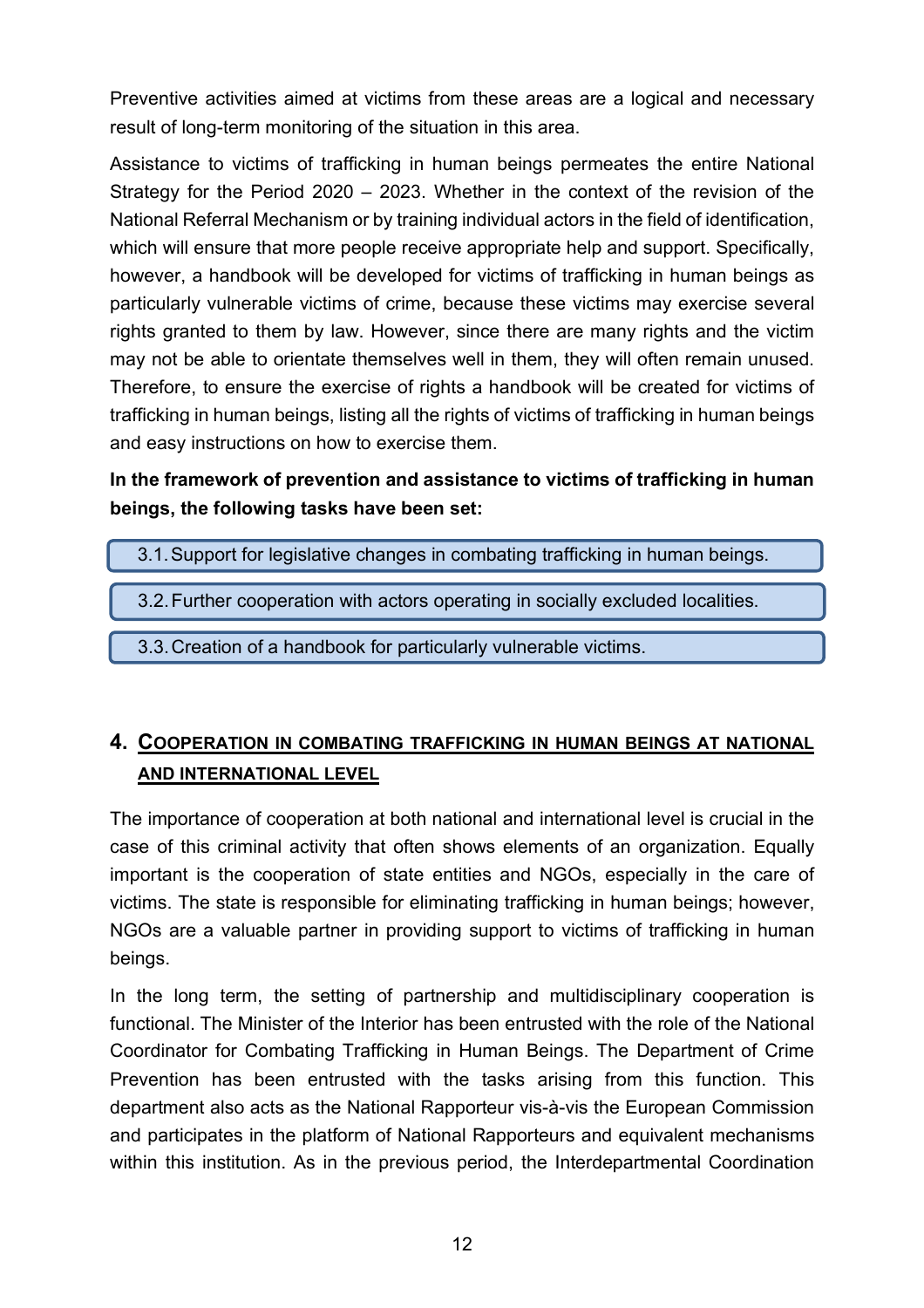Group for Combating Trafficking in Human Beings and the Interdepartmental Body for Combating Illegal Employment of Foreigners meet regularly.

The Czech Republic is a member of all significant organizations and groups focused on combating trafficking in human beings (such as the UN, OSCE, EU, Council of Europe) and a party to many bilateral and multilateral agreements and conventions in the field of cooperation in criminal matters (eg. European Convention on Mutual Assistance in Criminal Matters, including two Additional Protocols, the Council of Europe Convention on Action against Trafficking in Human Beings, the Convention on Mutual Assistance in Criminal Matters between the Member States of the European Union, drawn up by the Council based on Article 34 TEU, including the Protocol.

Specialists of the National Organized Crime Agency have established contacts in the past period and strengthened mutual information exchange with the countries of origin of the victims identified in the Czech Republic. Mutual information exchange was also strengthened with target countries where citizens of the Czech Republic are trafficked. Bilateral police cooperation between NOCA officers and the Directorate for Combating Organized Crime in Romania and police forces in the United Kingdom was strengthened. They participated in joint action days within Europol EMPACT trafficking in human beings and others. In 2017, cooperation with liaison officers for minorities was established. The main reason was the detection and investigation of a substantial part of cases related to the Roma community and the environment of excluded localities.

Continuation of deepening cooperation is also planned for the period 2020 – 2023, again at both the international and national levels. At the national level, it will be mainly a matter of setting up cooperation for the timely provision of information to the Police of the Czech Republic on victims, which were proposed to the Program for the Support and protection of Victims of Trafficking in Human Beings by NGOs. The purpose of transmitting information as soon as possible after identification is to investigate the case effectively and to punish the offender fairly. The second area that needs to be improved at the national level in the areas of statistical data. At present, it is not possible to compare the data provided by individual departments. Given the situation in the field of statistical data collection and under the National Security Audit, which was approved by the Government Resolution No. 1125 of 14 December 2016, which also required the elaboration of the National Security Audit Action Plan, we will strive for a change in statistical data collection. Shortcomings in statistical data provide only an incomplete picture of the situation and thus complicate policy-making within the Czech Republic. At the same time, there is a conflict with international documents, where Directive 19/2011/EU of the European Parliament and of the Council of 5 April 2011 on preventing and combating trafficking in human beings and protecting its victims requires under Article 19 national rapporteurs or other mechanisms to collect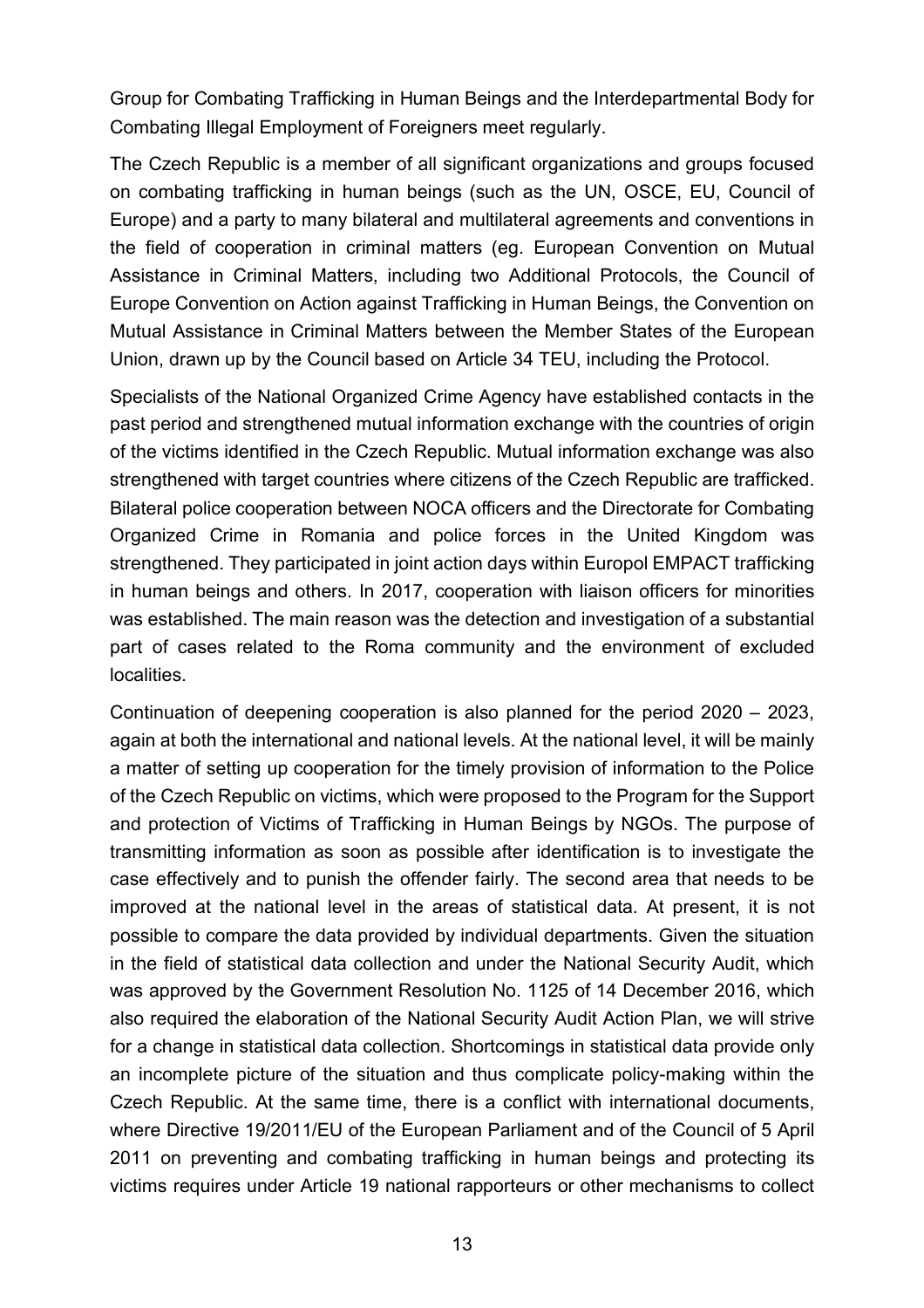statistics and report to the European Anti-Trafficking Coordinator. The action plan specifies the implementation of the measures proposed by the National Security Audit. The Action Plan was approved by the Government Resolution No. 407 of 22 May 2017. The Action Plan, which specifies the implementation of the measures proposed by the National Security Audit, also includes the measure of "Expanding the availability of crime statistics; interconnection of crime statistics to track and analyze the course of individual criminal proceedings". The entity responsible for this task is the Ministry of the Interior, cooperating entities are the Ministry of Justice and the Supreme Public Prosecutor's Office. The measure aims to create a set of proposals to change the monitoring of crime, minor offences and administrative sanctions for the needs of the criminal policy so that it is possible to monitor one case across the entire criminal process (anonymized). Thanks to this, it will be possible to evaluate the course of the entire criminal proceedings. At the same time, the system should allow the acquisition of aggregated outputs that will allow monitoring, for example, by defined cohorts. The cohorts defined by us for the object of attack in a given case will be at least gender, age, nationality, form of exploitation and the country where the exploitation took place.

Given the current situation as regards international cooperation, a large number of Philippine citizens have been identified as victims of trafficking in human beings in the Czech Republic. Therefore, it is necessary to establish contacts with relevant Philippine entities. Preliminary negotiations on the matter took place in 2019. Cooperation will be beneficial not only for effective police investigations but also in the area of prevention and familiarization of the Philippine side with the system of combating trafficking in human beings and victim assistance and labour legislation, incl. system of residence permits and work permits, in the Czech Republic.

Continuing to improve police cooperation and creating joint prevention campaigns is also necessary, especially when it comes to the United Kingdom. The UK is the most significant destination country for the citizens of the Czech Republic, therefore, these campaigns are necessary for successful convictions of perpetrators and the protection, assistance and reintegration of victims.

#### **The following tasks have been set for the next period to deepen cooperation in combating trafficking in human beings:**

- *4.1.Strengthening of international cooperation in combating trafficking in human beings.*
- *4.2.Ensuring voluntary returns to the country of origin of victims of trafficking.*
- *4.3.Improving data collection in the area of trafficking in human beings.*
- *4.4.Revision of the functioning of the national referral mechanism.*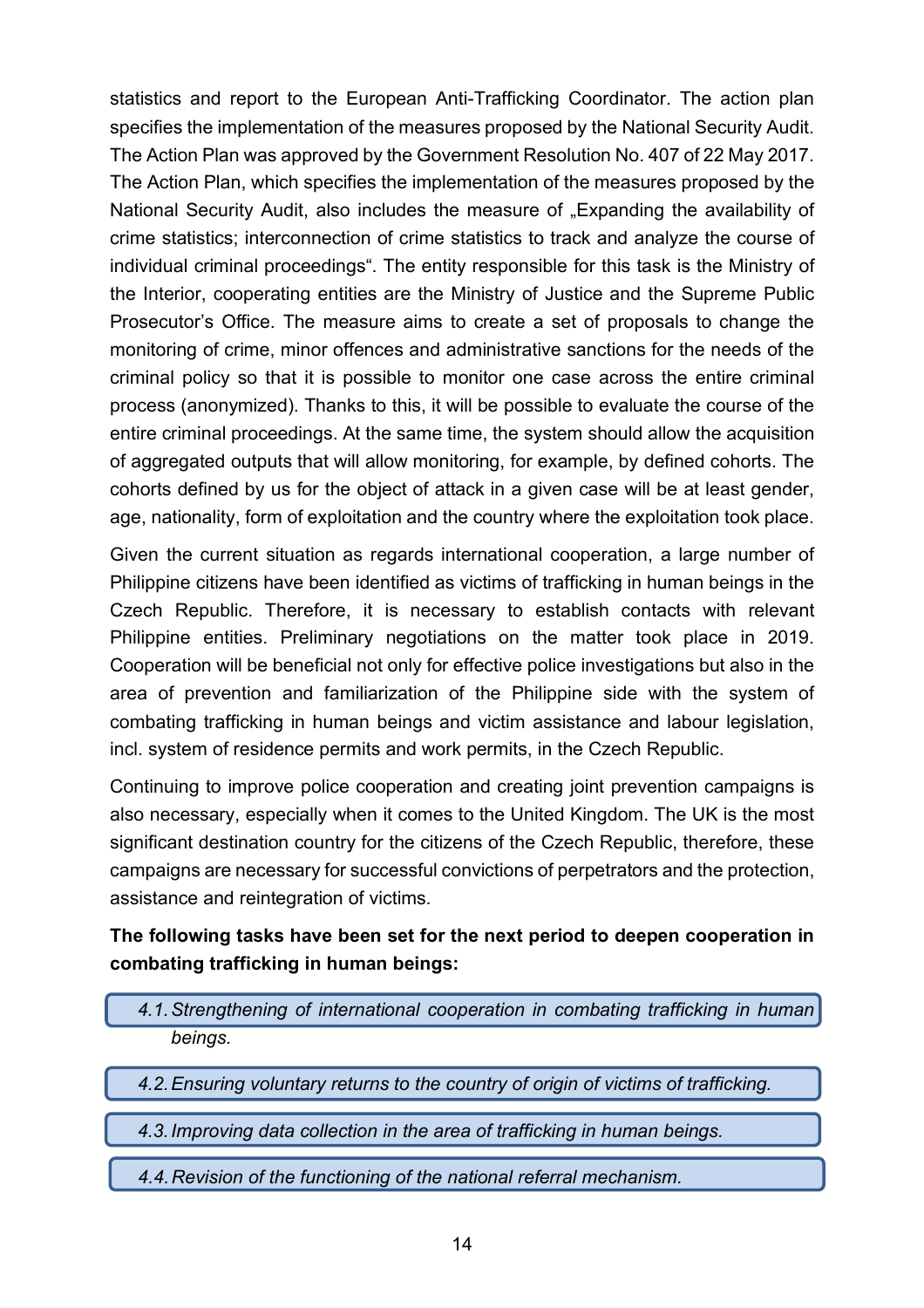# **TASKS**

| <b>Basic Information</b>          |                                                                                                                                                                                                                                                                                        |  |
|-----------------------------------|----------------------------------------------------------------------------------------------------------------------------------------------------------------------------------------------------------------------------------------------------------------------------------------|--|
| <b>Task Number</b>                | Task No. 1.1.                                                                                                                                                                                                                                                                          |  |
| <b>Title</b>                      | A study of trafficking in children in the Czech<br><b>Republic</b>                                                                                                                                                                                                                     |  |
| <b>Task Description</b>           | Ensure the elaboration of a study containing an<br>analysis of criminal cases of child trafficking, which will<br>map the situation in the area of child trafficking in the<br>Czech Republic, including the evaluation of the<br>possible sexual exploitation of children in tourism. |  |
|                                   | Based on this study, create educational material for<br>early identification and provision of assistance to child<br>victims of human trafficking and support possible<br>prevention projects.                                                                                         |  |
| <b>Task Goal</b>                  | Mapping of the situation in the area of child trafficking<br>in the Czech Republic.                                                                                                                                                                                                    |  |
|                                   | Support for possible preventive projects, the need for<br>which will arise from the study.                                                                                                                                                                                             |  |
| <b>Justification for the Task</b> | Combating trafficking in children.                                                                                                                                                                                                                                                     |  |
| <b>Performance Indicators</b>     | Elaboration of a study.                                                                                                                                                                                                                                                                |  |
|                                   | Creation of educational material.                                                                                                                                                                                                                                                      |  |
|                                   | The number of supported prevention projects.                                                                                                                                                                                                                                           |  |
| <b>Method of Financing</b>        | MOI budget (CPD – elaboration of the study)                                                                                                                                                                                                                                            |  |
| <b>Entities</b>                   |                                                                                                                                                                                                                                                                                        |  |
| <b>Responsible Entity</b>         | MOI (CPD, P CR)                                                                                                                                                                                                                                                                        |  |
| <b>Cooperating Entities</b>       | MLSA, MEYS, MOJ, Office of the Government<br>(Committee on the Rights of the Child)                                                                                                                                                                                                    |  |
| <b>Target Group</b>               | State administration bodies.                                                                                                                                                                                                                                                           |  |
| <b>Timetable</b>                  |                                                                                                                                                                                                                                                                                        |  |
| <b>Start Date</b>                 | 2021                                                                                                                                                                                                                                                                                   |  |
| <b>Deadline</b>                   | 2022                                                                                                                                                                                                                                                                                   |  |
| <b>Additional Information</b>     |                                                                                                                                                                                                                                                                                        |  |
| <b>Notes</b>                      |                                                                                                                                                                                                                                                                                        |  |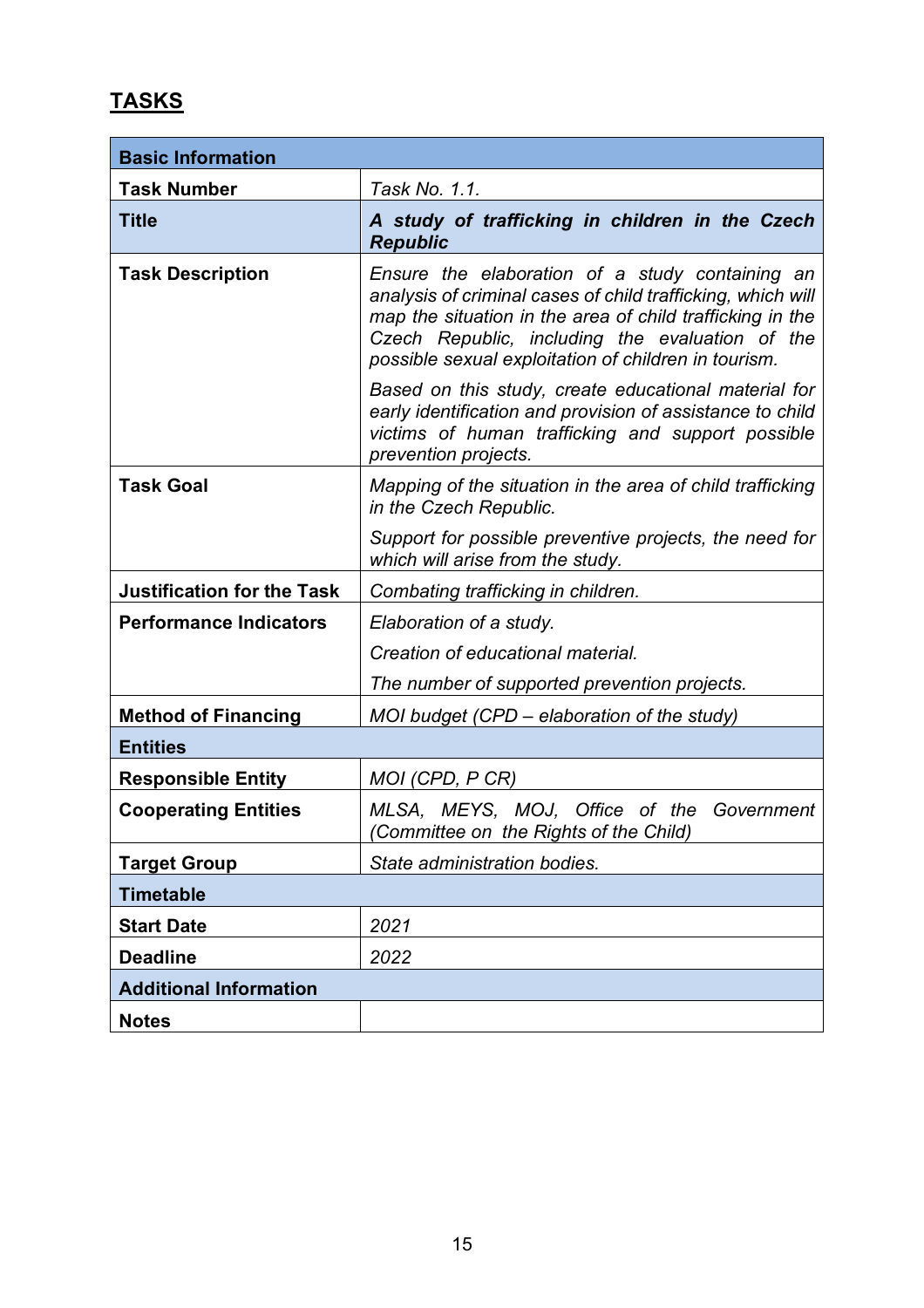| <b>Basic Information</b>          |                                                                                                                                                                                                                                                                                                 |  |
|-----------------------------------|-------------------------------------------------------------------------------------------------------------------------------------------------------------------------------------------------------------------------------------------------------------------------------------------------|--|
| <b>Task Number</b>                | Task No. 1.2.                                                                                                                                                                                                                                                                                   |  |
| <b>Title</b>                      | <b>Creation</b><br>educational material<br><b>of</b><br>for early<br>identification and provision of assistance to child<br>victims of trafficking in human beings for persons<br>working with children                                                                                         |  |
| <b>Task Description</b>           | Within the cooperation of the Ministry of Education, the<br>Ministry of Labour and Social Affairs and the Ministry<br>of the Interior, create educational material on forms of<br>child trafficking for persons who may come into contact<br>with child victims of trafficking in human beings. |  |
| <b>Task Goal</b>                  | Creation<br>of educational material for teachers,<br>educators, social workers.                                                                                                                                                                                                                 |  |
| <b>Justification for the Task</b> | Combating trafficking in children.                                                                                                                                                                                                                                                              |  |
|                                   | Strengthening the identification of victims of trafficking.                                                                                                                                                                                                                                     |  |
| <b>Performance Indicators</b>     | Creation of educational material drawing attention to<br>forms of child trafficking.                                                                                                                                                                                                            |  |
| <b>Method of Financing</b>        | <b>MEYS</b> budget                                                                                                                                                                                                                                                                              |  |
| <b>Entities</b>                   |                                                                                                                                                                                                                                                                                                 |  |
| <b>Responsible Entity</b>         | <b>MEYS</b>                                                                                                                                                                                                                                                                                     |  |
| <b>Cooperating Entities</b>       | MOI (including P CR), MLSA                                                                                                                                                                                                                                                                      |  |
| <b>Target Group</b>               | Teachers, educators, social workers.                                                                                                                                                                                                                                                            |  |
| <b>Timetable</b>                  |                                                                                                                                                                                                                                                                                                 |  |
| <b>Start Date</b>                 | 2022                                                                                                                                                                                                                                                                                            |  |
| <b>Deadline</b>                   | 2023                                                                                                                                                                                                                                                                                            |  |
| <b>Additional Information</b>     |                                                                                                                                                                                                                                                                                                 |  |
| <b>Notes</b>                      |                                                                                                                                                                                                                                                                                                 |  |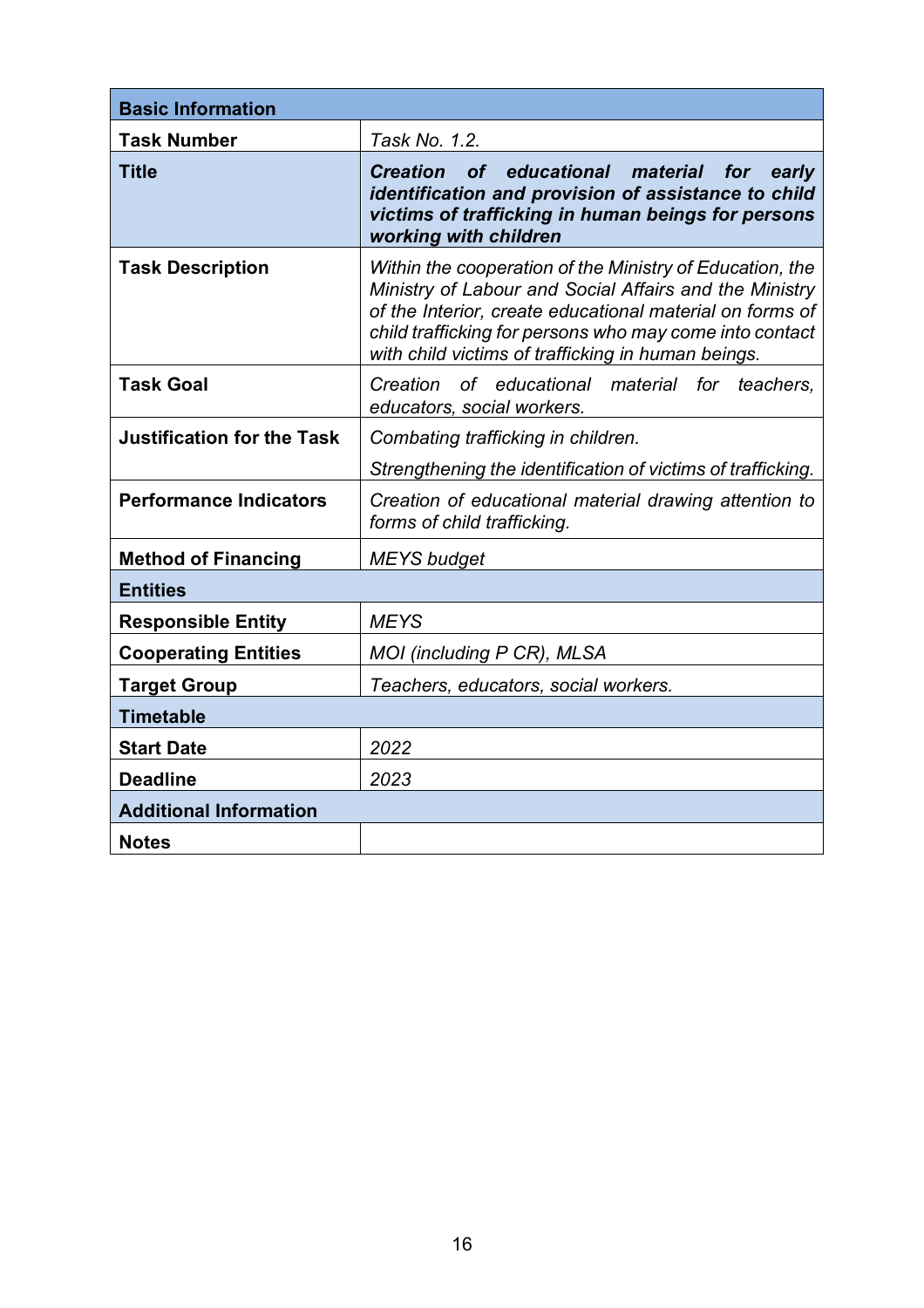| <b>Basic Information</b>          |                                                                                                                                                                                                                                                                         |  |
|-----------------------------------|-------------------------------------------------------------------------------------------------------------------------------------------------------------------------------------------------------------------------------------------------------------------------|--|
| <b>Task Number</b>                | Task No. 2.1.                                                                                                                                                                                                                                                           |  |
| <b>Title</b>                      | Creation of a unified list of indicators of trafficking<br>in human beings                                                                                                                                                                                              |  |
| <b>Task Description</b>           | Develop a list of indicators to enable more entities to<br>make initial identification as to whether they<br>encountered a likely victim of trafficking in human<br>beings.                                                                                             |  |
|                                   | Distribute the unified list of indicators specifically<br>among members of the basic police units, social<br>services workers, medical facilities, schools, the<br>Refugee Facilities Administration, Centres for Support<br>of Integration of Foreigners.              |  |
| <b>Task Goal</b>                  | Ensure the initial identification of likely victims by a<br>greater number of entities that can follow these<br>indicators and can refer the likely victims of human<br>trafficking to assisting organizations or specialists from<br>the Police of the Czech Republic. |  |
| <b>Justification for the Task</b> | Strengthening the identification of victims of human<br>trafficking.                                                                                                                                                                                                    |  |
| <b>Performance Indicators</b>     | Creating a list of indicators.                                                                                                                                                                                                                                          |  |
| <b>Method of Financing</b>        | MOI budget (DCP – printing of leaflets)                                                                                                                                                                                                                                 |  |
| <b>Entities</b>                   |                                                                                                                                                                                                                                                                         |  |
| <b>Responsible Entity</b>         | MOI (DCP, P CR)                                                                                                                                                                                                                                                         |  |
| <b>Cooperating Entities</b>       | MLSA, MOJ, MFA, MEYS                                                                                                                                                                                                                                                    |  |
| <b>Target Group</b>               | Members of the Police of the Czech Republic, social<br>services workers, teachers, medical staff, employees<br>of the Refugee Facilities Administration and Centres<br>for Support of Integration of Foreigners.                                                        |  |
| Timetable                         |                                                                                                                                                                                                                                                                         |  |
| <b>Start Date</b>                 | 2020                                                                                                                                                                                                                                                                    |  |
| <b>Deadline</b>                   | 2021                                                                                                                                                                                                                                                                    |  |
| <b>Additional Information</b>     |                                                                                                                                                                                                                                                                         |  |
| <b>Notes</b>                      | A unified list of indicators will be created through the<br>Interdepartmental Coordination Group for the Fight<br>against Trafficking in Human Beings.                                                                                                                  |  |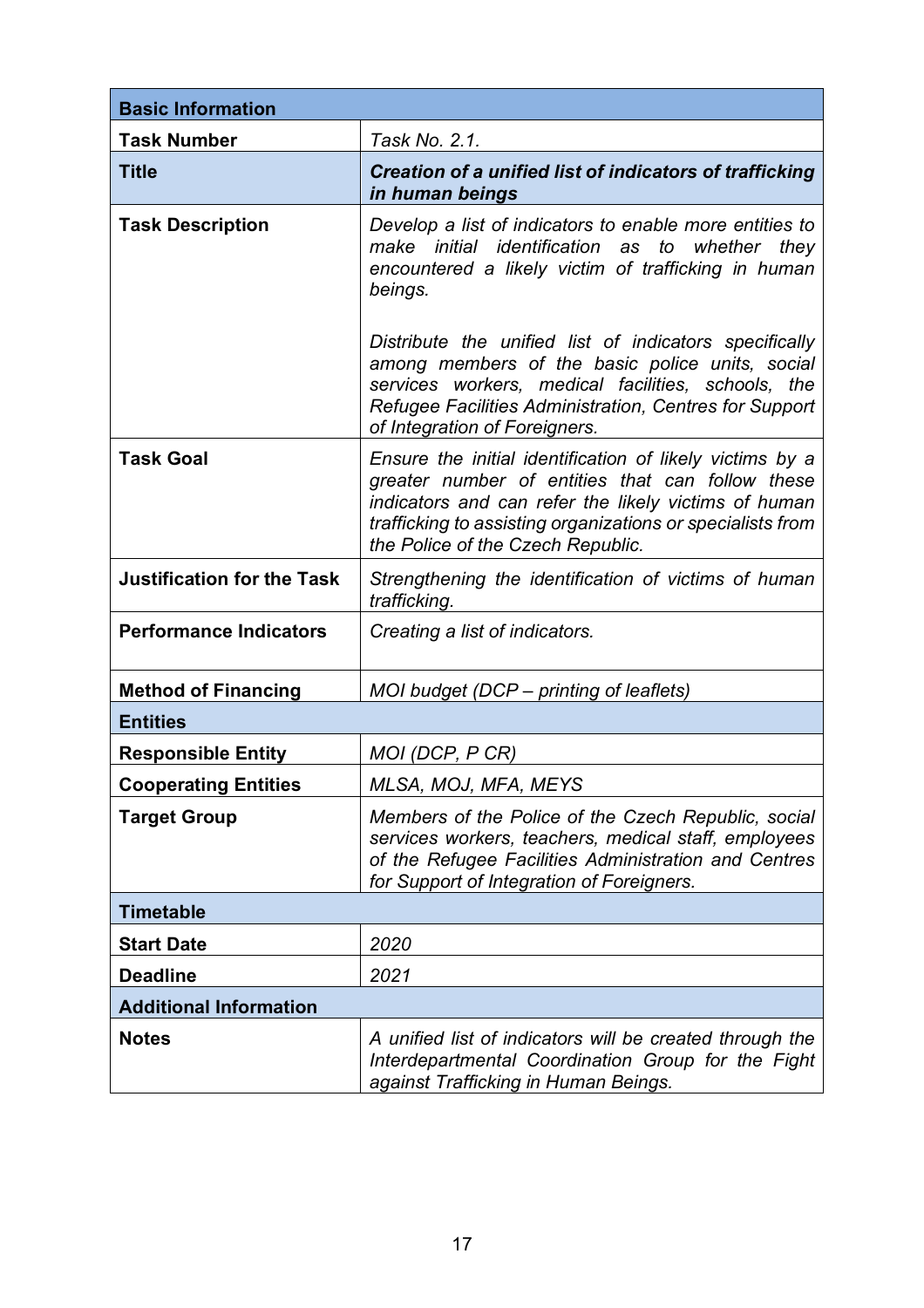| <b>Basic Information</b>          |                                                                                                                                                                                                                                                                                                                                                                                                                                                                                              |  |
|-----------------------------------|----------------------------------------------------------------------------------------------------------------------------------------------------------------------------------------------------------------------------------------------------------------------------------------------------------------------------------------------------------------------------------------------------------------------------------------------------------------------------------------------|--|
| <b>Task Number</b>                | Task No. 2.2.                                                                                                                                                                                                                                                                                                                                                                                                                                                                                |  |
| <b>Title</b>                      | <b>Education of entities in the identification of victims</b><br>of human trafficking                                                                                                                                                                                                                                                                                                                                                                                                        |  |
| <b>Task Description</b>           | Educate entities that are likely to come into contact<br>with victims of trafficking (see target group below) on<br>current trends in trafficking in human<br>beings,<br>identification of likely victims of trafficking in human<br>beings (including gender equality), developments in<br>the setting up of services for likely victims of trafficking<br>in human beings and other options of the Program for<br>the Support and Protection of Victims of Trafficking in<br>Human Beings. |  |
| <b>Task Goal</b>                  | Strengthening the initial identification by educating<br>stakeholders on current trends in human trafficking.                                                                                                                                                                                                                                                                                                                                                                                |  |
| <b>Justification for the Task</b> | Strengthening the identification of victims of trafficking.                                                                                                                                                                                                                                                                                                                                                                                                                                  |  |
| <b>Performance Indicators</b>     | Inclusion of a lecture on instructional-methodological<br>employment event of the Police of the Czech Republic,<br>within the training organized for the employees of the<br>Administration of Refugee Facilities, Centres for<br>Support of Integration of Foreigners, Regional Labour<br>Inspectorates and other identified entities.                                                                                                                                                      |  |
| <b>Method of Financing</b>        | MOI budget (DCP – ensuring the lecturers among<br>NGO <sub>s</sub> )                                                                                                                                                                                                                                                                                                                                                                                                                         |  |
| <b>Entities</b>                   |                                                                                                                                                                                                                                                                                                                                                                                                                                                                                              |  |
| <b>Responsible Entity</b>         | MOI (DCP, P CR)                                                                                                                                                                                                                                                                                                                                                                                                                                                                              |  |
| <b>Cooperating Entities</b>       | MLSA, Office of the Government (Committee<br>on<br>Institutional Security for Gender Equality)                                                                                                                                                                                                                                                                                                                                                                                               |  |
| <b>Target Group</b>               | Employees of the Administration of Refugee Facilities,<br>Centres for the Support of Integration of Foreigners,<br>Regional Labour Inspectorates, officers of the Police of<br>the Czech Republic, employees of the Department of<br>Asylum and Migration Policy of the Ministry of the<br>Interior of the Czech Republic.                                                                                                                                                                   |  |
| <b>Title</b>                      |                                                                                                                                                                                                                                                                                                                                                                                                                                                                                              |  |
| <b>Start Date</b>                 | 2020                                                                                                                                                                                                                                                                                                                                                                                                                                                                                         |  |
| <b>Deadline</b>                   | 2023                                                                                                                                                                                                                                                                                                                                                                                                                                                                                         |  |
| <b>Additional Information</b>     |                                                                                                                                                                                                                                                                                                                                                                                                                                                                                              |  |
| <b>Notes</b>                      |                                                                                                                                                                                                                                                                                                                                                                                                                                                                                              |  |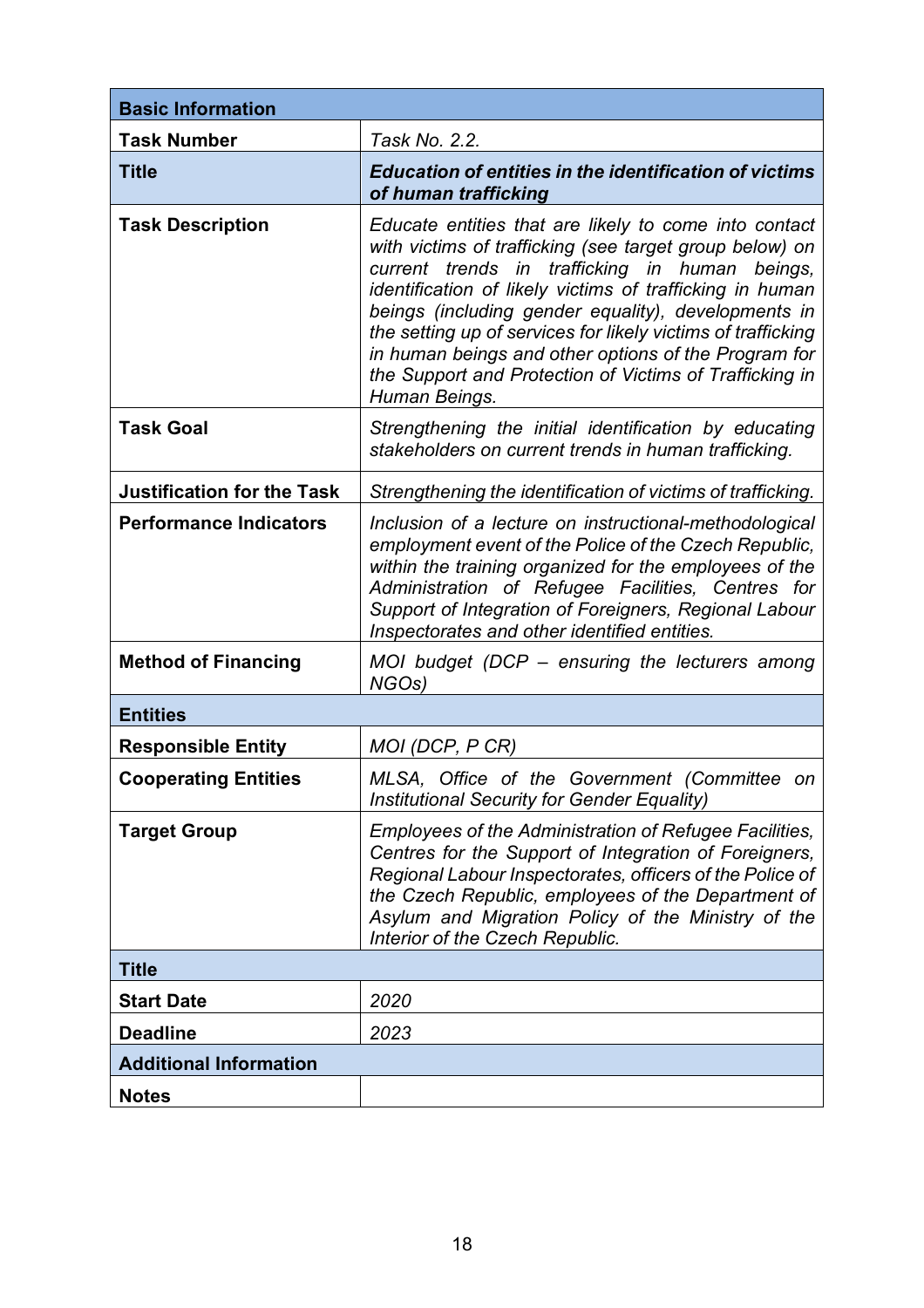| <b>Basic information</b>          |                                                                                                                                                                                                                                                                                           |  |
|-----------------------------------|-------------------------------------------------------------------------------------------------------------------------------------------------------------------------------------------------------------------------------------------------------------------------------------------|--|
| <b>Task Number</b>                | Task No. 2.3.                                                                                                                                                                                                                                                                             |  |
| <b>Title</b>                      | Creation of a card of fundamental rights and<br>obligations of employers and employees in the<br><b>Czech Republic</b>                                                                                                                                                                    |  |
| <b>Task Description</b>           | Prepare comprehensible information material on<br>working conditions in the Czech Republic and the<br>prevention of labour exploitation, which will also<br>contain the specifics of employing foreigners and<br>private servants in the service of members of the<br>diplomatic mission. |  |
|                                   | Ensure translation into the languages of the most<br>frequently identified victims of trafficking in human<br>beings in the Czech Republic and distribute these<br>materials among the target group.                                                                                      |  |
| <b>Task Goal</b>                  | Prevention of trafficking in human beings.                                                                                                                                                                                                                                                |  |
| <b>Justification for the Task</b> | Assistance to victims of trafficking in human beings<br>and the prevention of trafficking in human beings.                                                                                                                                                                                |  |
| <b>Performance Indicators</b>     | Creation of the card.                                                                                                                                                                                                                                                                     |  |
| <b>Method of Financing</b>        | MLSA budget (printing and translation of the material)                                                                                                                                                                                                                                    |  |
| <b>Entities</b>                   |                                                                                                                                                                                                                                                                                           |  |
| <b>Responsible Entity</b>         | <b>MLSA</b>                                                                                                                                                                                                                                                                               |  |
| <b>Cooperating Entities</b>       | MOI (DCP, DAMP), MFA                                                                                                                                                                                                                                                                      |  |
| <b>Target Group</b>               | Potential victims of trafficking in human beings.                                                                                                                                                                                                                                         |  |
| <b>Timetable</b>                  |                                                                                                                                                                                                                                                                                           |  |
| <b>Start Date</b>                 | 2021                                                                                                                                                                                                                                                                                      |  |
| <b>Deadline</b>                   | 2022                                                                                                                                                                                                                                                                                      |  |
| <b>Additional Information</b>     |                                                                                                                                                                                                                                                                                           |  |
| <b>Notes</b>                      | The card will be created in cooperation with the<br>Interdepartmental Coordination Group of Combating<br>Trafficking in Human Beings.                                                                                                                                                     |  |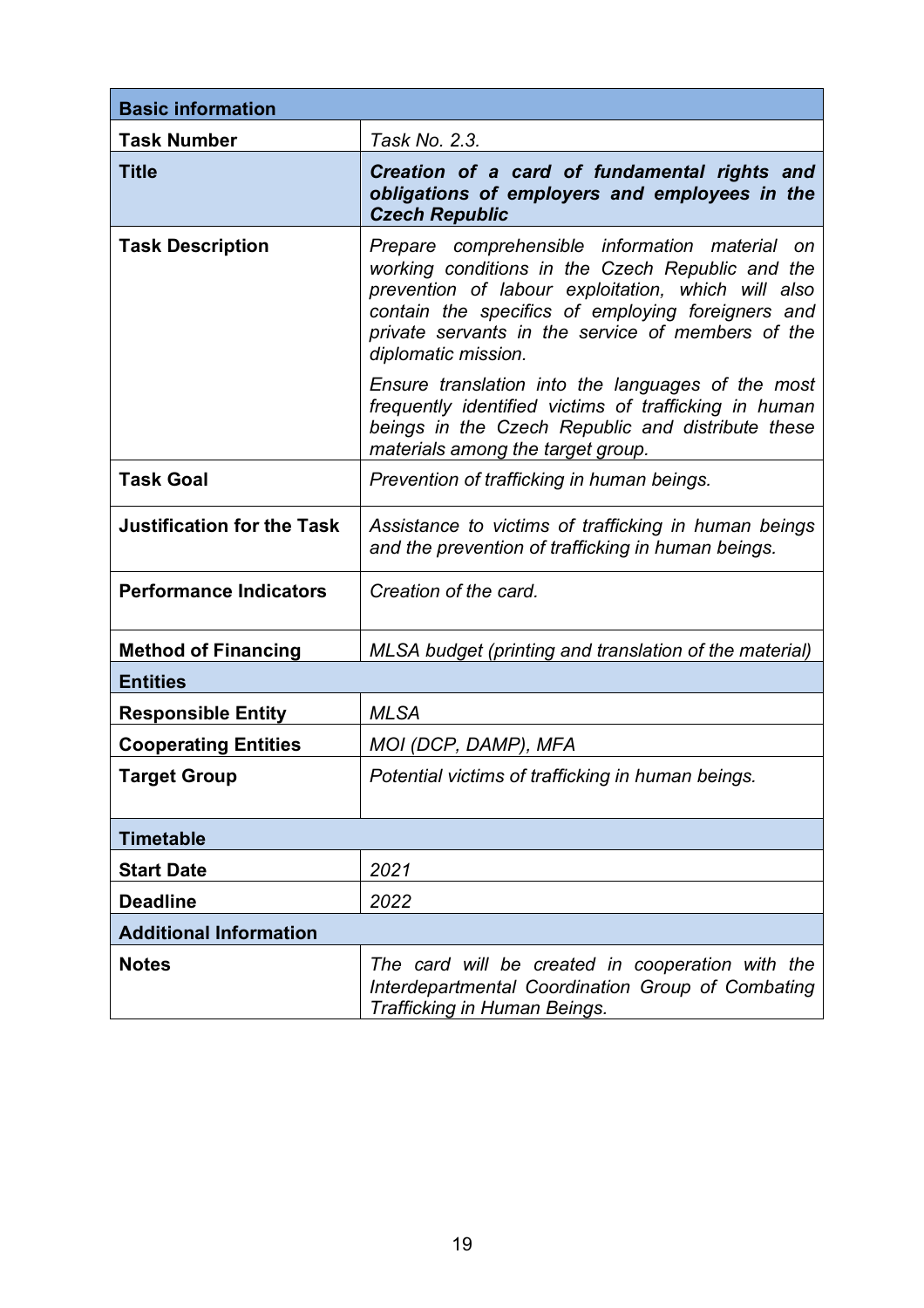| <b>Basic Information</b>          |                                                                                                                                                                                                                                                                                                                                                                                                                                                                                       |  |
|-----------------------------------|---------------------------------------------------------------------------------------------------------------------------------------------------------------------------------------------------------------------------------------------------------------------------------------------------------------------------------------------------------------------------------------------------------------------------------------------------------------------------------------|--|
| <b>Task Number</b>                | Task No. 2.4.                                                                                                                                                                                                                                                                                                                                                                                                                                                                         |  |
| <b>Title</b>                      | Training of police officers in the identification of<br>victims of trafficking in human beings and work<br>with particularly vulnerable victims of crime                                                                                                                                                                                                                                                                                                                              |  |
| <b>Task Description</b>           | In cooperation with the Police Education and Service<br>Training Department and the National Organized<br>Crime Agency as the entity responsible for the area of<br>trafficking in human beings within the Police of the<br>Czech Republic, prepare changes in the content of<br>qualification courses for police officers of territorial<br>departments of Public Order Police in the 4th, 5th and<br>6th tariff classes, who perform activities within the<br>criminal proceedings. |  |
|                                   | Develop a new educational program dedicated to<br>working with child victims.                                                                                                                                                                                                                                                                                                                                                                                                         |  |
|                                   | In the course for the Foreign Police Service include<br>the issue of recognition and treatment of particularly<br>vulnerable victims in cooperation with the Directorate<br>of the Foreign Police Service.                                                                                                                                                                                                                                                                            |  |
| <b>Task Goal</b>                  | Strengthening the competencies of officers of the<br>Police of the Czech Republic in the identification of<br>victims of trafficking in human beings and in dealing<br>with particularly vulnerable victims.                                                                                                                                                                                                                                                                          |  |
| <b>Justification for the Task</b> | Strengthening the identification of victims of trafficking<br>in human beings.                                                                                                                                                                                                                                                                                                                                                                                                        |  |
| <b>Performance Indicators</b>     | Proposals for changes in qualification courses.                                                                                                                                                                                                                                                                                                                                                                                                                                       |  |
|                                   | Development of an educational program.                                                                                                                                                                                                                                                                                                                                                                                                                                                |  |
|                                   | Modification of the course for the Foreign Police<br>Service.                                                                                                                                                                                                                                                                                                                                                                                                                         |  |
| <b>Method of Financing</b>        | <b>MOI</b> budget                                                                                                                                                                                                                                                                                                                                                                                                                                                                     |  |
| <b>Entities</b>                   |                                                                                                                                                                                                                                                                                                                                                                                                                                                                                       |  |
| <b>Responsible Entity</b>         | MOI (P CR)                                                                                                                                                                                                                                                                                                                                                                                                                                                                            |  |
| <b>Cooperating Entities</b>       | Government (Committee<br>Office of the<br>the<br>on<br>Prevention of Domestic Violence and Other Violence<br>against Women)                                                                                                                                                                                                                                                                                                                                                           |  |
| <b>Target Group</b>               | Officers of the P CR.                                                                                                                                                                                                                                                                                                                                                                                                                                                                 |  |
| <b>Timetable</b>                  |                                                                                                                                                                                                                                                                                                                                                                                                                                                                                       |  |
| <b>Start Date</b>                 | 2020                                                                                                                                                                                                                                                                                                                                                                                                                                                                                  |  |
| <b>Deadline</b>                   | 2021                                                                                                                                                                                                                                                                                                                                                                                                                                                                                  |  |
| <b>Additional Information</b>     |                                                                                                                                                                                                                                                                                                                                                                                                                                                                                       |  |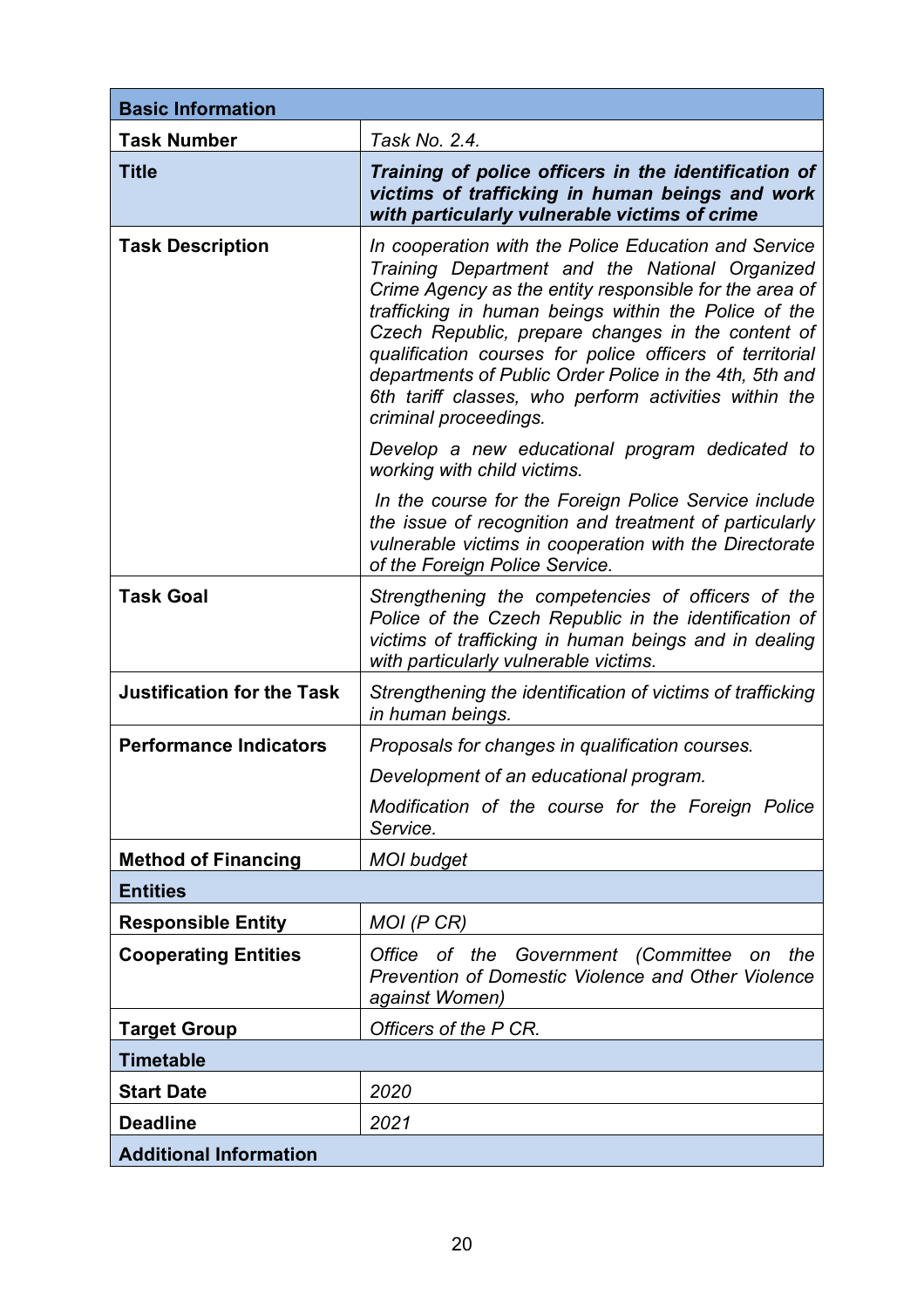| <b>NOTES</b> |  |
|--------------|--|
|              |  |

| <b>Basic Information</b>          |                                                                                                                                                                                                                                                                                                                                     |  |
|-----------------------------------|-------------------------------------------------------------------------------------------------------------------------------------------------------------------------------------------------------------------------------------------------------------------------------------------------------------------------------------|--|
| <b>Task Number</b>                | Task No. 3.1.                                                                                                                                                                                                                                                                                                                       |  |
| <b>Task Title</b>                 | Support for legislative changes in combating<br>trafficking in human beings                                                                                                                                                                                                                                                         |  |
| <b>Task Description</b>           | Promote proposals for possible legislative changes<br>arising from the analysis of the shortcomings of labour<br>law and criminal law concerning their impact on the<br>emergence and punishment of exploitative working<br>conditions (Task No. 1 of the previous National<br>Strategy for Combating Trafficking in Human Beings). |  |
| <b>Task Goal</b>                  | Changes in legislation to reduce opportunities to<br>create exploitative working conditions or to commit<br>trafficking in human beings.                                                                                                                                                                                            |  |
| <b>Justification for the Task</b> | Prevention and assistance to victims of trafficking in<br>human beings.                                                                                                                                                                                                                                                             |  |
| <b>Performance Indicators</b>     | The number of proposals to amend legislation affecting<br>the prevention of and combating trafficking in human<br>beings.                                                                                                                                                                                                           |  |
| <b>Method of Financing</b>        | <b>MLSA</b> budget                                                                                                                                                                                                                                                                                                                  |  |
| <b>Entities</b>                   |                                                                                                                                                                                                                                                                                                                                     |  |
| <b>Responsible Entity</b>         | <b>MLSA</b>                                                                                                                                                                                                                                                                                                                         |  |
| <b>Cooperating Entities</b>       | MOI (DCP, DAMP), MOJ                                                                                                                                                                                                                                                                                                                |  |
| <b>Target Group</b>               | State administration bodies.                                                                                                                                                                                                                                                                                                        |  |
| <b>Timetable</b>                  |                                                                                                                                                                                                                                                                                                                                     |  |
| <b>Start Date</b>                 | 2020                                                                                                                                                                                                                                                                                                                                |  |
| <b>Deadline</b>                   | 2023                                                                                                                                                                                                                                                                                                                                |  |
| <b>Additional Information</b>     |                                                                                                                                                                                                                                                                                                                                     |  |
| <b>Notes</b>                      |                                                                                                                                                                                                                                                                                                                                     |  |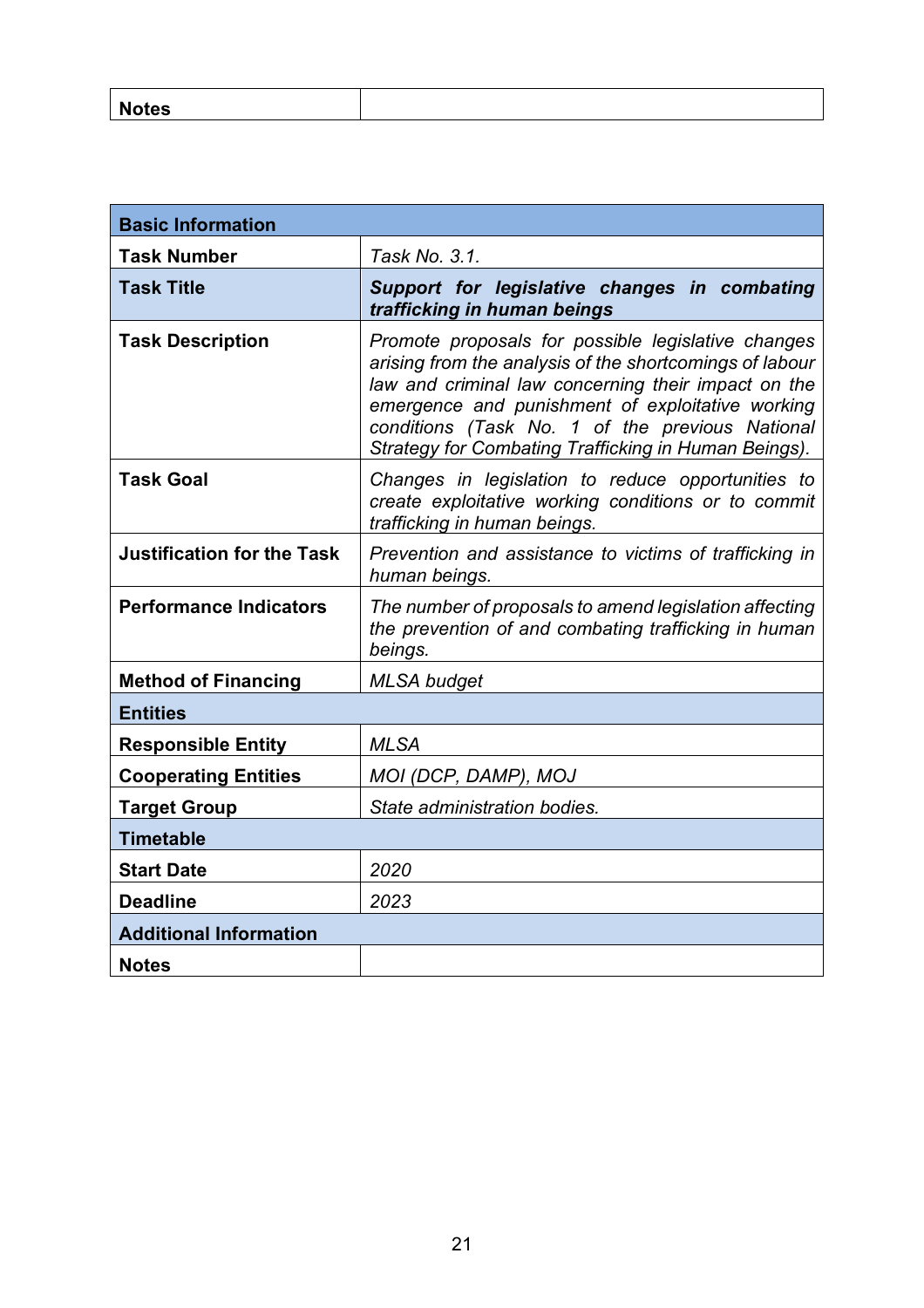| <b>Basic Information</b>          |                                                                                                                                                                                                                                                                                                                                                          |  |
|-----------------------------------|----------------------------------------------------------------------------------------------------------------------------------------------------------------------------------------------------------------------------------------------------------------------------------------------------------------------------------------------------------|--|
| <b>Task Number</b>                | Task No. 3.2.                                                                                                                                                                                                                                                                                                                                            |  |
| <b>Title</b>                      | Further cooperation with actors operating in<br>socially excluded localities                                                                                                                                                                                                                                                                             |  |
| <b>Task Description</b>           | Create and implement training for relevant actors<br>operating in socially excluded localities.<br>As a part of combating trafficking in human beings,<br>create and implement preventive activities targeted at<br>groups of people from socially excluded localities<br>(including specific preventive activities concerning<br>Roma women and girls). |  |
| <b>Task Goal</b>                  | Provide training and preventive activities at the<br>regional level.                                                                                                                                                                                                                                                                                     |  |
| <b>Justification for the Task</b> | Prevention of trafficking in human beings.                                                                                                                                                                                                                                                                                                               |  |
| <b>Performance Indicators</b>     | The number of implemented training.                                                                                                                                                                                                                                                                                                                      |  |
|                                   | The number of preventive activities in socially<br>excluded localities.                                                                                                                                                                                                                                                                                  |  |
| <b>Method of Financing</b>        | MOI (DCP - payment for lecturers from NGOs)                                                                                                                                                                                                                                                                                                              |  |
| <b>Entities</b>                   |                                                                                                                                                                                                                                                                                                                                                          |  |
| <b>Responsible Entity</b>         | MOI (CPD, P CR)                                                                                                                                                                                                                                                                                                                                          |  |
| <b>Cooperating Entity</b>         | <b>MORD</b> (Department for social Inclusion (Agency))                                                                                                                                                                                                                                                                                                   |  |
| <b>Target Group</b>               | Potential victims of trafficking in human beings.                                                                                                                                                                                                                                                                                                        |  |
| <b>Timetable</b>                  |                                                                                                                                                                                                                                                                                                                                                          |  |
| <b>Start Date</b>                 | 2021                                                                                                                                                                                                                                                                                                                                                     |  |
| <b>Deadline</b>                   | 2023                                                                                                                                                                                                                                                                                                                                                     |  |
| <b>Additional Information</b>     |                                                                                                                                                                                                                                                                                                                                                          |  |
| <b>Notes</b>                      | activities will be<br>Preventive<br>created<br>within<br>the<br>cooperation of the Interdepartmental Coordination<br>Group of Combating Trafficking in Human Beings.                                                                                                                                                                                     |  |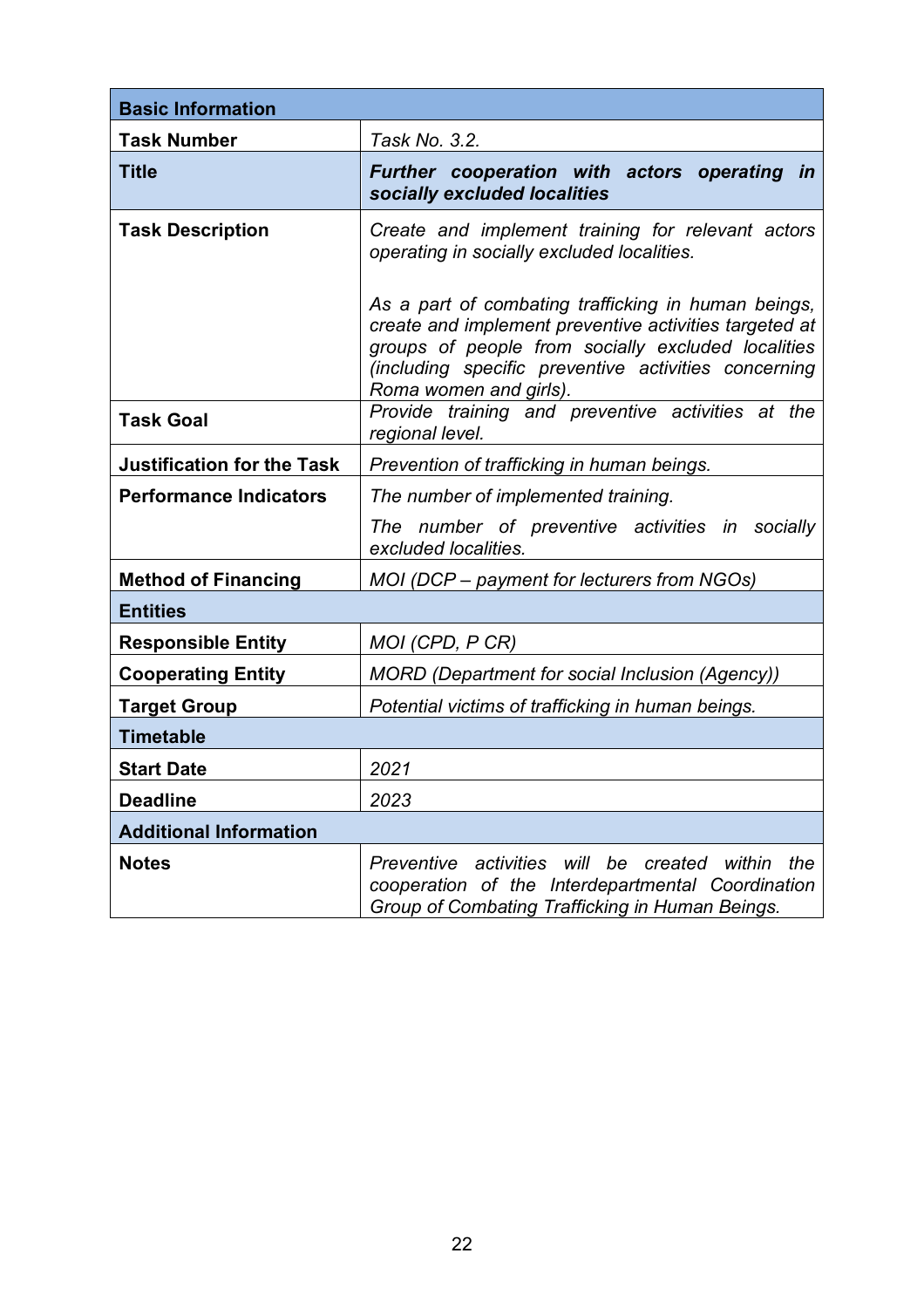| <b>Basic Information</b>          |                                                                                                                                                                                                                                                                                                                                                               |  |
|-----------------------------------|---------------------------------------------------------------------------------------------------------------------------------------------------------------------------------------------------------------------------------------------------------------------------------------------------------------------------------------------------------------|--|
| <b>Task Number</b>                | Task No. 3.3.                                                                                                                                                                                                                                                                                                                                                 |  |
| <b>Title</b>                      | Creation of a handbook for particularly vulnerable<br>victims                                                                                                                                                                                                                                                                                                 |  |
| <b>Task Description</b>           | Create a clear handbook for particularly vulnerable<br>victims, including victims of trafficking, with an<br>overview of all the rights to which particularly<br>vulnerable victims are entitled under the Victims of<br>Crime Act and a clear guide on how to exercise these<br>rights.                                                                      |  |
|                                   | Translate the handbook into foreign languages<br>(according to the most frequently identified victims of<br>trafficking in human beings in the Czech Republic) and<br>distribute it among organizations that deal with victims<br>of crime, among the relevant departments of the Police<br>of the Czech Republic, courts and public prosecutor's<br>offices. |  |
| <b>Task Goal</b>                  | Create a clear summary of all rights to which<br>particularly vulnerable victims are entitled under the<br>Victims Act.                                                                                                                                                                                                                                       |  |
| <b>Justification for the Task</b> | Assistance to victims of trafficking in human beings.                                                                                                                                                                                                                                                                                                         |  |
| <b>Performance Indicators</b>     | Creating a manual.                                                                                                                                                                                                                                                                                                                                            |  |
|                                   | Translation into foreign languages according to the<br>languages of the most frequently identified victims of<br>human trafficking in the Czech Republic.                                                                                                                                                                                                     |  |
| <b>Method of Financing</b>        | MOI budget (DCP – printing of the manual)                                                                                                                                                                                                                                                                                                                     |  |
| <b>Entities</b>                   |                                                                                                                                                                                                                                                                                                                                                               |  |
| <b>Responsible Entity</b>         | MOI (DCP, P CR)                                                                                                                                                                                                                                                                                                                                               |  |
| <b>Cooperating Entities</b>       | <b>MOJ</b>                                                                                                                                                                                                                                                                                                                                                    |  |
| <b>Target Group</b>               | Victims of trafficking in human beings.                                                                                                                                                                                                                                                                                                                       |  |
| <b>Timetable</b>                  |                                                                                                                                                                                                                                                                                                                                                               |  |
| <b>Start Date</b>                 | 2021                                                                                                                                                                                                                                                                                                                                                          |  |
| <b>Deadline</b>                   | 2023                                                                                                                                                                                                                                                                                                                                                          |  |
| <b>Additional Information</b>     |                                                                                                                                                                                                                                                                                                                                                               |  |
| <b>Notes</b>                      | The handbook will be developed in cooperation with<br>Coordination<br>Interdepartmental<br>Group<br>for<br>the<br><b>Combating Trafficking in Human Beings.</b>                                                                                                                                                                                               |  |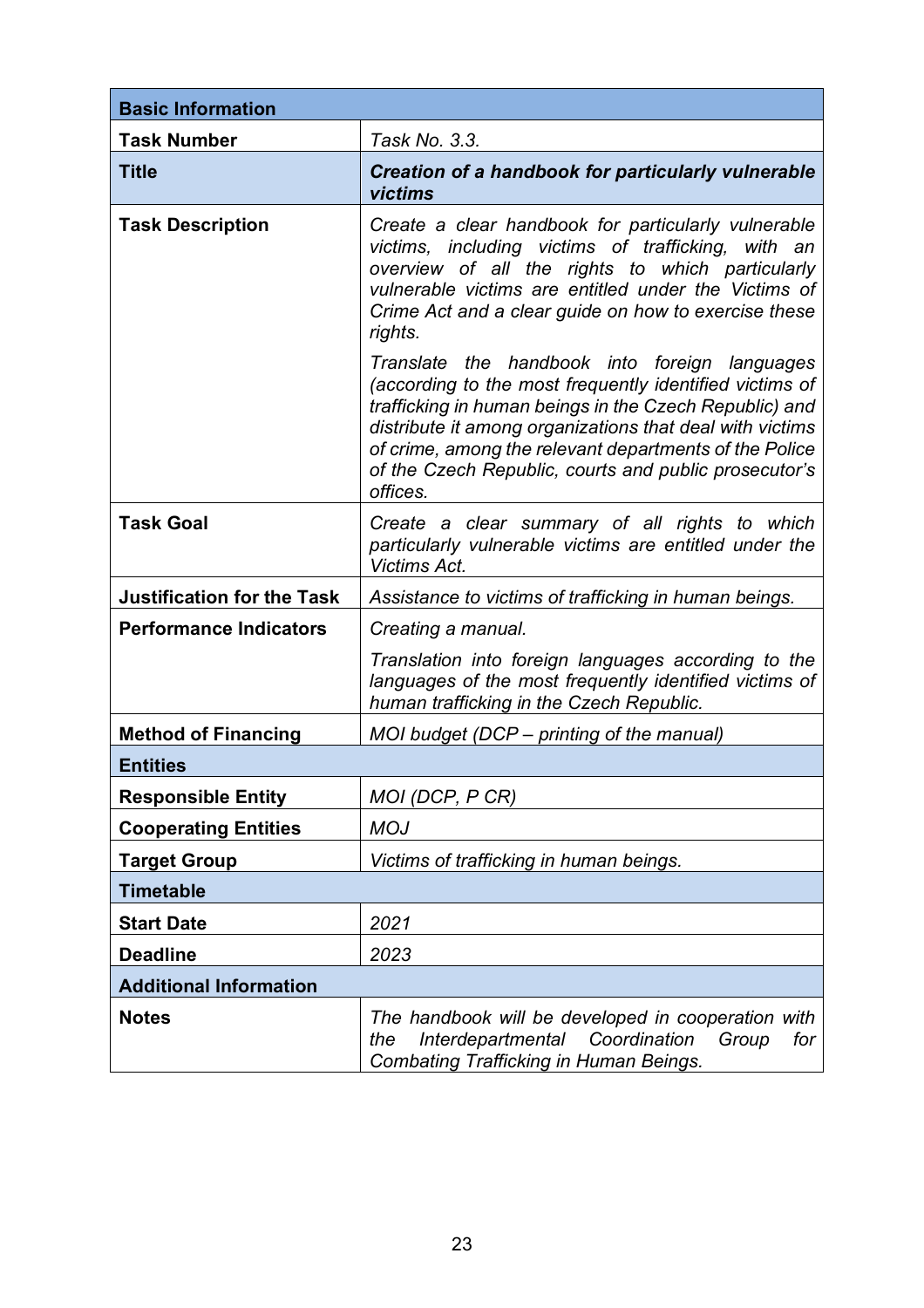| <b>Basic Information</b>          |                                                                                                                                                                                                                    |  |
|-----------------------------------|--------------------------------------------------------------------------------------------------------------------------------------------------------------------------------------------------------------------|--|
| <b>Task Number</b>                | Task No. 4.1.                                                                                                                                                                                                      |  |
| <b>Title</b>                      | Strengthening of international cooperation<br><i>in</i><br>combating trafficking in human beings                                                                                                                   |  |
| <b>Task Description</b>           | Initiate the development of joint prevention campaigns,<br>international meetings to exchange good practice.                                                                                                       |  |
|                                   | Strengthen police cooperation.                                                                                                                                                                                     |  |
| <b>Task Goal</b>                  | Deepening cooperation with countries where Czech<br>citizens are most often exploited or, conversely, with<br>countries from which victims of trafficking who are<br><i>identified in the Czech Republic come.</i> |  |
| <b>Justification for the Task</b> | Cooperation in the area of trafficking in human beings<br>at an international level.                                                                                                                               |  |
| <b>Performance Indicators</b>     | The number of international cooperation in the fight<br>against trafficking in human beings.                                                                                                                       |  |
| <b>Method of Financing</b>        | MOI budget (preventive campaign)                                                                                                                                                                                   |  |
| <b>Entities</b>                   |                                                                                                                                                                                                                    |  |
| <b>Responsible Entity</b>         | MOI (CPD, P CR)                                                                                                                                                                                                    |  |
| <b>Cooperating Entities</b>       | <b>MFA</b>                                                                                                                                                                                                         |  |
| <b>Target Group</b>               | Potential victims of trafficking in human beings.                                                                                                                                                                  |  |
| <b>Timetable</b>                  |                                                                                                                                                                                                                    |  |
| <b>Start Date</b>                 | 2021                                                                                                                                                                                                               |  |
| <b>Deadline</b>                   | 2023                                                                                                                                                                                                               |  |
| <b>Additional Information</b>     |                                                                                                                                                                                                                    |  |
| <b>Notes</b>                      |                                                                                                                                                                                                                    |  |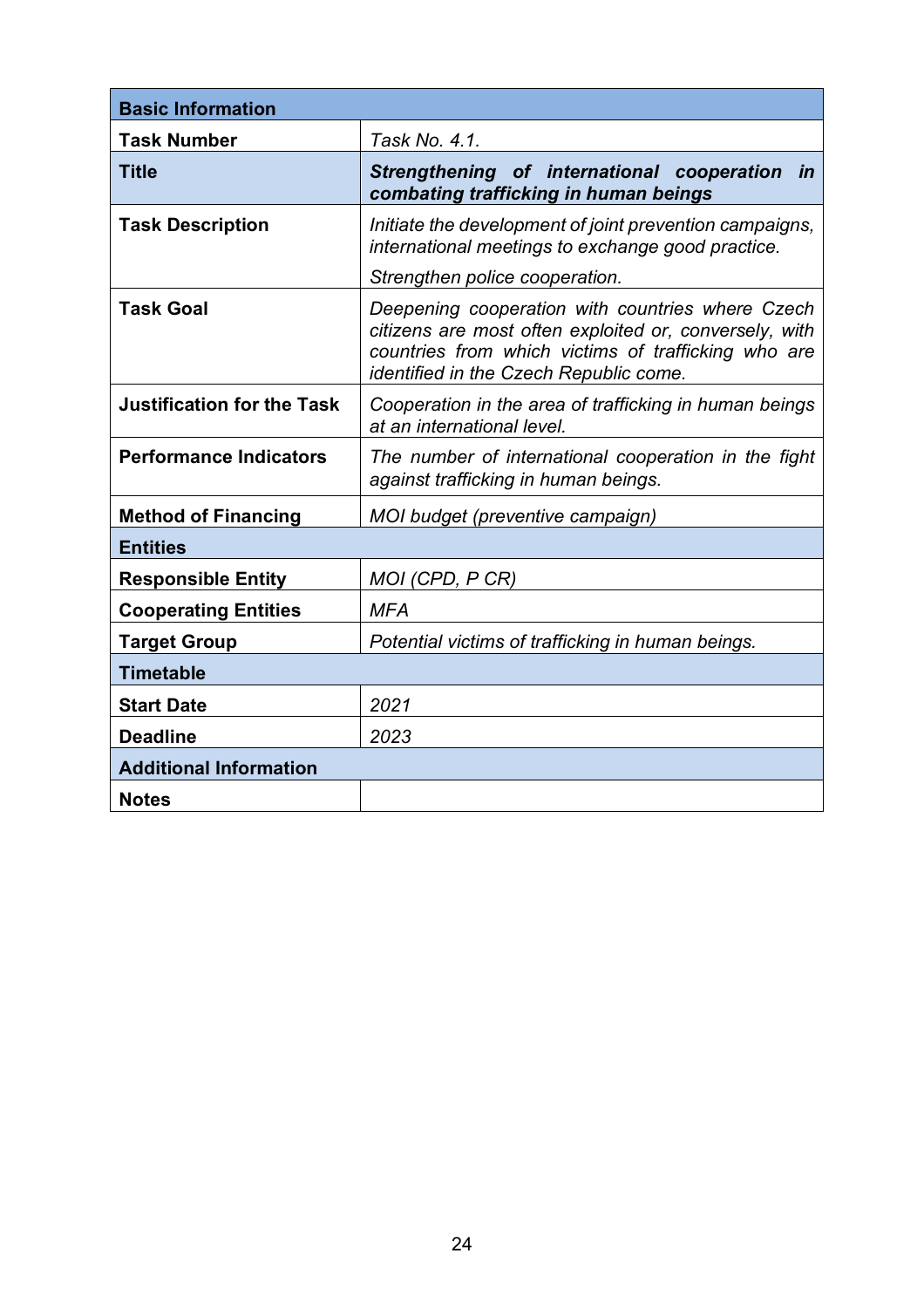| <b>Basic Information</b>          |                                                                                                                                                                                                                                                                                                                                                                                                                                                                                                   |
|-----------------------------------|---------------------------------------------------------------------------------------------------------------------------------------------------------------------------------------------------------------------------------------------------------------------------------------------------------------------------------------------------------------------------------------------------------------------------------------------------------------------------------------------------|
| <b>Task Number</b>                | Task No. 4.2.                                                                                                                                                                                                                                                                                                                                                                                                                                                                                     |
| <b>Title</b>                      | Ensuring voluntary returns to the country of origin<br>of victims of trafficking                                                                                                                                                                                                                                                                                                                                                                                                                  |
| <b>Task Description</b>           | Revise the setting of cooperation in the implementation<br>of voluntary returns to the country of origin to ensure<br>smooth cooperation in the coming years.<br>If necessary, create a project to ensure permanent<br>cooperation in the implementation of voluntary returns<br>to the country of origin of all identified victims of<br>trafficking, whether citizens of the Czech Republic<br>identified abroad or EU citizens or third-country<br>nationals identified in the Czech Republic. |
| <b>Task Goals</b>                 | Ensuring the possibility of a voluntary and free return<br>to the country of origin for all identified victims of<br>trafficking.                                                                                                                                                                                                                                                                                                                                                                 |
| <b>Justification for the Task</b> | Cooperation in combating trafficking in human beings<br>at national and international level.                                                                                                                                                                                                                                                                                                                                                                                                      |
| <b>Performance Indicators</b>     | Creating a system for the implementation of voluntary<br>returns.                                                                                                                                                                                                                                                                                                                                                                                                                                 |
| <b>Method of Financing</b>        | MOI (CPD – reimbursement of voluntary returns)                                                                                                                                                                                                                                                                                                                                                                                                                                                    |
| <b>Entities</b>                   |                                                                                                                                                                                                                                                                                                                                                                                                                                                                                                   |
| <b>Responsible Entity</b>         | MOI (CPD)                                                                                                                                                                                                                                                                                                                                                                                                                                                                                         |
| <b>Cooperating Entity</b>         |                                                                                                                                                                                                                                                                                                                                                                                                                                                                                                   |
| <b>Target Group</b>               | Potential victims of trafficking in human beings.                                                                                                                                                                                                                                                                                                                                                                                                                                                 |
| <b>Timetable</b>                  |                                                                                                                                                                                                                                                                                                                                                                                                                                                                                                   |
| <b>Start Date</b>                 | 2020                                                                                                                                                                                                                                                                                                                                                                                                                                                                                              |
| <b>Deadline</b>                   | 2023                                                                                                                                                                                                                                                                                                                                                                                                                                                                                              |
| <b>Additional Information</b>     |                                                                                                                                                                                                                                                                                                                                                                                                                                                                                                   |
| <b>Notes</b>                      |                                                                                                                                                                                                                                                                                                                                                                                                                                                                                                   |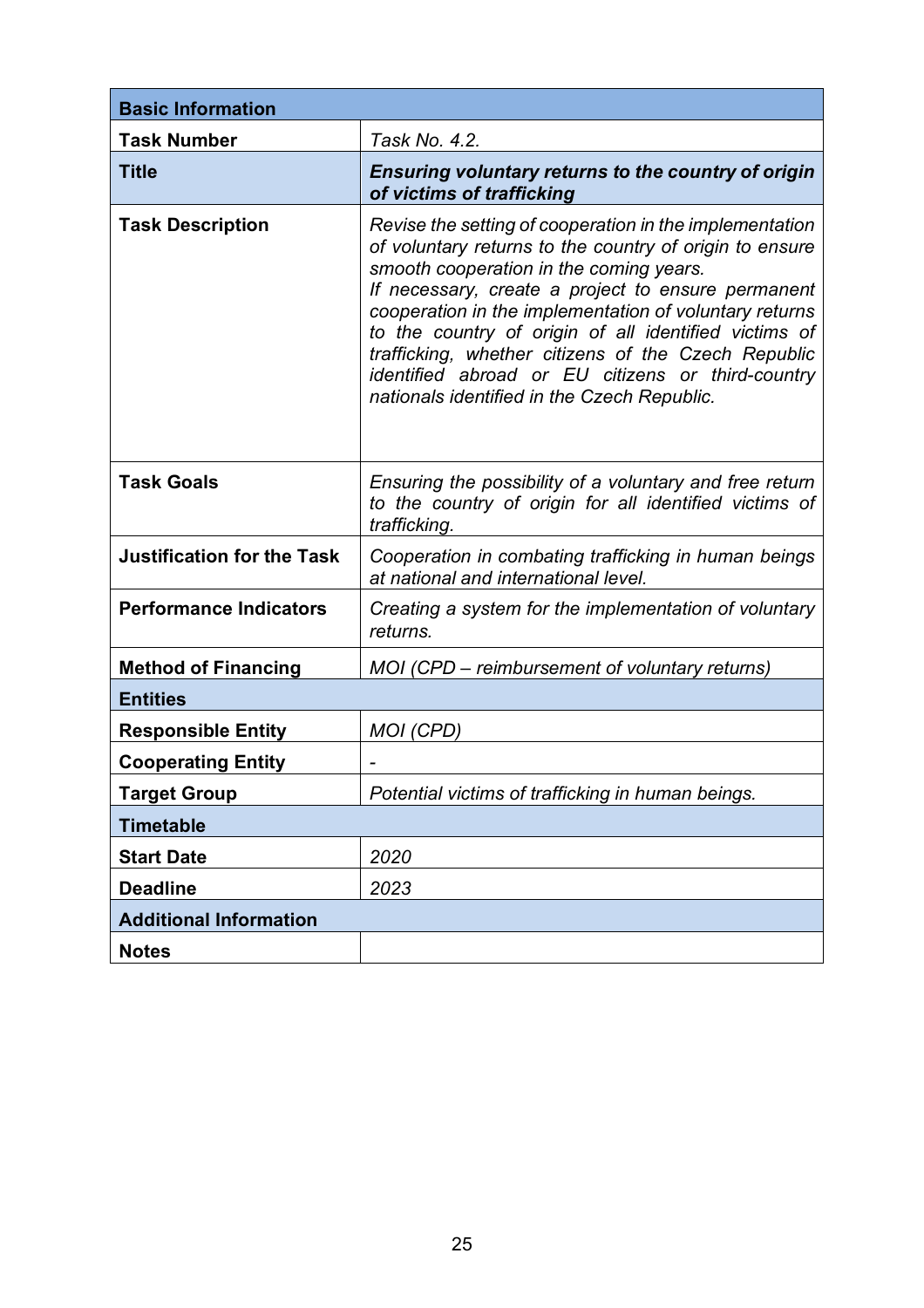| <b>Basic Information</b>          |                                                                                                                                                                                                                                                                                                                      |
|-----------------------------------|----------------------------------------------------------------------------------------------------------------------------------------------------------------------------------------------------------------------------------------------------------------------------------------------------------------------|
| <b>Task Number</b>                | Task No. 4.3.                                                                                                                                                                                                                                                                                                        |
| <b>Title</b>                      | Improving data collection in the area of trafficking<br>in human beings                                                                                                                                                                                                                                              |
| <b>Task Description</b>           | In accordance with the measure of the National<br>Security Audit Action Plan, ensure the availability of<br>statistics related to the crime of trafficking in human<br>beings in the range of: the form of trafficking in human<br>beings, age, sex, country of origin of the victim and<br>country of exploitation. |
| <b>Task Goal</b>                  | Ensure the availability of statistical data, particularly in<br>terms of the form of trafficking in human beings, age,<br>gender, country of origin of the victims and the country<br>where the exploitation took place.                                                                                             |
| <b>Justification for the Task</b> | Cooperation in combating trafficking in human beings<br>at the national and international level.                                                                                                                                                                                                                     |
| <b>Performance Indicators</b>     | Availability of statistical data in the range: the form of<br>trafficking in human beings, age, sex, country of origin<br>of the victim and country of exploitation.                                                                                                                                                 |
| <b>Method of Financing</b>        | <b>MOI</b> budget                                                                                                                                                                                                                                                                                                    |
| <b>Entities</b>                   |                                                                                                                                                                                                                                                                                                                      |
| <b>Responsible Entity</b>         | $MOI$ (CPD + SPD)                                                                                                                                                                                                                                                                                                    |
| <b>Cooperating Entities</b>       | MOJ, MLSA                                                                                                                                                                                                                                                                                                            |
| <b>Target Group</b>               | State administration bodies                                                                                                                                                                                                                                                                                          |
| <b>Timetable</b>                  |                                                                                                                                                                                                                                                                                                                      |
| <b>Start Date</b>                 | 2020                                                                                                                                                                                                                                                                                                                 |
| <b>Deadline</b>                   | 2023                                                                                                                                                                                                                                                                                                                 |
| <b>Additional Information</b>     |                                                                                                                                                                                                                                                                                                                      |
| <b>Notes</b>                      |                                                                                                                                                                                                                                                                                                                      |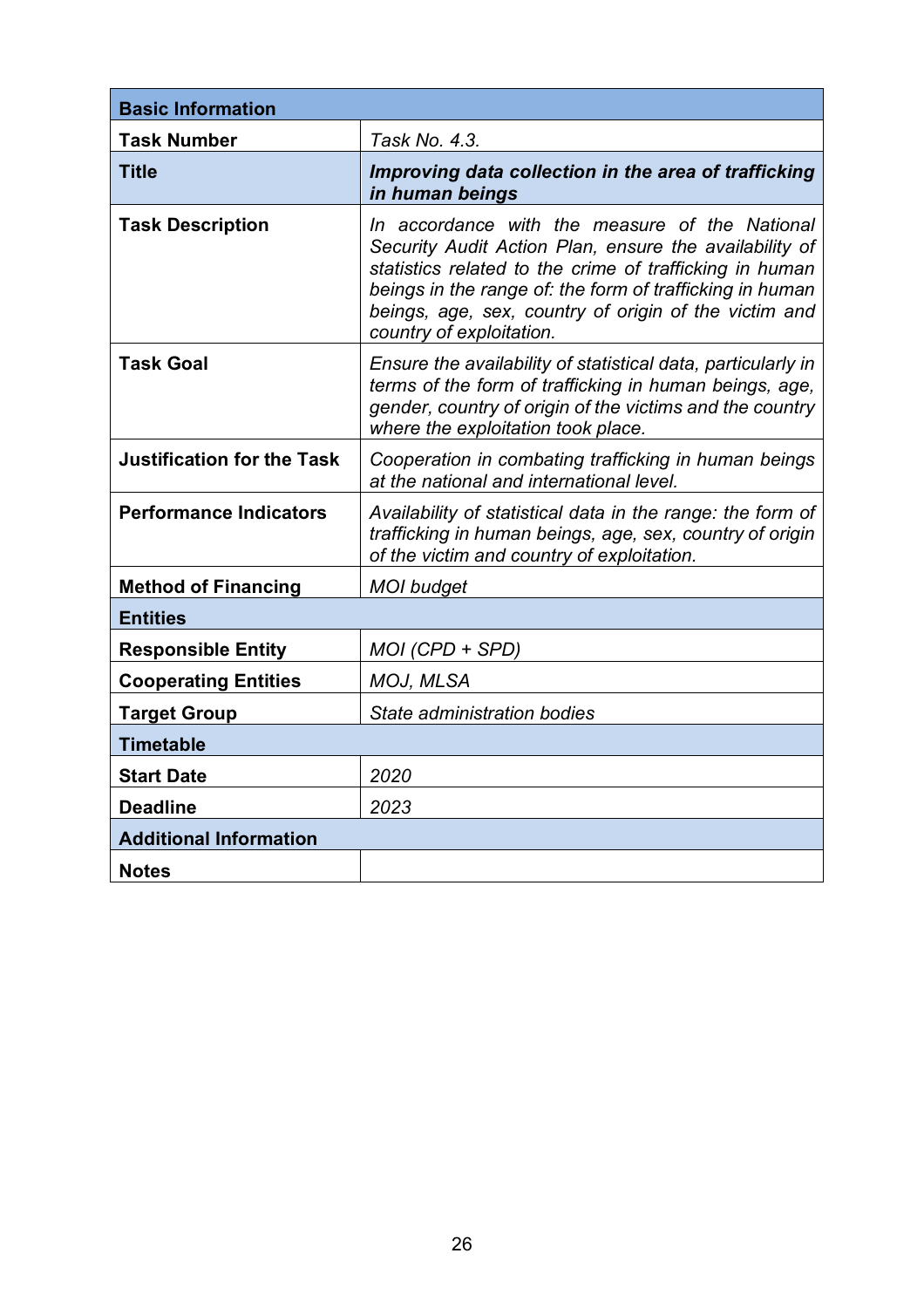| <b>Basic Information</b>          |                                                                                                                                                                                                                                                                                                                                                    |
|-----------------------------------|----------------------------------------------------------------------------------------------------------------------------------------------------------------------------------------------------------------------------------------------------------------------------------------------------------------------------------------------------|
| <b>Task Number</b>                | Task No. 4.4.                                                                                                                                                                                                                                                                                                                                      |
| <b>Title</b>                      | <b>Revision of the functioning of the national referral</b><br>mechanism                                                                                                                                                                                                                                                                           |
| <b>Task Description</b>           | As a part of the management of the Program for the<br>Support and Protection of Victims of Trafficking in<br>Human Beings, deepen the cooperation of NGOs and<br>state bodies, especially in the matter of rapid<br>transmission of information leading to the detection of<br>the perpetrator and the prevention of further criminal<br>activity. |
|                                   | Update the Program for the Support and Protection of<br>Victims of Trafficking in Human Beings of the Ministry<br>of the Interior with regard to the changing trends and<br>developments in the area of minimum standards of<br>care provided, and ensure that the specific needs of<br>women and men are reflected.                               |
|                                   | Revise the system of assistance to child victims of<br>trafficking in human beings and promote its possible<br>adjustment (strengthening the coordinated procedure<br>and cooperation of key entities - the Police of the<br>Czech Republic and the OSPOD) depending on the<br>results of the revision.                                            |
| <b>Task Goal</b>                  | Ensure a functioning mechanism for identifying and<br>assisting victims of trafficking.                                                                                                                                                                                                                                                            |
| <b>Justification for the Task</b> | Cooperation in combating trafficking in human beings<br>at the national level.                                                                                                                                                                                                                                                                     |
| <b>Performance Indicators</b>     | Update of the Ministry of the Interior's Program for the<br>Support and Protection of Victims of Trafficking in<br>Human Beings.<br>Revised system to assist child victims of trafficking.                                                                                                                                                         |
| <b>Method of Financing</b>        | <b>MOI</b> budget                                                                                                                                                                                                                                                                                                                                  |
| <b>Entities</b>                   |                                                                                                                                                                                                                                                                                                                                                    |
| <b>Responsible Entity</b>         | MOI (CPD, P CR)                                                                                                                                                                                                                                                                                                                                    |
| <b>Cooperating Entities</b>       | MLSA, Office of the Government (Committee on<br>Institutional Security for Gender Equality, Committee<br>on the Rights of the Child)                                                                                                                                                                                                               |
| <b>Target Group</b>               | State administration bodies, potential victims of<br>trafficking in human beings.                                                                                                                                                                                                                                                                  |
| <b>Timetable</b>                  |                                                                                                                                                                                                                                                                                                                                                    |
| <b>Start Date</b>                 | 2021                                                                                                                                                                                                                                                                                                                                               |
| <b>Deadline</b>                   | 2022                                                                                                                                                                                                                                                                                                                                               |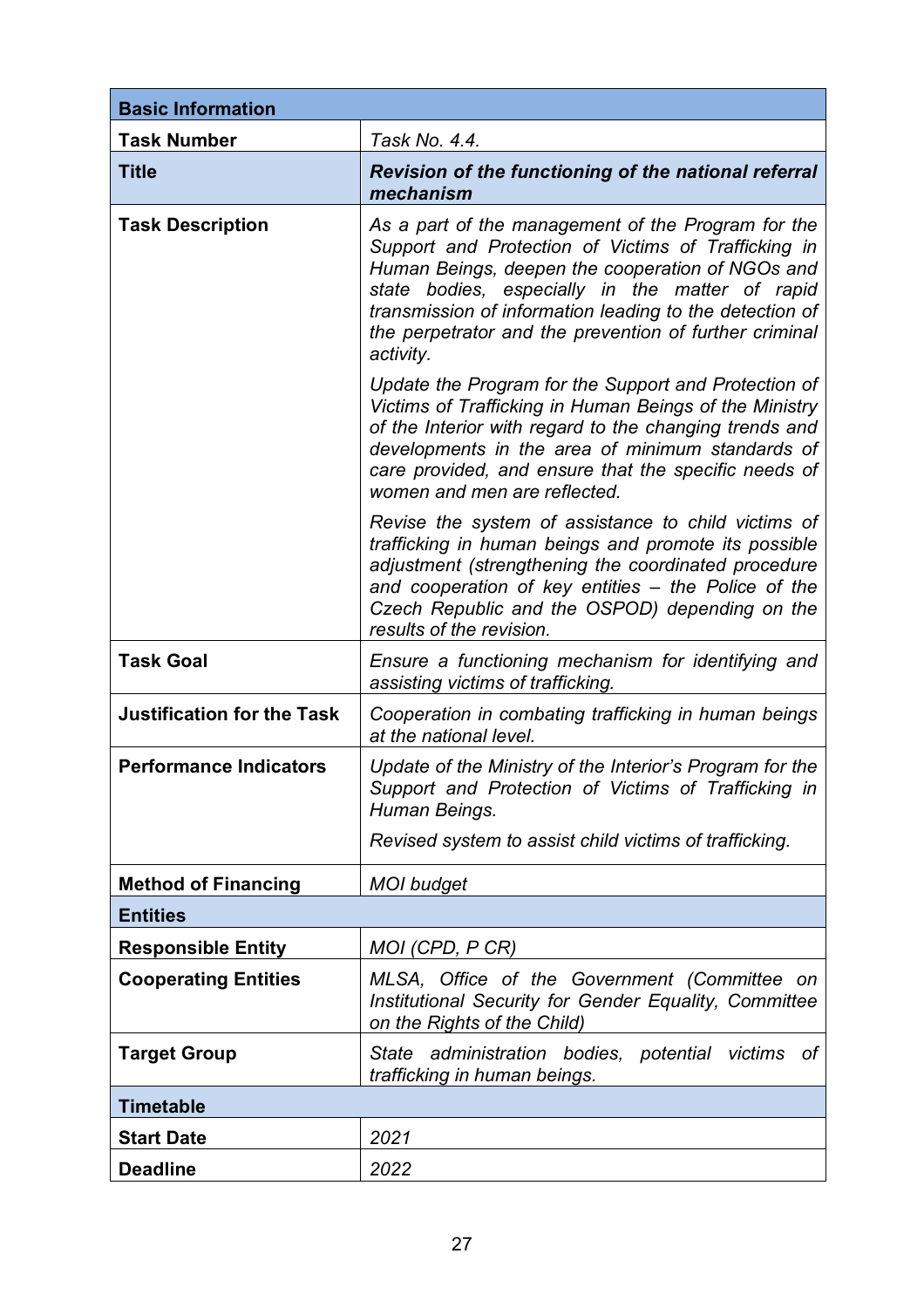| <b>Additional Information</b> |                                                                                                                                                |
|-------------------------------|------------------------------------------------------------------------------------------------------------------------------------------------|
| <b>Notes</b>                  | The revision will be carried out in cooperation with the<br>Interdepartmental Coordination Group for Combating<br>Trafficking in Human Beings. |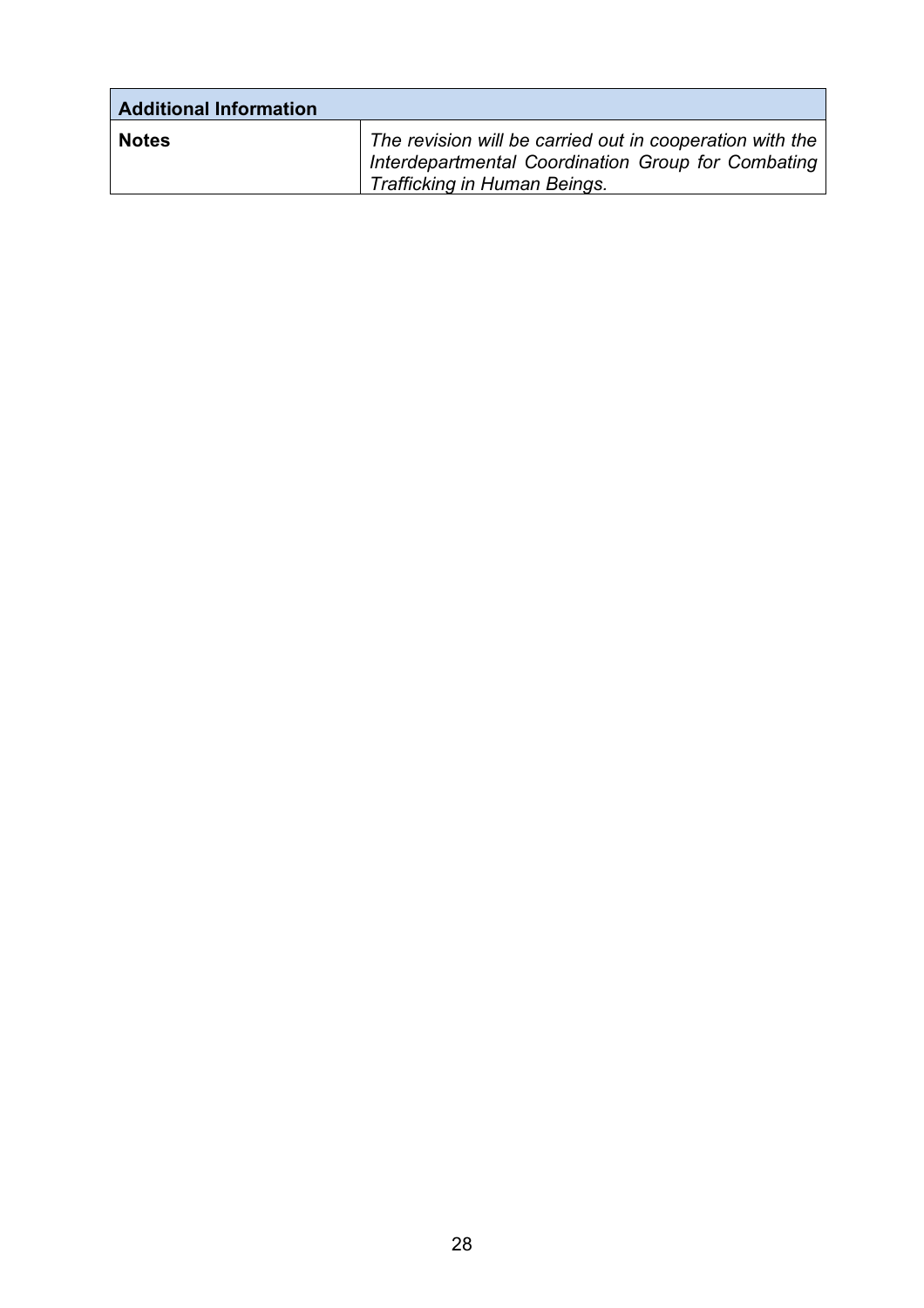# **ANNEX 1**

# **EVALUATION OF THE NATIONAL STRATEGY FOR COMBATING TRAFFICKING IN HUMAN BEINGS IN THE CZECH REPUBLIC FOR THE PERIOD 2016 – 2019**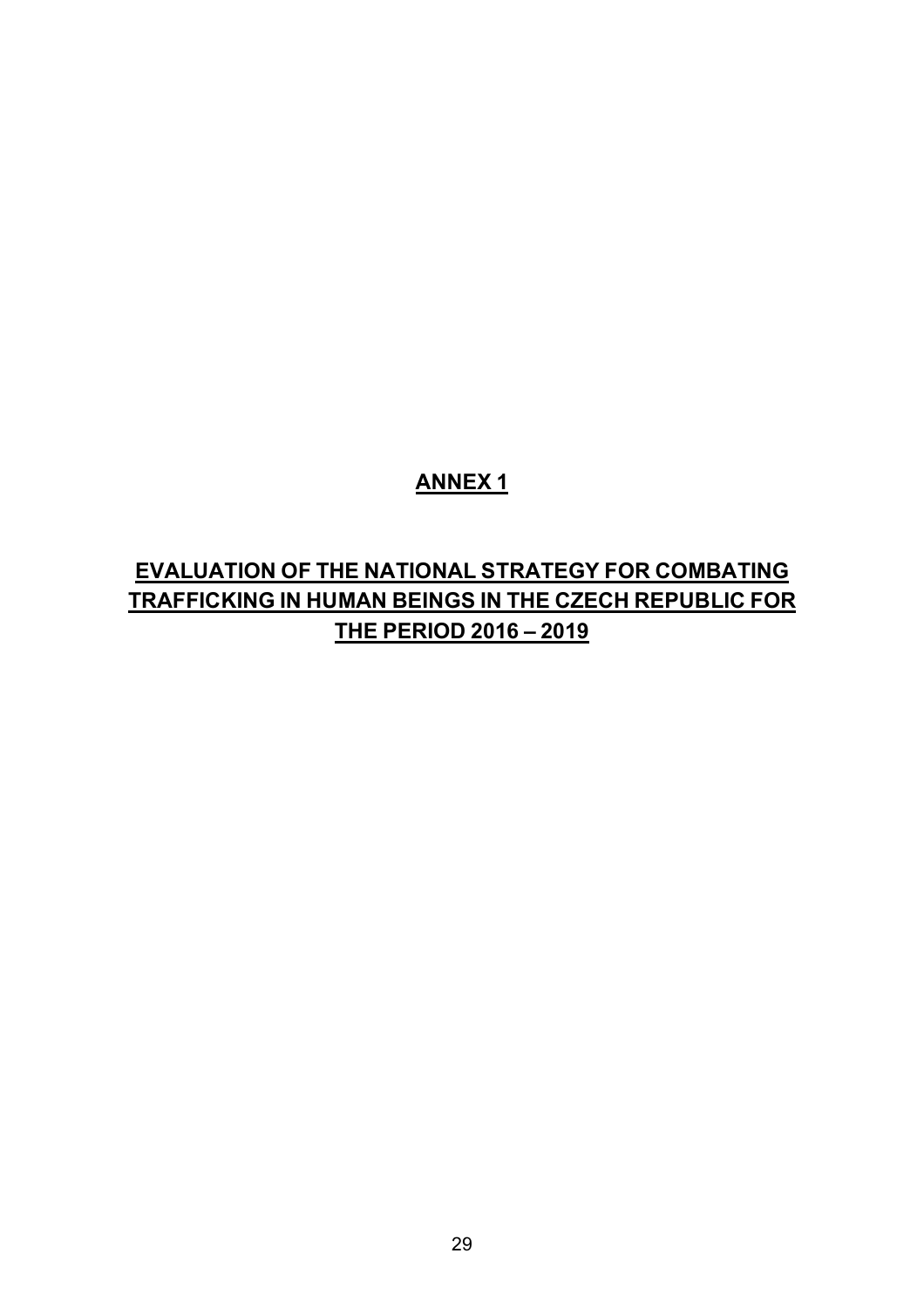| <b>Evaluated task</b>                                 |                                                                                                                                                                                                                                                                                                                                                                                                                                                                                                                                                                                                                                                                                                                                                                                                                                                                                                                                                                                                                                                                                                                                                                                                                                                                                                                                                                                                                                                                                                                                                                  |
|-------------------------------------------------------|------------------------------------------------------------------------------------------------------------------------------------------------------------------------------------------------------------------------------------------------------------------------------------------------------------------------------------------------------------------------------------------------------------------------------------------------------------------------------------------------------------------------------------------------------------------------------------------------------------------------------------------------------------------------------------------------------------------------------------------------------------------------------------------------------------------------------------------------------------------------------------------------------------------------------------------------------------------------------------------------------------------------------------------------------------------------------------------------------------------------------------------------------------------------------------------------------------------------------------------------------------------------------------------------------------------------------------------------------------------------------------------------------------------------------------------------------------------------------------------------------------------------------------------------------------------|
| <b>Task number</b>                                    | Task No. 1                                                                                                                                                                                                                                                                                                                                                                                                                                                                                                                                                                                                                                                                                                                                                                                                                                                                                                                                                                                                                                                                                                                                                                                                                                                                                                                                                                                                                                                                                                                                                       |
| <b>Title</b>                                          | Analysis of labour law and criminal law shortcomings<br>concerning their influence on the origin and sanction<br>of exploitative working conditions                                                                                                                                                                                                                                                                                                                                                                                                                                                                                                                                                                                                                                                                                                                                                                                                                                                                                                                                                                                                                                                                                                                                                                                                                                                                                                                                                                                                              |
| <b>Responsible Entity</b>                             | 1. MLSA, MOI<br>2. MOJ                                                                                                                                                                                                                                                                                                                                                                                                                                                                                                                                                                                                                                                                                                                                                                                                                                                                                                                                                                                                                                                                                                                                                                                                                                                                                                                                                                                                                                                                                                                                           |
|                                                       | Creation of a working group composed of MOI, MLSA,<br>MOJ.                                                                                                                                                                                                                                                                                                                                                                                                                                                                                                                                                                                                                                                                                                                                                                                                                                                                                                                                                                                                                                                                                                                                                                                                                                                                                                                                                                                                                                                                                                       |
| <b>Performance Indicators</b>                         | Processing analysis of labour law shortcomings in<br>relation to their impact on the creation and sanction of<br>exploitative working conditions.                                                                                                                                                                                                                                                                                                                                                                                                                                                                                                                                                                                                                                                                                                                                                                                                                                                                                                                                                                                                                                                                                                                                                                                                                                                                                                                                                                                                                |
|                                                       | Support for possible legislative changes.                                                                                                                                                                                                                                                                                                                                                                                                                                                                                                                                                                                                                                                                                                                                                                                                                                                                                                                                                                                                                                                                                                                                                                                                                                                                                                                                                                                                                                                                                                                        |
| <b>Timetable</b>                                      | 2016-2018                                                                                                                                                                                                                                                                                                                                                                                                                                                                                                                                                                                                                                                                                                                                                                                                                                                                                                                                                                                                                                                                                                                                                                                                                                                                                                                                                                                                                                                                                                                                                        |
|                                                       | <b>Task Evaluation</b>                                                                                                                                                                                                                                                                                                                                                                                                                                                                                                                                                                                                                                                                                                                                                                                                                                                                                                                                                                                                                                                                                                                                                                                                                                                                                                                                                                                                                                                                                                                                           |
| of<br><b>Description</b><br>Task<br><b>Fulfilment</b> | In 2018, a working group consisting of representatives<br>of MLSA, MOI, NOCA and MOJ was established. An<br>analysis was carried out based on the cooperation of<br>these entities. It aimed to describe the most significant<br>issues the employees have to deal with leading to the<br>exploitative working conditions, and, at the same time,<br>provide possible solutions to such situations. The first<br>part of the analysis focuses on information about<br>amendments that may have some impact on situations<br>and environments close to trafficking in human beings.<br>The second part deals with the most common issues<br>identified in practice which result from the violation or<br>circumvention of labour law ie. the creation of<br>exploitative working conditions, the combination of<br>which can lead to trafficking in human beings. The third<br>part deals with de lege ferenda considerations. The<br>fourth part describes the non-legislative measures.<br>The appendix to the analysis is the application of<br>Section 342 of Act No. 40/2009 Coll., Criminal Code,<br>as amended for the period $2013 - 2018$ .<br>The analysis was elaborated due to considerations of<br>the increase in the penalty rate for the criminal offence<br>under Section 342 of the<br>Criminal<br>Code<br>on<br>unauthorized employment of foreigners. However, this<br>was eventually abandoned because it was necessary<br>to find tools that would lead to the eradication of the<br>preconditions for the crime in question, and that such |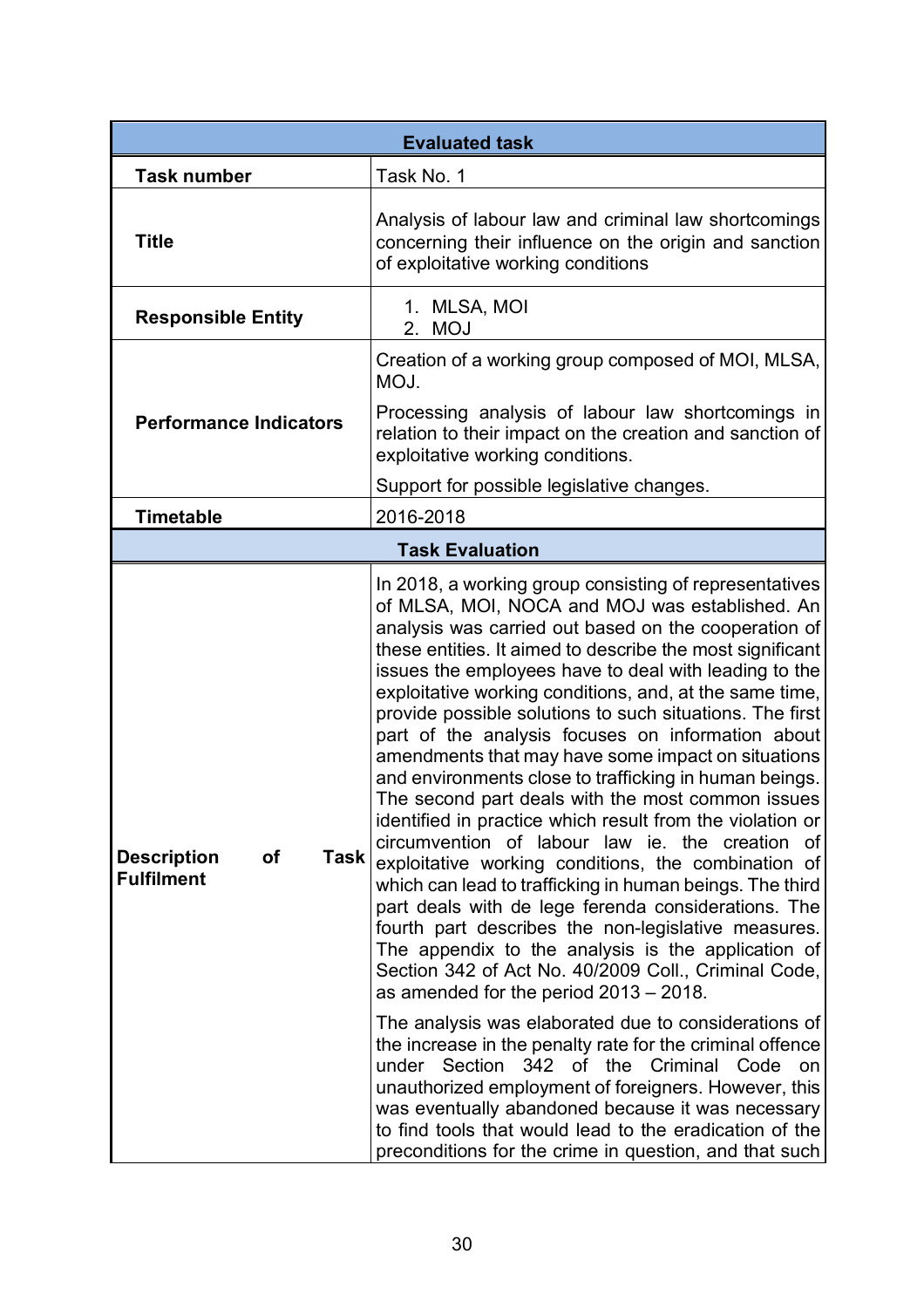|                                                                 | tools should be provided by a branch of law other than<br>criminal law.                                                                                                                                                                                                                                                                                                                                                                                                                                                                                                                                                                                        |
|-----------------------------------------------------------------|----------------------------------------------------------------------------------------------------------------------------------------------------------------------------------------------------------------------------------------------------------------------------------------------------------------------------------------------------------------------------------------------------------------------------------------------------------------------------------------------------------------------------------------------------------------------------------------------------------------------------------------------------------------|
|                                                                 | The following were identified as such tools: extensions<br>of liability for fines for illegal work, the unification of<br>definitions of foreigners according to the Employment<br>Act and the Residence of Foreigners Act, obligation to<br>register all employment relationships without<br>exceptions, increase of sanctions for breach of<br>notification<br>the<br>Czech<br>to<br>Social<br>Security<br>Administration, registration of working hours also for<br>work performed outside<br>agreements on<br>the<br>employment relationship, co-responsibility of the user<br>for illegal employment and disguised mediation and<br>other considerations. |
|                                                                 | Interdepartmental Coordination Group for the Fight<br>against Trafficking in Human Beings will further work<br>with these theses, and their application will be<br>promoted.                                                                                                                                                                                                                                                                                                                                                                                                                                                                                   |
| <b>Fulfilment of Indicators</b>                                 | Indicators have been met.                                                                                                                                                                                                                                                                                                                                                                                                                                                                                                                                                                                                                                      |
| <b>Changes from the Original</b><br><b>Assignment</b>           |                                                                                                                                                                                                                                                                                                                                                                                                                                                                                                                                                                                                                                                                |
| Overall Evaluation of the<br><b>Fulfilment of the Task Goal</b> | Task goals have been met.                                                                                                                                                                                                                                                                                                                                                                                                                                                                                                                                                                                                                                      |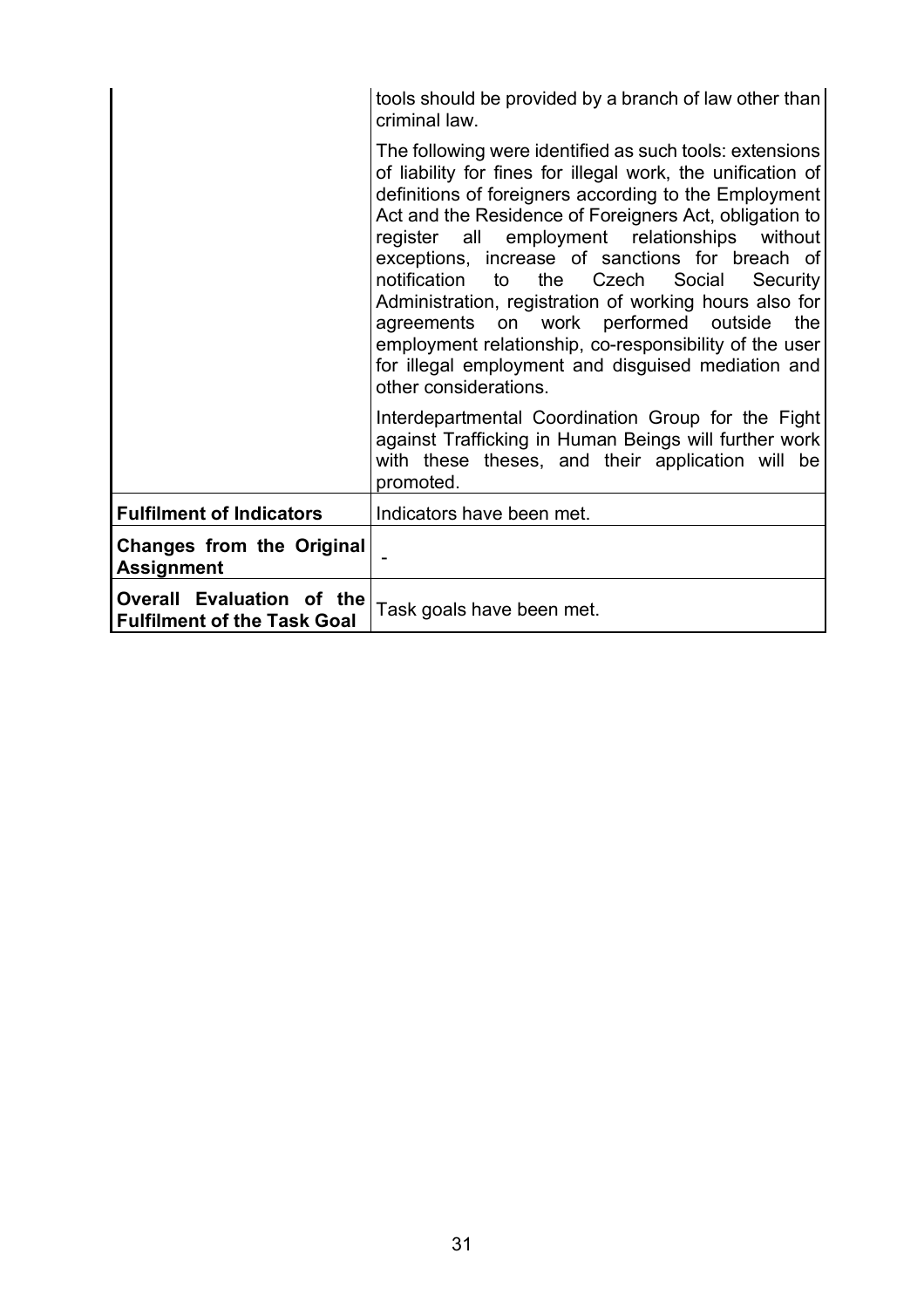| <b>Evaluated Task</b>                                               |                                                                                                                                                                                                                                                                                                                                                                                                                                                                                                                                                                                                  |  |
|---------------------------------------------------------------------|--------------------------------------------------------------------------------------------------------------------------------------------------------------------------------------------------------------------------------------------------------------------------------------------------------------------------------------------------------------------------------------------------------------------------------------------------------------------------------------------------------------------------------------------------------------------------------------------------|--|
| <b>Task Number</b>                                                  | Task No. 2                                                                                                                                                                                                                                                                                                                                                                                                                                                                                                                                                                                       |  |
| <b>Title</b>                                                        | Issue updated MOI guidelines regarding procedure<br>and interpretation of terms related to<br>labour<br>exploitation                                                                                                                                                                                                                                                                                                                                                                                                                                                                             |  |
| <b>Responsible Entity</b>                                           | <b>MOI</b>                                                                                                                                                                                                                                                                                                                                                                                                                                                                                                                                                                                       |  |
| <b>Performance Indicators</b>                                       | Processing of the recommended procedure in cases<br>of trafficking in human beings for labour exploitation.<br>Publication of the document at the MOI website and<br>intranet site of the Police of the Czech Republic.                                                                                                                                                                                                                                                                                                                                                                          |  |
| <b>Timetable</b>                                                    | 2016-2007                                                                                                                                                                                                                                                                                                                                                                                                                                                                                                                                                                                        |  |
| <b>Task Evaluation</b>                                              |                                                                                                                                                                                                                                                                                                                                                                                                                                                                                                                                                                                                  |  |
| <b>Description</b><br><b>Task</b><br><b>of</b><br><b>Fulfilment</b> | In cooperation with the National Correspondent for<br>Combating Trafficking in Human Beings, Abuse of<br>Children,<br>Women<br>and<br>Illegal<br>Migration<br>and<br>Employment and for the Protection of the Rights of<br>Victims of Crime of the Supreme Public Prosecutor's<br>Office and the National Organized Crime Agency, the<br>Ministry of the Interior issued a joint opinion on the<br>interpretation<br>of concepts related<br>to<br>labour<br>exploitation. This opinion is available at the website of<br>the Ministry of the Interior (www.mvcr.cz/osl) in the<br>Documents tab. |  |
| <b>Fulfilment of Indicators</b>                                     | Indicators have been met.                                                                                                                                                                                                                                                                                                                                                                                                                                                                                                                                                                        |  |
| <b>Changes from the Original</b><br><b>Assignment</b>               |                                                                                                                                                                                                                                                                                                                                                                                                                                                                                                                                                                                                  |  |
| Evaluation of the<br>Overall<br><b>Fulfilment of the Task Goal</b>  | Task goals have been met.                                                                                                                                                                                                                                                                                                                                                                                                                                                                                                                                                                        |  |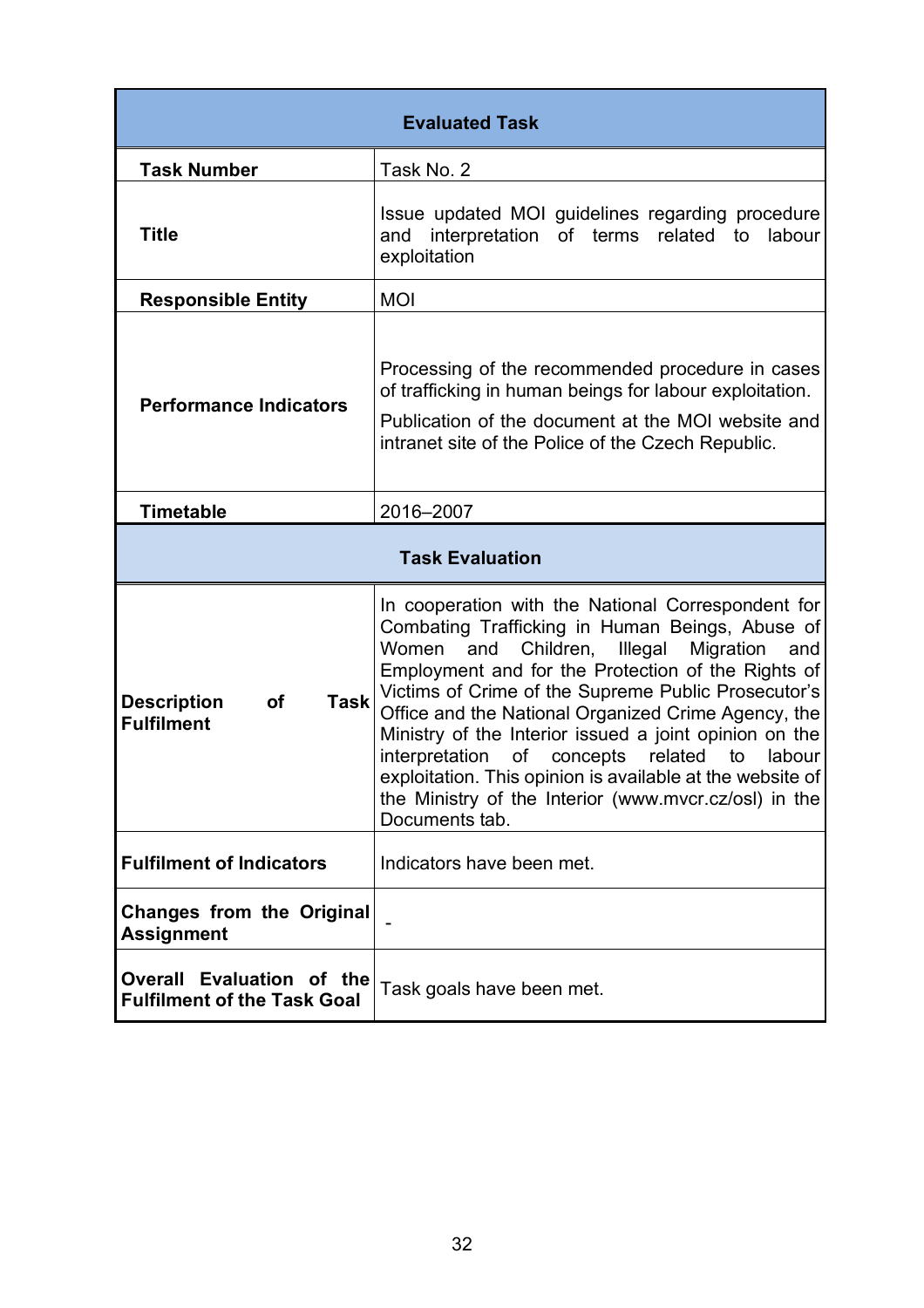| <b>Evaluated Task</b>                                           |                                                                                                                                                                                                                                                                                                                                                                                                                                                                                                                                                                                                                                                                                                                    |
|-----------------------------------------------------------------|--------------------------------------------------------------------------------------------------------------------------------------------------------------------------------------------------------------------------------------------------------------------------------------------------------------------------------------------------------------------------------------------------------------------------------------------------------------------------------------------------------------------------------------------------------------------------------------------------------------------------------------------------------------------------------------------------------------------|
| <b>Task Number</b>                                              | Task No. 3                                                                                                                                                                                                                                                                                                                                                                                                                                                                                                                                                                                                                                                                                                         |
| <b>Title</b>                                                    | Trafficking<br>Children<br>Procedure<br>in<br>Recommendations for the public authorities.                                                                                                                                                                                                                                                                                                                                                                                                                                                                                                                                                                                                                          |
| <b>Responsible Entity</b>                                       | <b>MLSA</b>                                                                                                                                                                                                                                                                                                                                                                                                                                                                                                                                                                                                                                                                                                        |
| <b>Cooperating Entities</b>                                     | MOI, MEYS                                                                                                                                                                                                                                                                                                                                                                                                                                                                                                                                                                                                                                                                                                          |
|                                                                 | MLSA in cooperation with MEYS will analyze the<br>situation in the field of child trafficking.                                                                                                                                                                                                                                                                                                                                                                                                                                                                                                                                                                                                                     |
| <b>Performance Indicators</b>                                   | Revision and update of the material Trafficking in<br>Children - Procedure Recommendations for the<br>public authorities.                                                                                                                                                                                                                                                                                                                                                                                                                                                                                                                                                                                          |
| <b>Timetable</b>                                                | 2016-2018                                                                                                                                                                                                                                                                                                                                                                                                                                                                                                                                                                                                                                                                                                          |
| <b>Task Evaluation</b>                                          |                                                                                                                                                                                                                                                                                                                                                                                                                                                                                                                                                                                                                                                                                                                    |
| <b>Task</b><br><b>Description</b><br>of<br><b>Fulfilment</b>    | The manual which deals with the procedures of public<br>in<br>contact<br>with<br>administration<br>bodies<br>an<br>unaccompanied foreign minor who committed an<br>otherwise criminal offence, minor offence or who was<br>a victim of a criminal offence or minor offence, was<br>not updated. Material Trafficking in Children -<br>Recommended Procedures for Dealing with Cases of<br>Child Trafficking for State Administration Bodies was<br>created. The material describes the processes of<br>working with children who are potential or proven<br>victims of the crime of trafficking in human beings in<br>the sense of Section 168 paragraph 1 of Act No.<br>40/2009 Coll., Criminal Code, as amended. |
| <b>Fulfilment of Indicators</b>                                 | Indicators have been met.                                                                                                                                                                                                                                                                                                                                                                                                                                                                                                                                                                                                                                                                                          |
| <b>Changes from the Original</b><br><b>Assignment</b>           |                                                                                                                                                                                                                                                                                                                                                                                                                                                                                                                                                                                                                                                                                                                    |
| Overall Evaluation of the<br><b>Fulfilment of the Task Goal</b> | Task goals have been met.                                                                                                                                                                                                                                                                                                                                                                                                                                                                                                                                                                                                                                                                                          |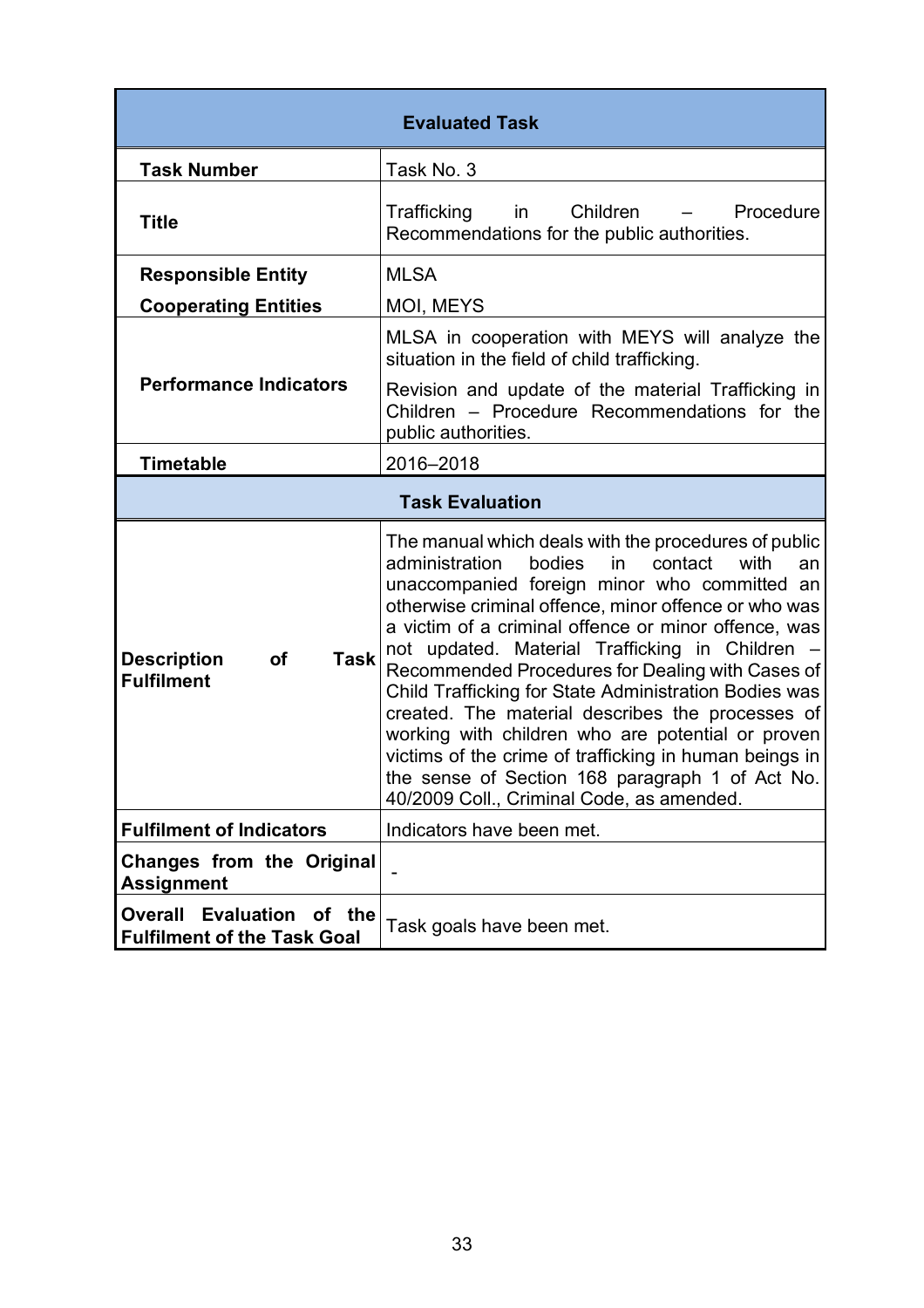| <b>Evaluated Task</b>                                           |                                                                                                                                                                                                                                                                                                                                                                                                                                                                                                                                                         |
|-----------------------------------------------------------------|---------------------------------------------------------------------------------------------------------------------------------------------------------------------------------------------------------------------------------------------------------------------------------------------------------------------------------------------------------------------------------------------------------------------------------------------------------------------------------------------------------------------------------------------------------|
| <b>Task Number</b>                                              | Task No. 4                                                                                                                                                                                                                                                                                                                                                                                                                                                                                                                                              |
| <b>Title</b>                                                    | Create a methodology for repatriation of persons<br>under 18 years of age                                                                                                                                                                                                                                                                                                                                                                                                                                                                               |
| <b>Responsible Entity</b>                                       | <b>MLSA</b>                                                                                                                                                                                                                                                                                                                                                                                                                                                                                                                                             |
| <b>Cooperating Entity</b>                                       | MOI, MEYS                                                                                                                                                                                                                                                                                                                                                                                                                                                                                                                                               |
| <b>Performance Indicators</b>                                   | Analysis of the legal arrangements for the repatriation<br>and validity of a judicial decision within the EU.                                                                                                                                                                                                                                                                                                                                                                                                                                           |
|                                                                 | Interdepartmental methodology for repatriation of<br>persons under 18 years of age.                                                                                                                                                                                                                                                                                                                                                                                                                                                                     |
| <b>Timetable</b>                                                | 2016-2019                                                                                                                                                                                                                                                                                                                                                                                                                                                                                                                                               |
| <b>Task Evaluation</b>                                          |                                                                                                                                                                                                                                                                                                                                                                                                                                                                                                                                                         |
| <b>Description</b><br>οf<br><b>Fulfilment</b>                   | Repatriations of persons under the age of 18 are part<br>document<br>Trafficking<br>the<br>in<br>Children<br>οf<br>Recommended Procedures for Solving Cases of<br>Trafficking in Children for State Administration Bodies,<br><b>task</b> as well as other documents such as<br><b>MLSA</b><br>Methodological Recommendation No. 1/2016 on the<br>procedures of municipal offices with extended<br>competence in providing social and legal protection<br>for unaccompanied minors. Therefore, the creation of<br>a separate methodology was abandoned. |
| <b>Fulfilment of Indicators</b>                                 | Indicators have been met partially.                                                                                                                                                                                                                                                                                                                                                                                                                                                                                                                     |
| <b>Changes from the Original</b><br><b>Assignment</b>           | The new methodology has not been developed.<br>Repatriations of persons under the age of 18 are a<br>part of other documents.                                                                                                                                                                                                                                                                                                                                                                                                                           |
| Overall Evaluation of the<br><b>Fulfilment of the Task Goal</b> | The task goals have been met in a different manner.                                                                                                                                                                                                                                                                                                                                                                                                                                                                                                     |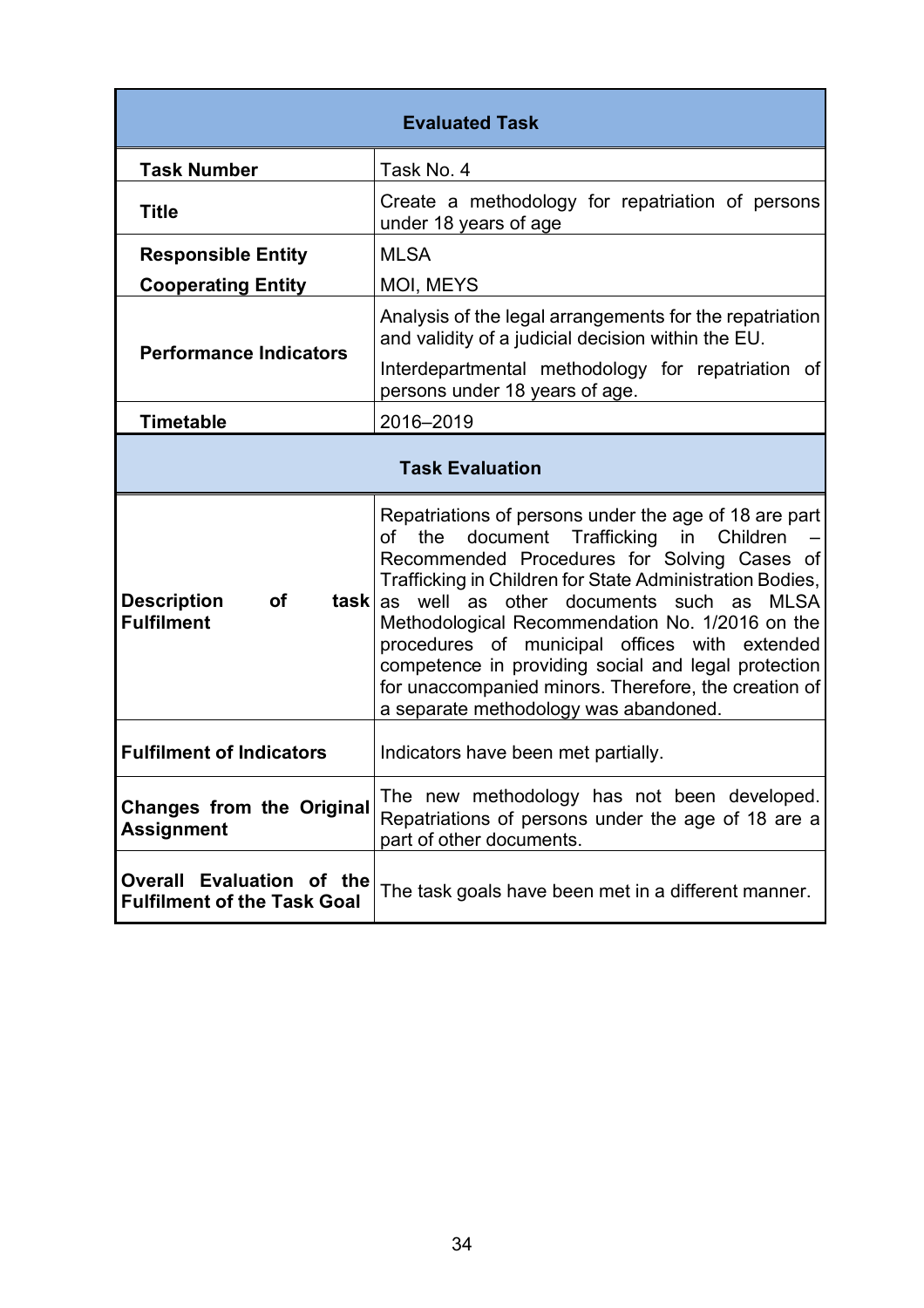| <b>Evaluated Task</b>                                               |                                                                                                                                                                                                                                                                                                                                                                                                                                                                                                                                                                                   |  |
|---------------------------------------------------------------------|-----------------------------------------------------------------------------------------------------------------------------------------------------------------------------------------------------------------------------------------------------------------------------------------------------------------------------------------------------------------------------------------------------------------------------------------------------------------------------------------------------------------------------------------------------------------------------------|--|
| <b>Task Number</b>                                                  | Task No. 5                                                                                                                                                                                                                                                                                                                                                                                                                                                                                                                                                                        |  |
| <b>Title</b>                                                        | Strengthen regional cooperation of the Police of the<br><b>Czech Republic and Child Protection Departments</b>                                                                                                                                                                                                                                                                                                                                                                                                                                                                    |  |
| <b>Responsible Entity</b>                                           | <b>MOI</b>                                                                                                                                                                                                                                                                                                                                                                                                                                                                                                                                                                        |  |
| <b>Cooperating Entity</b>                                           | MLSA, MEYS                                                                                                                                                                                                                                                                                                                                                                                                                                                                                                                                                                        |  |
| <b>Performance Indicators</b>                                       | Organization of regional roundtables.                                                                                                                                                                                                                                                                                                                                                                                                                                                                                                                                             |  |
| <b>Timetable</b>                                                    | 2017-2019                                                                                                                                                                                                                                                                                                                                                                                                                                                                                                                                                                         |  |
| <b>Task Evaluation</b>                                              |                                                                                                                                                                                                                                                                                                                                                                                                                                                                                                                                                                                   |  |
| <b>Description</b><br><b>of</b><br><b>Task</b><br><b>Fulfilment</b> | Since no issues were evident from the documents for<br>the Report on the Status of Trafficking in Human<br>Beings in the Czech Republic regarding setting up of<br>cooperation between the social and legal protection<br>body for children and the Police of the Czech<br>Republic, no roundtables were organized in the<br>regions. Only in the Moravian-Silesian, Pilsen and<br>Ústí nad Labem regions were the training sessions<br>attended by representatives of the Police of the Czech<br>Republic and employees of the social and legal<br>protection body for children. |  |
|                                                                     | Even though the need for better cooperation is not<br>reported, this issue will be further monitored within the<br>Interdepartmental Coordination Group. According to<br>the results of the revision of the system of assistance<br>to child victims of trafficking in human beings (part of<br>task 1.3 of the National Strategy for the Period of 2020<br>- 2023), regional roundtables will be organized.                                                                                                                                                                      |  |
| <b>Fulfilment of Indicators</b>                                     | Indicators have not been met.                                                                                                                                                                                                                                                                                                                                                                                                                                                                                                                                                     |  |
| <b>Changes from the Original</b><br><b>Assignment</b>               | The need to hold roundtables was not indicated, the<br>cooperation of these entities works well.                                                                                                                                                                                                                                                                                                                                                                                                                                                                                  |  |
| Overall Evaluation of the<br><b>Fulfilment of the Task Goal</b>     | Task goals have not been met.                                                                                                                                                                                                                                                                                                                                                                                                                                                                                                                                                     |  |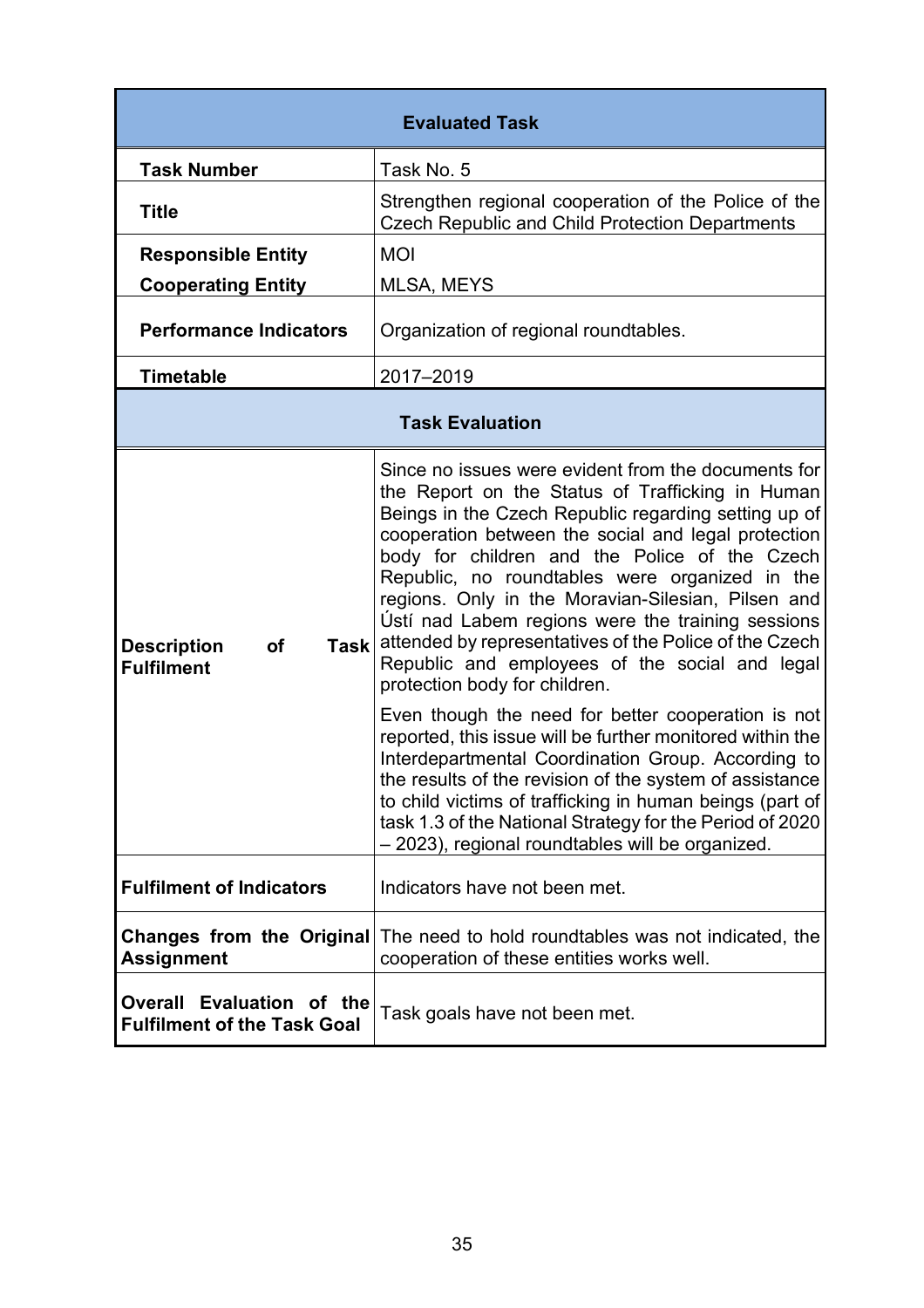| <b>Evaluated Task</b>                                  |                                                                                                                                                                                                                                                                                                                                                                                                                                                                                                                                                                                                                                                                                                                                                                                                                                                                                                                                                                                                                                                                                                                                                                                                                                                                                                                                                                                                                                                                                                                                                           |
|--------------------------------------------------------|-----------------------------------------------------------------------------------------------------------------------------------------------------------------------------------------------------------------------------------------------------------------------------------------------------------------------------------------------------------------------------------------------------------------------------------------------------------------------------------------------------------------------------------------------------------------------------------------------------------------------------------------------------------------------------------------------------------------------------------------------------------------------------------------------------------------------------------------------------------------------------------------------------------------------------------------------------------------------------------------------------------------------------------------------------------------------------------------------------------------------------------------------------------------------------------------------------------------------------------------------------------------------------------------------------------------------------------------------------------------------------------------------------------------------------------------------------------------------------------------------------------------------------------------------------------|
| <b>Task Number</b>                                     | Task No. 6                                                                                                                                                                                                                                                                                                                                                                                                                                                                                                                                                                                                                                                                                                                                                                                                                                                                                                                                                                                                                                                                                                                                                                                                                                                                                                                                                                                                                                                                                                                                                |
| <b>Title</b>                                           | Audit of education of members of the Police of the Czech<br>Republic in the area of trafficking in human beings                                                                                                                                                                                                                                                                                                                                                                                                                                                                                                                                                                                                                                                                                                                                                                                                                                                                                                                                                                                                                                                                                                                                                                                                                                                                                                                                                                                                                                           |
| <b>Responsible Entity</b>                              | <b>MOI</b>                                                                                                                                                                                                                                                                                                                                                                                                                                                                                                                                                                                                                                                                                                                                                                                                                                                                                                                                                                                                                                                                                                                                                                                                                                                                                                                                                                                                                                                                                                                                                |
|                                                        | Create an overview of completed courses and their<br>contents.                                                                                                                                                                                                                                                                                                                                                                                                                                                                                                                                                                                                                                                                                                                                                                                                                                                                                                                                                                                                                                                                                                                                                                                                                                                                                                                                                                                                                                                                                            |
| <b>Performance Indicators</b>                          | Proposal to improve the form or content of the courses.                                                                                                                                                                                                                                                                                                                                                                                                                                                                                                                                                                                                                                                                                                                                                                                                                                                                                                                                                                                                                                                                                                                                                                                                                                                                                                                                                                                                                                                                                                   |
|                                                        | Implementation of proposals into the police education<br>system.                                                                                                                                                                                                                                                                                                                                                                                                                                                                                                                                                                                                                                                                                                                                                                                                                                                                                                                                                                                                                                                                                                                                                                                                                                                                                                                                                                                                                                                                                          |
| <b>Timetable</b>                                       | 2016-2018                                                                                                                                                                                                                                                                                                                                                                                                                                                                                                                                                                                                                                                                                                                                                                                                                                                                                                                                                                                                                                                                                                                                                                                                                                                                                                                                                                                                                                                                                                                                                 |
|                                                        | <b>Task Evaluation</b>                                                                                                                                                                                                                                                                                                                                                                                                                                                                                                                                                                                                                                                                                                                                                                                                                                                                                                                                                                                                                                                                                                                                                                                                                                                                                                                                                                                                                                                                                                                                    |
| <b>Description</b><br>of<br>Taskl<br><b>Fulfilment</b> | The Police Education and Service Training Department<br>performed an analysis of existing training programs, their<br>form and content concerning trafficking in human beings.<br>Both basic training and follow-up qualification courses<br>were included in the analysis. As a part of the analysis,<br>changes were proposed aimed at strengthening the<br>competencies of members of the Police of the Czech<br>republic in identifying victims of trafficking in human beings<br>and in dealing with particularly vulnerable victims.<br>Based on the analysis it was found that in the courses of<br>basic training the issue of trafficking in human beings is<br>included cross-sectionally in the theoretical level in a<br>broader context without the possibility of increasing the<br>time allowance. However, there is room for change in<br>qualification courses, which follow on from basic training.<br>In cooperation with entities responsible for the agenda of<br>trafficking in human beings, changes will be incorporated<br>into qualification courses for police officers of the territorial<br>departments included in the 4th, 5th and 6th tariff class,<br>who perform individual activities within the criminal<br>proceedings. New educational program dedicated to<br>working with child victims will also be developed. In<br>cooperation with the Directorate of the Foreign Police<br>recognition and treatment of particularly vulnerable victims<br>will be included in the course for the Foreign Police<br>Service. |
| <b>Fulfilment of Indicators</b>                        | Indicators have been met partially – implementation of<br>proposals in the police education system is missing.                                                                                                                                                                                                                                                                                                                                                                                                                                                                                                                                                                                                                                                                                                                                                                                                                                                                                                                                                                                                                                                                                                                                                                                                                                                                                                                                                                                                                                            |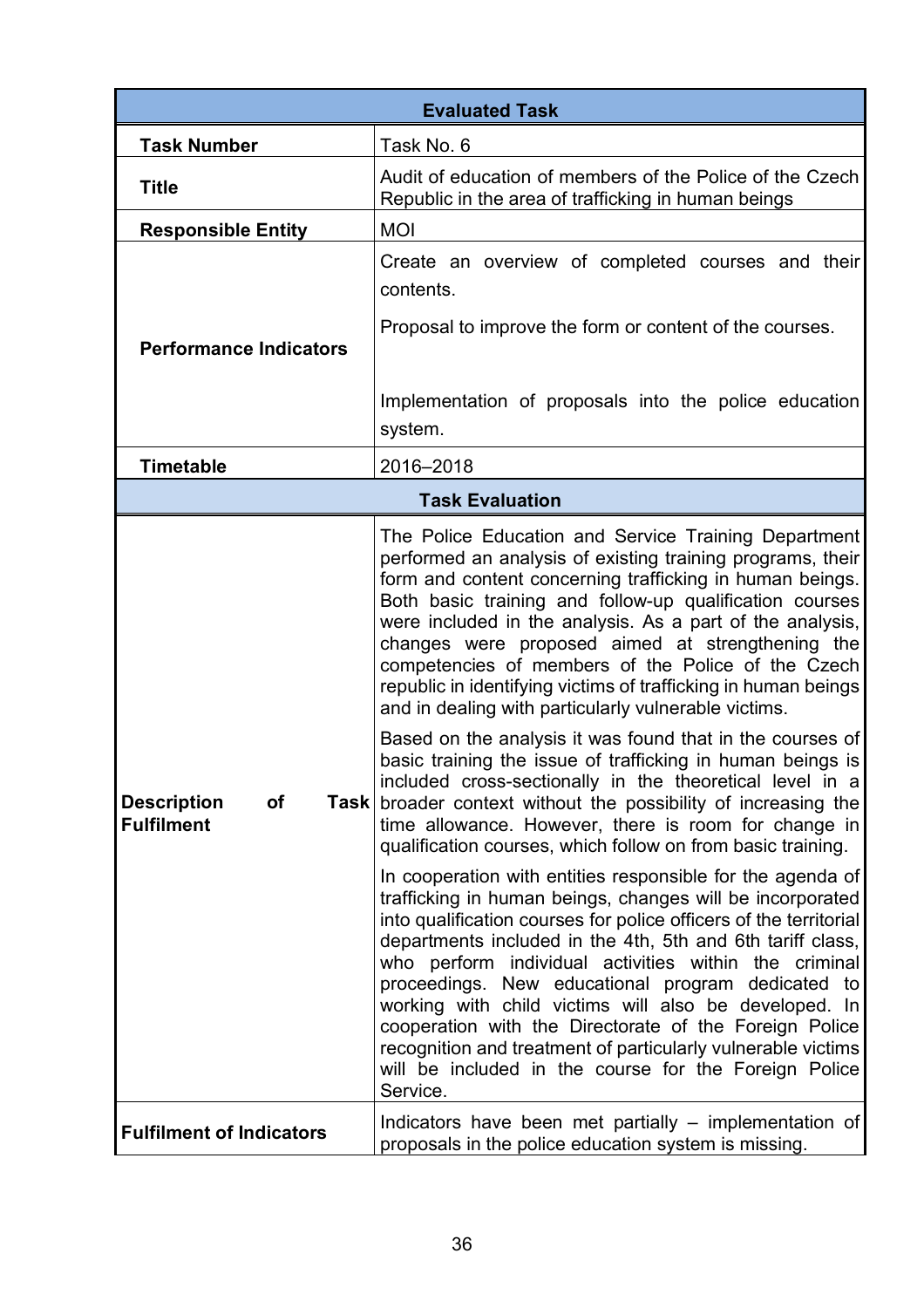| Changes from the Original<br>Assignment |                                                                               |
|-----------------------------------------|-------------------------------------------------------------------------------|
| <b>Fulfilment of the Task Goal</b>      | <b>(Overall Evaluation of the</b> $\vert$ Task goals have been met partially. |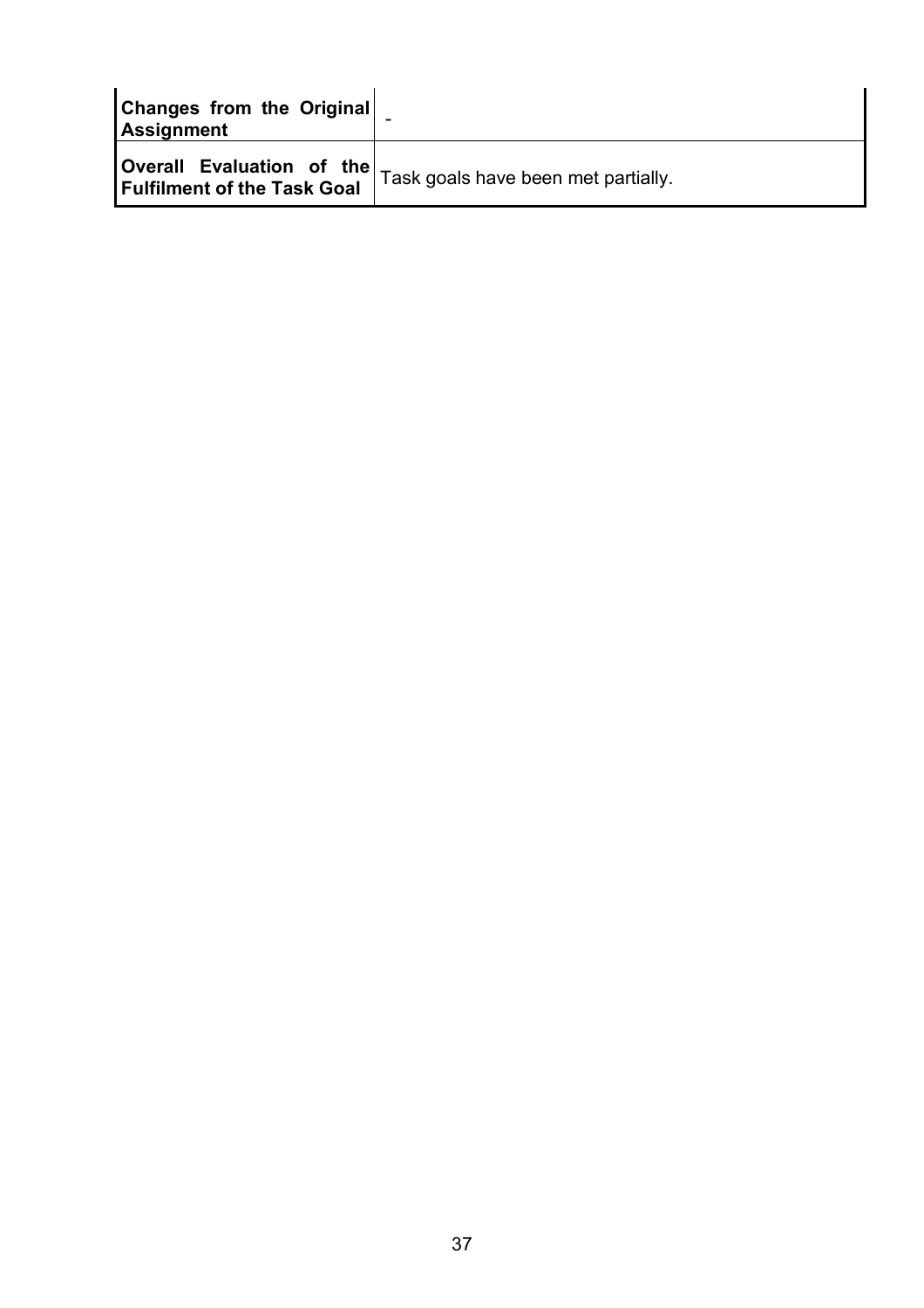| <b>Evaluated Task</b>                                           |                                                                                                                                                                                                                                                                                                                                 |  |  |  |  |
|-----------------------------------------------------------------|---------------------------------------------------------------------------------------------------------------------------------------------------------------------------------------------------------------------------------------------------------------------------------------------------------------------------------|--|--|--|--|
| <b>Task Number</b>                                              | Task No. 7                                                                                                                                                                                                                                                                                                                      |  |  |  |  |
| <b>Title</b>                                                    | Update the Manual for the Police on Trafficking in<br>Human Beings                                                                                                                                                                                                                                                              |  |  |  |  |
| <b>Responsible Entity</b>                                       | <b>MOI</b>                                                                                                                                                                                                                                                                                                                      |  |  |  |  |
|                                                                 | Updated manual.                                                                                                                                                                                                                                                                                                                 |  |  |  |  |
| <b>Performance Indicators</b>                                   | Distribution among police officers.                                                                                                                                                                                                                                                                                             |  |  |  |  |
| <b>Timetable</b>                                                | 2016-2017                                                                                                                                                                                                                                                                                                                       |  |  |  |  |
|                                                                 | <b>Task Evaluation</b>                                                                                                                                                                                                                                                                                                          |  |  |  |  |
| <b>Description</b><br><b>of</b><br>Taskl<br><b>Fulfilment</b>   | An updated handbook for assistance to victims of<br>trafficking in human beings is available on the website<br>of the Ministry of the Interior (www.mvcr.cz/osl) in the<br>Documents tab. At the same time, it was published on<br>the intranet of the Police of the Czech Republic and is<br>also distributed in printed form. |  |  |  |  |
| <b>Fulfilment of Indicators</b>                                 | Indicators have been met.                                                                                                                                                                                                                                                                                                       |  |  |  |  |
| <b>Changes from the Original</b><br><b>Assignment</b>           |                                                                                                                                                                                                                                                                                                                                 |  |  |  |  |
| Overall Evaluation of the<br><b>Fulfilment of the Task Goal</b> | Task goals have been met.                                                                                                                                                                                                                                                                                                       |  |  |  |  |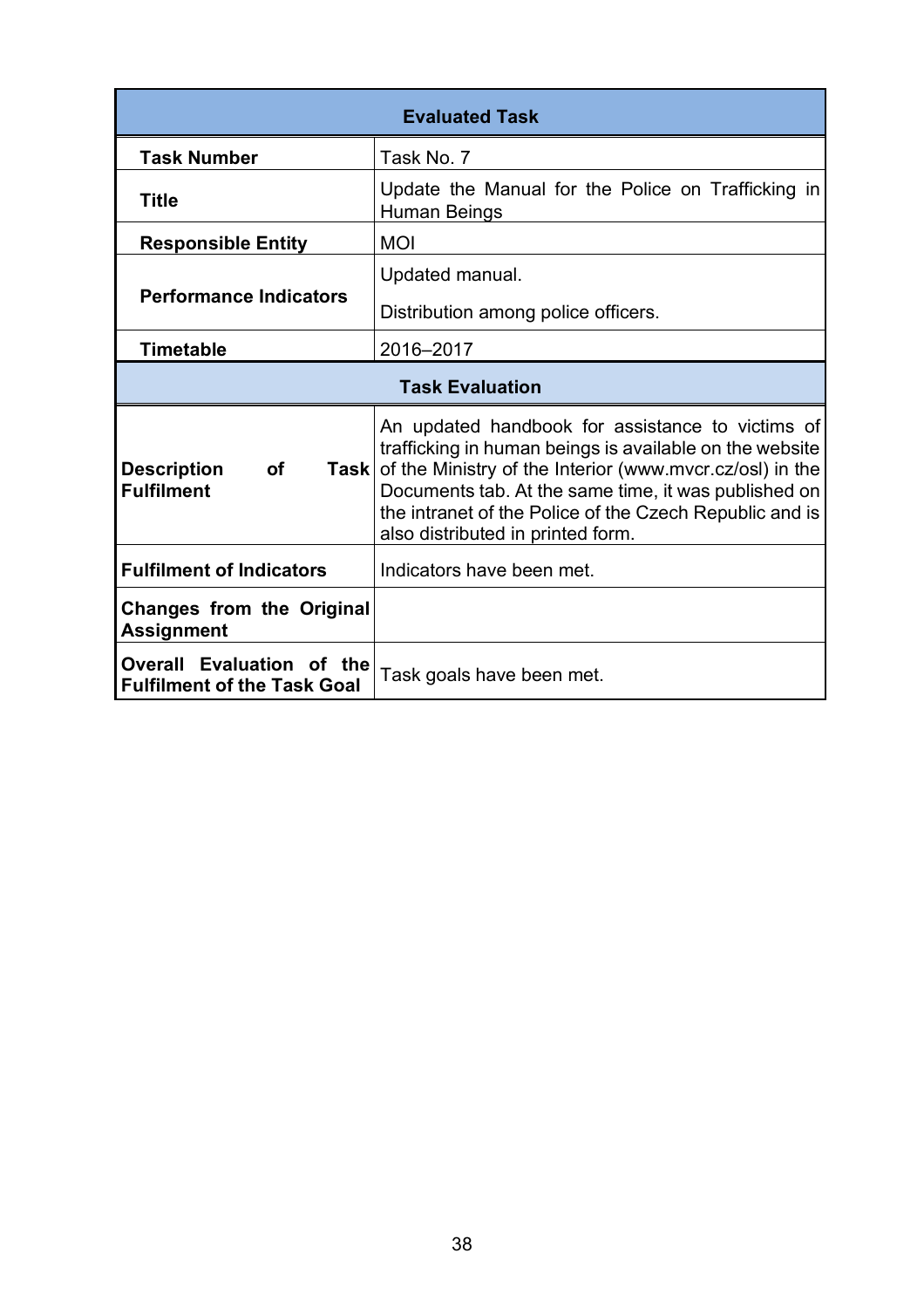|                                                                     | <b>Evaluated Task</b>                                                                                                                                                                                                                                                                                                                                                                                                                                                                                                                                                                                                                                                                                                             |  |  |
|---------------------------------------------------------------------|-----------------------------------------------------------------------------------------------------------------------------------------------------------------------------------------------------------------------------------------------------------------------------------------------------------------------------------------------------------------------------------------------------------------------------------------------------------------------------------------------------------------------------------------------------------------------------------------------------------------------------------------------------------------------------------------------------------------------------------|--|--|
| <b>Task Number</b>                                                  | Task No. 8                                                                                                                                                                                                                                                                                                                                                                                                                                                                                                                                                                                                                                                                                                                        |  |  |
| <b>Title</b>                                                        | Ensure continuous training of specialists within the<br>Police of the Czech Republic on the Program for the<br>Support and Protection of Victims of Trafficking in<br>Human Beings                                                                                                                                                                                                                                                                                                                                                                                                                                                                                                                                                |  |  |
| <b>Responsible Entity</b>                                           | <b>MOI</b>                                                                                                                                                                                                                                                                                                                                                                                                                                                                                                                                                                                                                                                                                                                        |  |  |
| <b>Performance Indicators</b>                                       | the<br>instructional-<br><b>Inclusion</b><br>lecture<br>0f<br>in<br>a<br>methodological education event of the BCPIS P CR.<br>Inclusion of a lecture at workshops organized by<br>UCOC.                                                                                                                                                                                                                                                                                                                                                                                                                                                                                                                                           |  |  |
| <b>Timetable</b>                                                    | 2016-2019                                                                                                                                                                                                                                                                                                                                                                                                                                                                                                                                                                                                                                                                                                                         |  |  |
|                                                                     | <b>Task Evaluation</b>                                                                                                                                                                                                                                                                                                                                                                                                                                                                                                                                                                                                                                                                                                            |  |  |
| <b>Description</b><br><b>of</b><br><b>Task</b><br><b>Fulfilment</b> | Information on the Program for the Support and<br>Protection of Victims of Trafficking in Human Beings<br>was included in the meeting of trafficking specialists.<br>The event was attended by NOCA police officers,<br>NOCA branches, specialists of Regional Police<br>Directorates, representatives of Foreign Police<br>departments and liaison officers for minorities. All the<br>given specialists attended the event.<br>A card with basic information about the Program for<br>the Support and Protection of Victims of Trafficking in<br>Human Beings was also created for police officers. It<br>was distributed during the training and it is also<br>located on the intranet of the Police of the Czech<br>Republic. |  |  |
| <b>Fulfilment of Indicators</b>                                     | Indicators have been met.                                                                                                                                                                                                                                                                                                                                                                                                                                                                                                                                                                                                                                                                                                         |  |  |
| <b>Changes from the Original</b><br><b>Assignment</b>               |                                                                                                                                                                                                                                                                                                                                                                                                                                                                                                                                                                                                                                                                                                                                   |  |  |
| Overall Evaluation of the<br><b>Fulfilment of the Task Goal</b>     | Task goals have been met.                                                                                                                                                                                                                                                                                                                                                                                                                                                                                                                                                                                                                                                                                                         |  |  |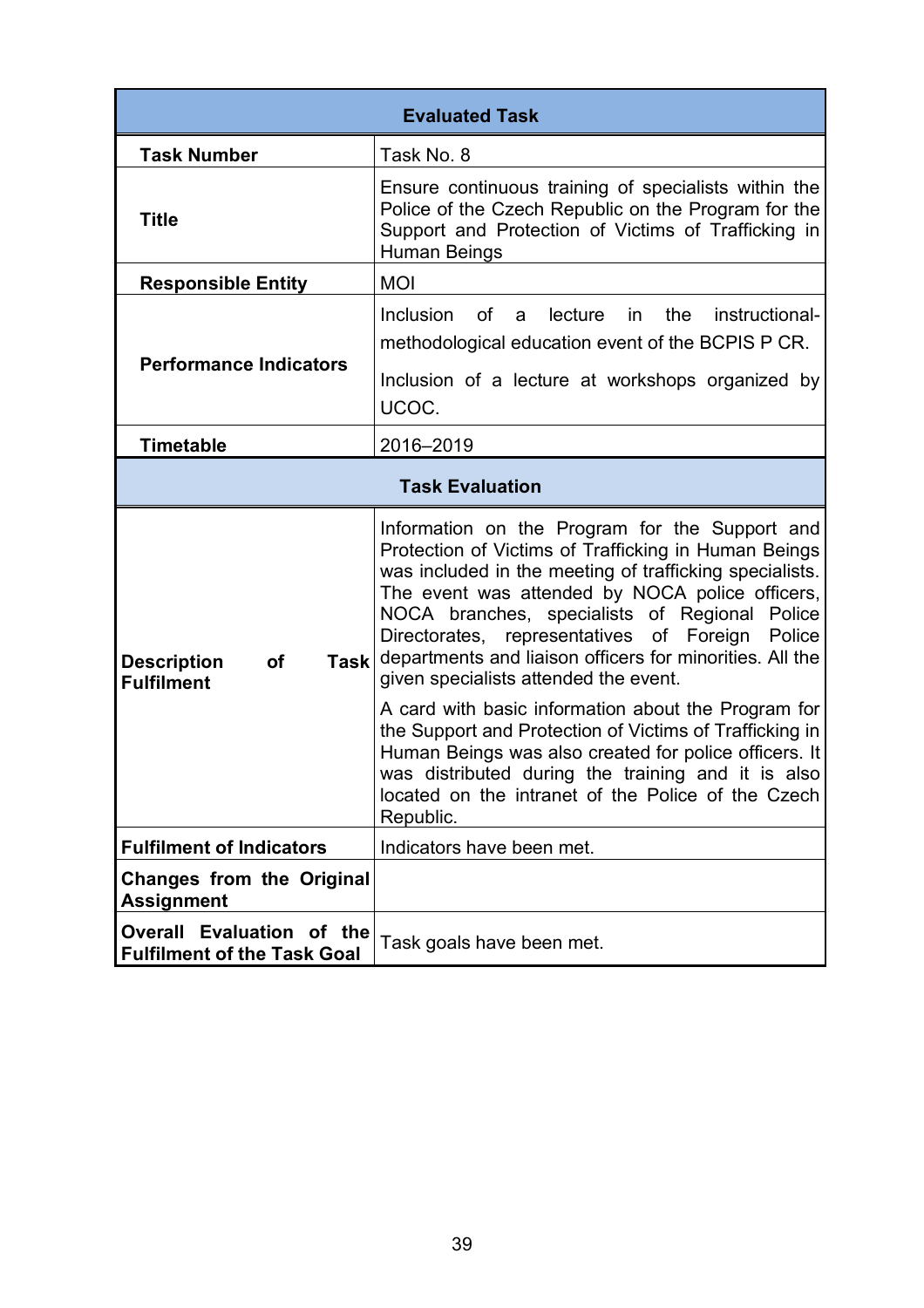| <b>Evaluated Task</b>                                               |                                                                                                                                                                                                        |  |  |  |  |
|---------------------------------------------------------------------|--------------------------------------------------------------------------------------------------------------------------------------------------------------------------------------------------------|--|--|--|--|
| <b>Task Number</b>                                                  | Task No. 9                                                                                                                                                                                             |  |  |  |  |
| <b>Title</b>                                                        | Ensuring awareness among the workers of the<br>Centres to Support the Integration of Foreigners as<br>regards the risks associated with trafficking in human<br>beings                                 |  |  |  |  |
| <b>Responsible Entity</b>                                           | <b>MOI</b>                                                                                                                                                                                             |  |  |  |  |
| <b>Performance Indicators</b>                                       | Training for workers of the Centres for the Support of<br>Foreigners<br>- development of information materials for distribution<br>within Centres for the Support of the Integration of<br>Foreigners. |  |  |  |  |
| <b>Timetable</b>                                                    | 2016-2018                                                                                                                                                                                              |  |  |  |  |
|                                                                     | <b>Task Evaluation</b>                                                                                                                                                                                 |  |  |  |  |
| <b>Task</b><br><b>Description</b><br><b>of</b><br><b>Fulfilment</b> | An updated handbook for helping victims of trafficking<br>in human beings was distributed to the Centres for the<br>Support of Foreigners.                                                             |  |  |  |  |
| <b>Fulfilment of Indicators</b>                                     | Indicators have been met.                                                                                                                                                                              |  |  |  |  |
| <b>Changes from the Original</b><br><b>Assignment</b>               |                                                                                                                                                                                                        |  |  |  |  |
| Overall Evaluation of the<br><b>Fulfilment of the Task Goal</b>     | Task goals have been met.                                                                                                                                                                              |  |  |  |  |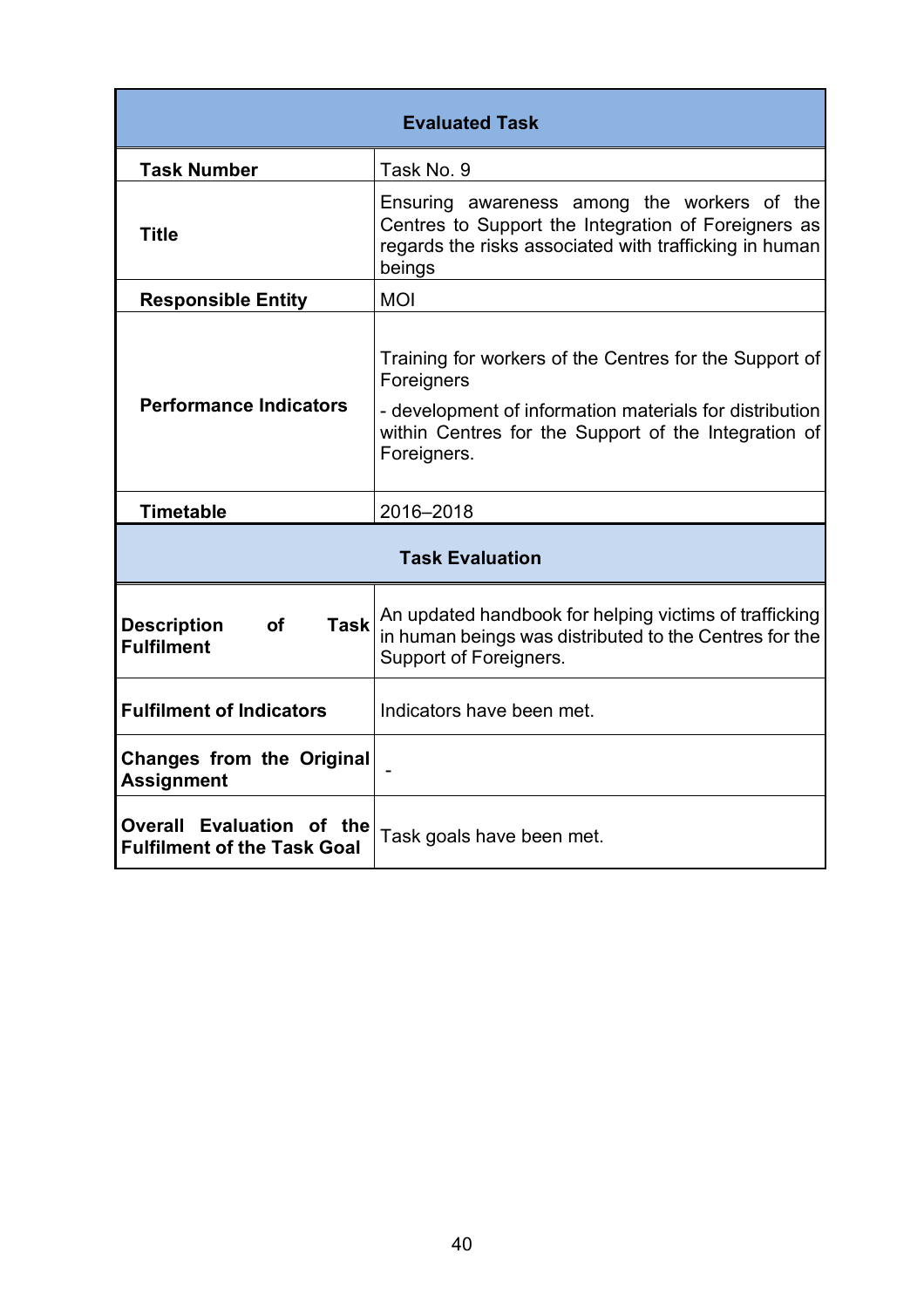|                                                                           | <b>Evaluated Task</b>                                                                                                                                                                                                                                                                                                                                                                                                                                                                                                                                                                                          |
|---------------------------------------------------------------------------|----------------------------------------------------------------------------------------------------------------------------------------------------------------------------------------------------------------------------------------------------------------------------------------------------------------------------------------------------------------------------------------------------------------------------------------------------------------------------------------------------------------------------------------------------------------------------------------------------------------|
| <b>Task Number</b>                                                        | Task No. 10                                                                                                                                                                                                                                                                                                                                                                                                                                                                                                                                                                                                    |
| <b>Title</b>                                                              | Making the Program more effective in responding to<br>changing needs of the clientele and trends in the area<br>of trafficking in human beings                                                                                                                                                                                                                                                                                                                                                                                                                                                                 |
| <b>Responsible Entity</b>                                                 | <b>MOI</b>                                                                                                                                                                                                                                                                                                                                                                                                                                                                                                                                                                                                     |
| <b>Performance Indicators</b>                                             | Supporting preventive activities in the area<br>оf<br>trafficking in human beings in accordance with trends<br>regarding countries of origin of victims of trafficking in<br>human beings and forms of exploitation.                                                                                                                                                                                                                                                                                                                                                                                           |
|                                                                           | Making the settings of the program more effective in<br>response to the changing needs of the clientele and<br>trends in the field of trafficking in human beings.                                                                                                                                                                                                                                                                                                                                                                                                                                             |
| Timetable                                                                 | 2016-2019                                                                                                                                                                                                                                                                                                                                                                                                                                                                                                                                                                                                      |
|                                                                           | <b>Task Evaluation</b>                                                                                                                                                                                                                                                                                                                                                                                                                                                                                                                                                                                         |
|                                                                           | In 2018, the Agreement on Emergency Procedures for<br>the Provision of Short-term Accommodation, Meals<br>and Transport to Trafficked Persons and Vulnerable<br>Clients and Employees of Specialized Organizations<br>was concluded, updating the former crisis plan<br>established in 2008 and last updated in 2009.<br>The Program for the Support and Protection of Victims                                                                                                                                                                                                                                 |
| <b>Description</b><br>of<br>Task<br><b>Fulfilment</b>                     | of Trafficking in Human Beings supported preventive<br>campaigns carried out by NGOs. Workshops were<br>held at schools. Preventive and educational videos<br>were created in Czech and English to increase young<br>people's awareness of human trafficking as well as a<br>short comic story illustrating the risks of working<br>abroad on the example of housework in an au-pair<br>position. Field trips were conducted, placement<br>posters with an SOS line were distributed in strategic<br>spots (near bus and train stations, in the underpasses<br>connecting stations and shopping centres etc.). |
| <b>Fulfilment of Indicators</b>                                           | Indicators have been met.                                                                                                                                                                                                                                                                                                                                                                                                                                                                                                                                                                                      |
| <b>Changes from the Original</b><br><b>Assignment</b>                     |                                                                                                                                                                                                                                                                                                                                                                                                                                                                                                                                                                                                                |
| Evaluation of the<br><b>Overall</b><br><b>Fulfilment of the Task Goal</b> | Task goals have been met.                                                                                                                                                                                                                                                                                                                                                                                                                                                                                                                                                                                      |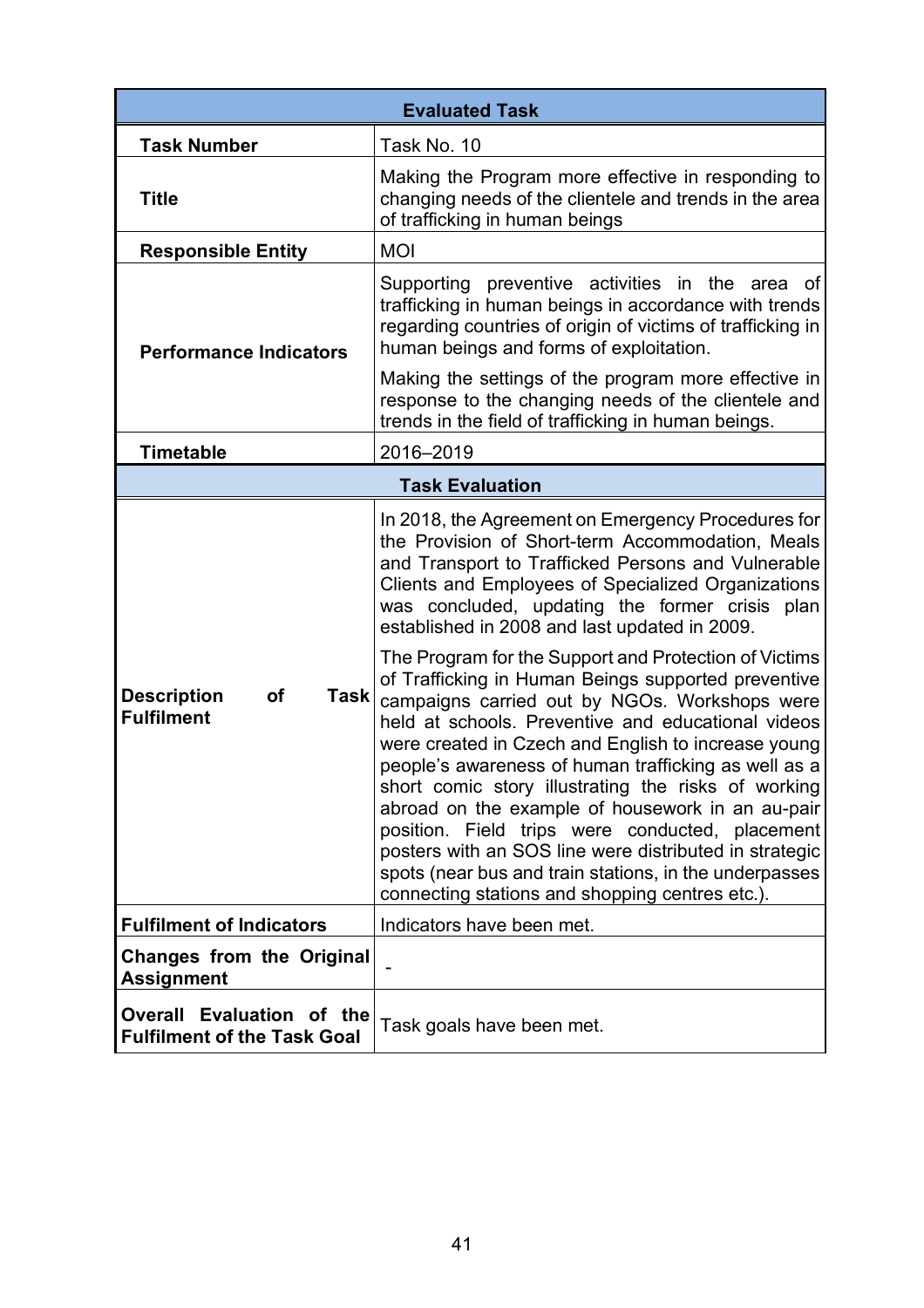| <b>Evaluated Task</b>                                               |                                                                                                                                                                                                                                                                                                                                                        |  |  |  |
|---------------------------------------------------------------------|--------------------------------------------------------------------------------------------------------------------------------------------------------------------------------------------------------------------------------------------------------------------------------------------------------------------------------------------------------|--|--|--|
| <b>Task Number</b>                                                  | Task No. 11                                                                                                                                                                                                                                                                                                                                            |  |  |  |
| <b>Title</b>                                                        | Elaboration of recommended<br>procedures<br>and<br>interpretation of terms responding to current case law<br>and trends in the field of trafficking in human beings                                                                                                                                                                                    |  |  |  |
| <b>Responsible Entity</b>                                           | <b>MOI</b>                                                                                                                                                                                                                                                                                                                                             |  |  |  |
| <b>Performance Indicators</b>                                       | Publication of opinions on the so-called new forms of<br>exploitation on the MOI website.<br>Providing information on current trends in this area<br>and their inclusion in training activities, especially<br>within the Police of the Czech Republic.                                                                                                |  |  |  |
| <b>Timetable</b>                                                    | 2016-2017                                                                                                                                                                                                                                                                                                                                              |  |  |  |
|                                                                     | <b>Task Evaluation</b>                                                                                                                                                                                                                                                                                                                                 |  |  |  |
| <b>Task</b><br><b>Description</b><br><b>of</b><br><b>Fulfilment</b> | Opinions on the interpretation of terms related to<br>labour exploitation and application of the factual<br>nature of the crime of trafficking in human beings in<br>cases of forced and fraudulent marriages, with which<br>police officers were acquainted in instructional<br>methods, were published at the Ministry of the<br>Interior's website. |  |  |  |
| <b>Fulfilment of Indicators</b>                                     | Indicators have been met.                                                                                                                                                                                                                                                                                                                              |  |  |  |
| <b>Changes from the Original</b><br><b>Assignment</b>               |                                                                                                                                                                                                                                                                                                                                                        |  |  |  |
| Overall Evaluation of the<br><b>Fulfilment of the Task Goal</b>     | Task goals have been met.                                                                                                                                                                                                                                                                                                                              |  |  |  |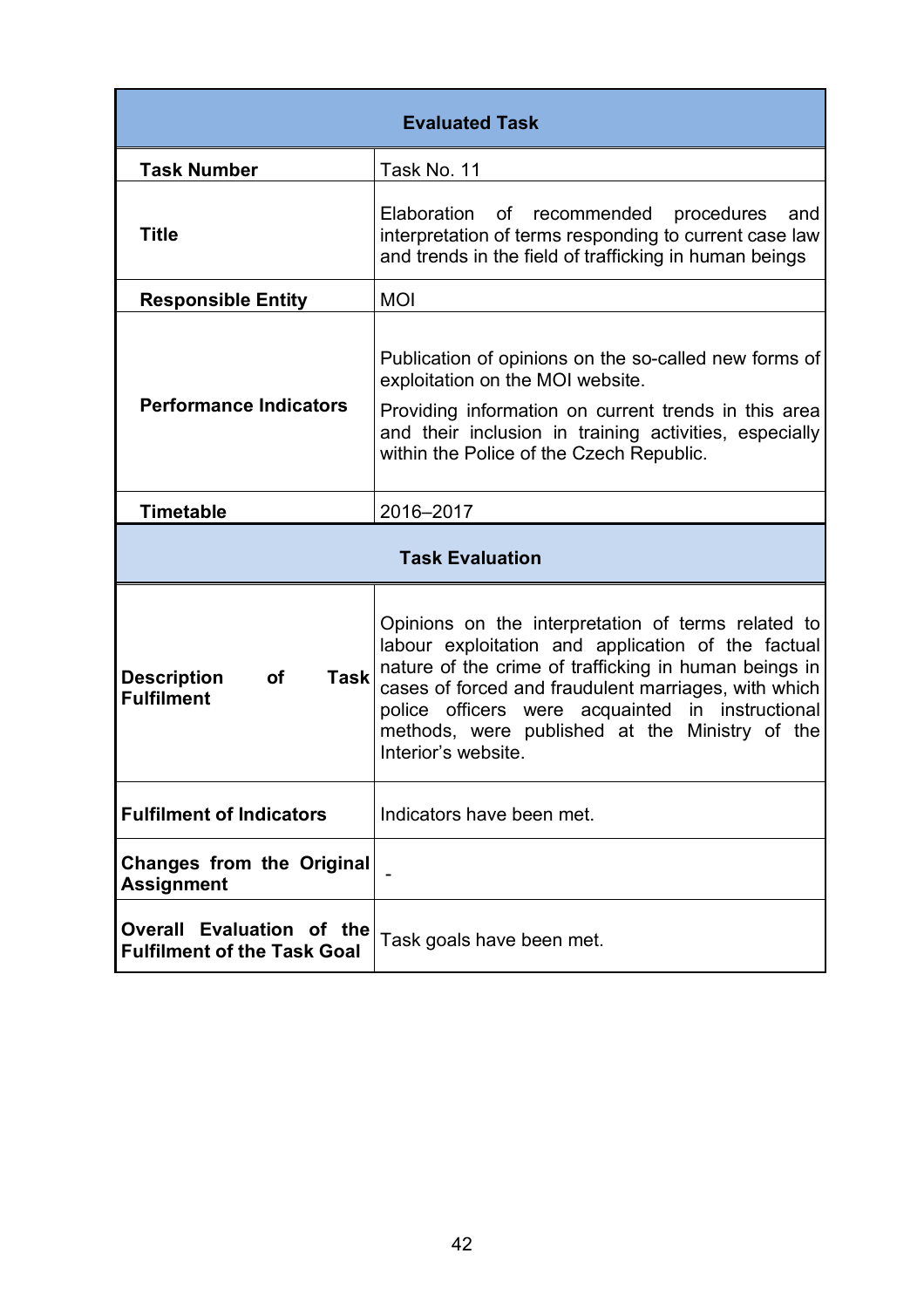| <b>Evaluated Task</b>                                               |                                                                                                                                                                                                                                                                                                                                                                                                                                                                                                                                                                                                                                                                                            |  |  |  |
|---------------------------------------------------------------------|--------------------------------------------------------------------------------------------------------------------------------------------------------------------------------------------------------------------------------------------------------------------------------------------------------------------------------------------------------------------------------------------------------------------------------------------------------------------------------------------------------------------------------------------------------------------------------------------------------------------------------------------------------------------------------------------|--|--|--|
| <b>Task Number</b>                                                  | Task No. 12                                                                                                                                                                                                                                                                                                                                                                                                                                                                                                                                                                                                                                                                                |  |  |  |
| <b>Title</b>                                                        | Creation of a library of preventive videos on the issue<br>of trafficking in human beings                                                                                                                                                                                                                                                                                                                                                                                                                                                                                                                                                                                                  |  |  |  |
| <b>Responsible Entity</b>                                           | <b>MOI</b>                                                                                                                                                                                                                                                                                                                                                                                                                                                                                                                                                                                                                                                                                 |  |  |  |
|                                                                     | Addressing relevant actors with a request to provide<br>video spots and securing rights for their further<br>dissemination.                                                                                                                                                                                                                                                                                                                                                                                                                                                                                                                                                                |  |  |  |
| <b>Performance Indicators</b>                                       | Creating and publishing a list of video spots.                                                                                                                                                                                                                                                                                                                                                                                                                                                                                                                                                                                                                                             |  |  |  |
|                                                                     | Promoting the existence of the library to the public and<br>in schools, continuous replenishment of video spots<br>and organization of screenings in socially excluded<br>localities.                                                                                                                                                                                                                                                                                                                                                                                                                                                                                                      |  |  |  |
| Timetable                                                           | 2016-2018                                                                                                                                                                                                                                                                                                                                                                                                                                                                                                                                                                                                                                                                                  |  |  |  |
|                                                                     | <b>Task Evaluation</b>                                                                                                                                                                                                                                                                                                                                                                                                                                                                                                                                                                                                                                                                     |  |  |  |
| <b>Description</b><br><b>Task</b><br><b>of</b><br><b>Fulfilment</b> | With the consent of NGOs dealing with trafficking in<br>human beings, the video spots created by them were<br>placed on prevencekriminality.cz in the form of a link<br>to the organization's YouTube Channel (good practice<br>tab). A video spot created for the Europe-wide<br>campaign informing about the rights of victims of<br>trafficking in human beings across Europe was also<br>uploaded in the same manner. The video spots library<br>will be supplemented on a regular basis. Since these<br>are preventive videos that are intended to raise<br>awareness about trafficking in human beings, they will<br>be used in lectures at schools, or in training on the<br>issue. |  |  |  |
| <b>Fulfilment of Indicators</b>                                     | Indicators have been met partially. Screenings in<br>socially excluded localities were not conducted.                                                                                                                                                                                                                                                                                                                                                                                                                                                                                                                                                                                      |  |  |  |
| <b>Changes from the Original</b><br><b>Assignment</b>               |                                                                                                                                                                                                                                                                                                                                                                                                                                                                                                                                                                                                                                                                                            |  |  |  |
| Overall Evaluation of the<br><b>Fulfilment of the Task Goal</b>     | Task goals have been met partially.                                                                                                                                                                                                                                                                                                                                                                                                                                                                                                                                                                                                                                                        |  |  |  |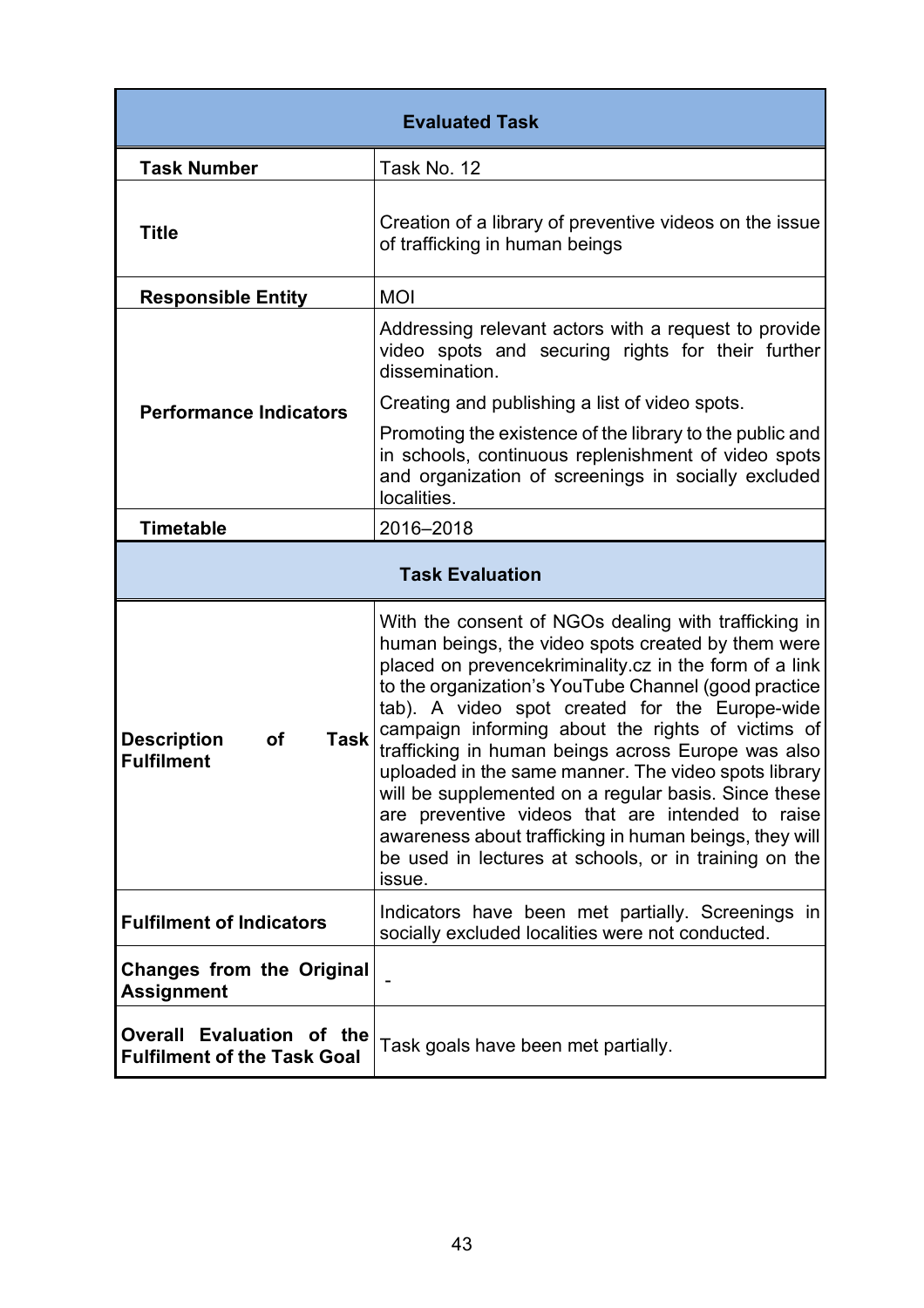|                                                                     | <b>Evaluated Task</b>                                                                                                                                                                                                                                                                                                                                                                                                                                                                                                                                                                                                                                                                                                                                                                                                                                                                                                                                                                                                                                     |
|---------------------------------------------------------------------|-----------------------------------------------------------------------------------------------------------------------------------------------------------------------------------------------------------------------------------------------------------------------------------------------------------------------------------------------------------------------------------------------------------------------------------------------------------------------------------------------------------------------------------------------------------------------------------------------------------------------------------------------------------------------------------------------------------------------------------------------------------------------------------------------------------------------------------------------------------------------------------------------------------------------------------------------------------------------------------------------------------------------------------------------------------|
| <b>Task Number</b>                                                  | Task No. 13                                                                                                                                                                                                                                                                                                                                                                                                                                                                                                                                                                                                                                                                                                                                                                                                                                                                                                                                                                                                                                               |
| <b>Title</b>                                                        | Establishing cooperation with actors operating in<br>socially excluded localities                                                                                                                                                                                                                                                                                                                                                                                                                                                                                                                                                                                                                                                                                                                                                                                                                                                                                                                                                                         |
| <b>Responsible Entity</b>                                           | <b>MOI</b>                                                                                                                                                                                                                                                                                                                                                                                                                                                                                                                                                                                                                                                                                                                                                                                                                                                                                                                                                                                                                                                |
| <b>Cooperating Entity</b>                                           | Office of the Government, MLSA                                                                                                                                                                                                                                                                                                                                                                                                                                                                                                                                                                                                                                                                                                                                                                                                                                                                                                                                                                                                                            |
|                                                                     | Addressing relevant actors in socially excluded<br>localities.                                                                                                                                                                                                                                                                                                                                                                                                                                                                                                                                                                                                                                                                                                                                                                                                                                                                                                                                                                                            |
| <b>Performance Indicators</b>                                       | Creating a training module.                                                                                                                                                                                                                                                                                                                                                                                                                                                                                                                                                                                                                                                                                                                                                                                                                                                                                                                                                                                                                               |
|                                                                     | Implementation of training and prevention activities at<br>a regional level.                                                                                                                                                                                                                                                                                                                                                                                                                                                                                                                                                                                                                                                                                                                                                                                                                                                                                                                                                                              |
| <b>Timetable</b>                                                    | 2016-2018                                                                                                                                                                                                                                                                                                                                                                                                                                                                                                                                                                                                                                                                                                                                                                                                                                                                                                                                                                                                                                                 |
|                                                                     | <b>Task Evaluation</b>                                                                                                                                                                                                                                                                                                                                                                                                                                                                                                                                                                                                                                                                                                                                                                                                                                                                                                                                                                                                                                    |
| <b>Task</b><br><b>Description</b><br><b>of</b><br><b>Fulfilment</b> | In 2018, the Ministry of the Interior, in cooperation<br>with the Agency for Social Inclusion, the Ministry of<br>Labour and Social Affairs, the Regional Municipal<br>Offices of the Ústí nad Labem, Pilsen and Moravian-<br>Silesian regions, the Police of the Czech Republic,<br>NGO La<br>and the<br>interdepartmental<br>Strada<br>organization IOM, organized three seminars. The<br>seminars were intended for field social workers,<br>employees of the regional offices involved in crime<br>prevention and specialists from the Police of the<br>Czech Republic. Their aim was to draw attention to<br>trafficking in human beings, inform about its most<br>common forms, point out the risk situations that<br>precede human trafficking, introduce the possibilities<br>of victim identification and the fundamental tools of<br>institutionalized assistance to victims, particularly the<br>Program for the Support and Protection of Victims of<br>Trafficking in Human Beings of the Ministry of the<br>Interior of the Czech Republic. |
| <b>Fulfilment of Indicators</b>                                     | Indicators have been met.                                                                                                                                                                                                                                                                                                                                                                                                                                                                                                                                                                                                                                                                                                                                                                                                                                                                                                                                                                                                                                 |
| Changes from the Original<br><b>Assignment</b>                      |                                                                                                                                                                                                                                                                                                                                                                                                                                                                                                                                                                                                                                                                                                                                                                                                                                                                                                                                                                                                                                                           |
| Evaluation of the<br>Overall<br><b>Fulfilment of the Task Goal</b>  | Task goals have been met.                                                                                                                                                                                                                                                                                                                                                                                                                                                                                                                                                                                                                                                                                                                                                                                                                                                                                                                                                                                                                                 |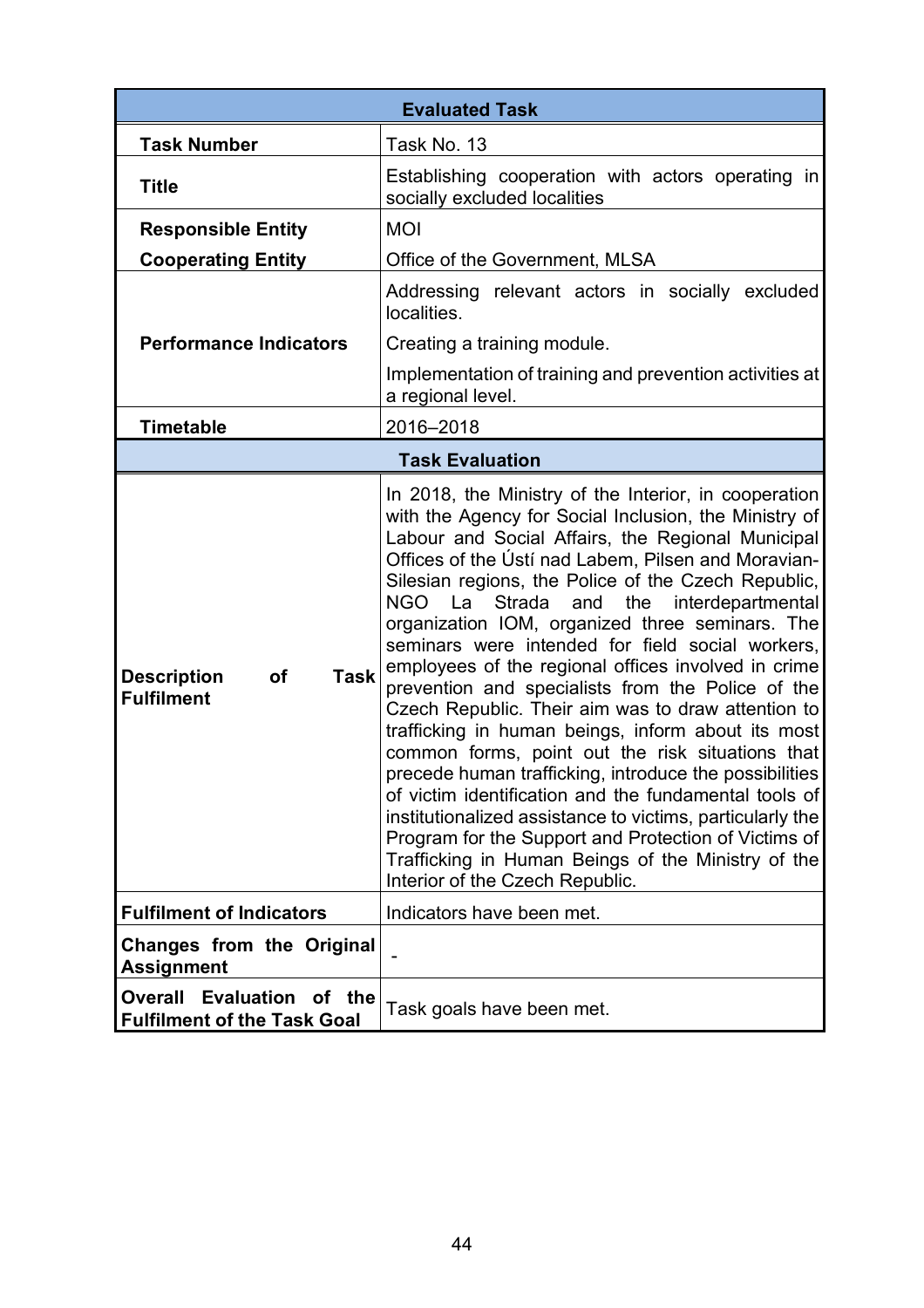# **ANNEX 2**

# **TABLE PART**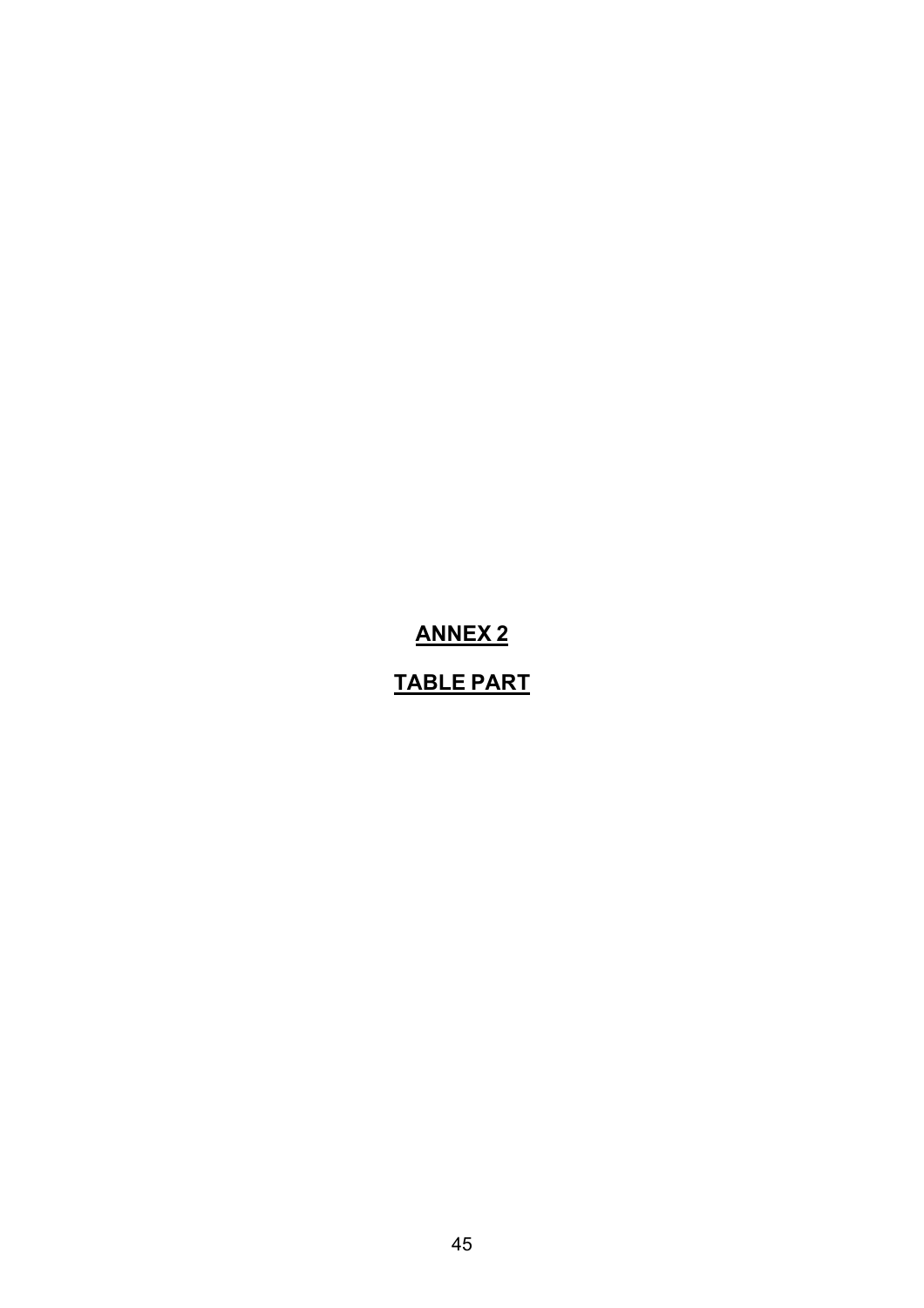**NUMBER OF IDENTIFIED CASES OF TRAFFICKING IN HUMAN BEINGS UNDER SECTION 168 OF THE CRIMINAL CODE IN THE PERIOD 2016 – 2019 (source: SRSC P CR)**

| Year                                 | 2016 | 2017 | 2018 | 2019 | <b>Total</b> |
|--------------------------------------|------|------|------|------|--------------|
| <b>Detected</b>                      | 22   | 16   | 13   | 20   | 71           |
| <b>Solved</b>                        | 15   | 11   | 9    | 12   | 47           |
| <b>Solved</b><br><b>Subsequently</b> | 2    | 5    | 4    | 1    | 12           |
| <b>Prosecuted</b><br><b>Persons</b>  | 23   | 24   | 15   | 26   | 88           |

**NUMBER OF INVESTIGATED AND PROSECUTED PERSONS BY GENDER IN THE PERIOD OF 2016 – 2019 (source: SRSC P CR)**

|               | 2016 | 2017 | 2018 | 2019 |
|---------------|------|------|------|------|
| <b>Male</b>   |      | 21   | 11   | 13   |
| <b>Female</b> | O    | J    | 4    | 13   |

**NUMBER OF PERSONS CONVICTED OF TRAFFICKING IN HUMAN BEINGS (source: MOJ)**

|                                         | 2016 | 2017 | 2018 | 2019 |
|-----------------------------------------|------|------|------|------|
| <b>Convicted Persons</b>                | 8    | 9    | 16   | 9    |
| <b>Unconditional</b><br><b>Sentence</b> | 6    | 6    | 13   | 8    |
| <b>Conditional</b><br><b>Sentence</b>   | 2    | 3    | 3    |      |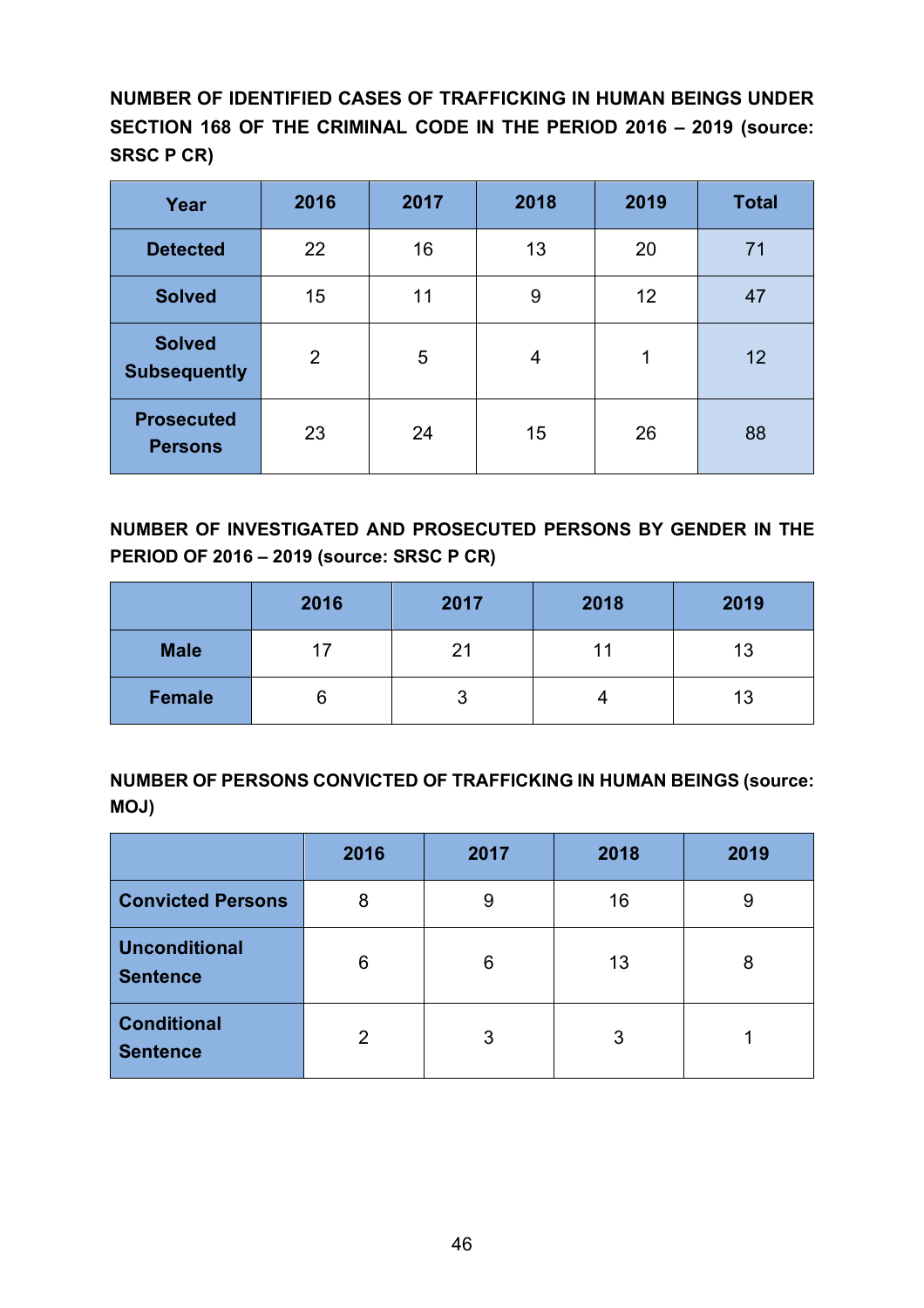#### **STATISTICS OF THE PROGRAM FOR THE SUPPORT AND PROTECTION OF VICTIMS OF TRAFFICKING IN HUMAN BEINGS OF THE MOI FOR THE PERIOD 2016 – 2019 – NUMBER OF POTENTIAL VICTIMS BY COUNTRY OF ORIGIN**

| Year<br><b>Source</b><br>country | 2016           | 2017           | 2018             | 2019           | <b>Total</b>   |
|----------------------------------|----------------|----------------|------------------|----------------|----------------|
| <b>Czech</b><br><b>Republic</b>  | $\overline{2}$ | 9              | 6                | 8              | 25             |
| <b>Slovakia</b>                  | $\overline{2}$ | $\mathbf 1$    |                  | 1              | $\overline{4}$ |
| <b>Ukraine</b>                   | $\overline{2}$ | 5              |                  |                | $\overline{7}$ |
| <b>Bulgaria</b>                  | $\mathbf{1}$   |                |                  |                | $\mathbf{1}$   |
| Romania                          | $\overline{7}$ |                | $\mathbf 1$      |                | 8              |
| <b>Moldova</b>                   |                | 5              |                  |                | 5              |
| <b>Nigeria</b>                   |                | $\mathbf{1}$   |                  |                | $\mathbf{1}$   |
| <b>Vietnam</b>                   |                | $\mathbf 1$    |                  |                | $\mathbf 1$    |
| <b>Phillipines</b>               |                | $\overline{2}$ | $\boldsymbol{9}$ | $6\phantom{1}$ | 17             |
| <b>Sierra</b><br>Leone           |                |                | $\mathbf 1$      |                | $\mathbf 1$    |
| <b>Total</b>                     | 14             | 24             | 17               | 15             | 70             |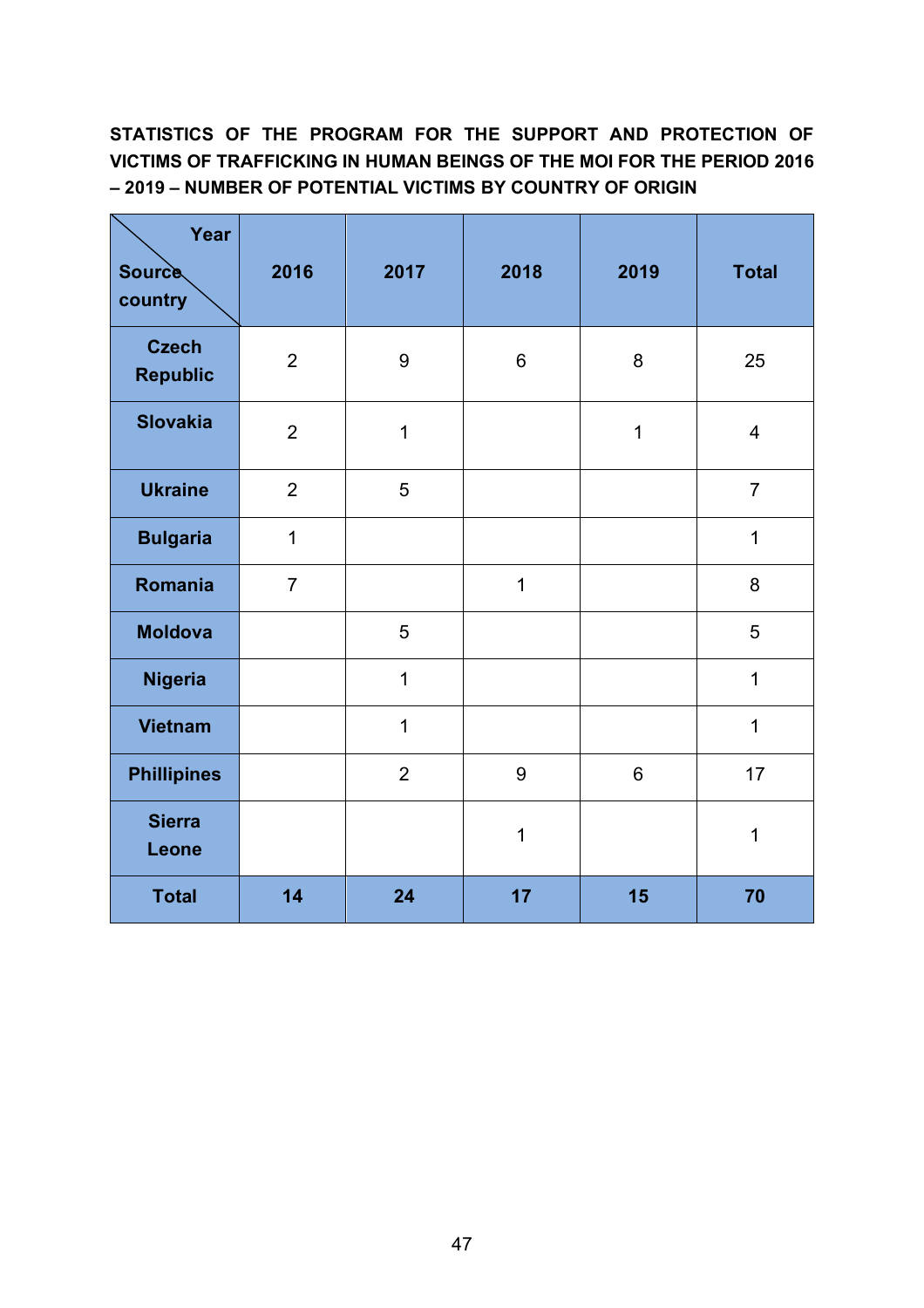**STATISTICS OF THE PROGRAM FOR THE SUPPORT AND PROTECTION OF VICTIMS OF TRAFFICKING IN HUMAN BEINGS OF THE MOI FOR THE PERIOD 2016 – 2019 – NUMBER OF POTENTIAL VICTIMS BY FORMS OF TRAFFICKING (source: MOI)** 

| Year<br>Form of<br>exploitation                                                                                      | 2016 | 2017           | 2018 | 2019           | <b>Total</b> |
|----------------------------------------------------------------------------------------------------------------------|------|----------------|------|----------------|--------------|
| <b>Sexual</b><br>exploitation                                                                                        | 5    | $\overline{7}$ | 2    | $\overline{2}$ | 16           |
| Labour<br>exploitation                                                                                               | 9    | 17             | 5    | 3              | 34           |
| <b>Other forms of</b><br>exploitation                                                                                |      |                |      | 1              | 1            |
| <b>Included with</b><br>suspicion of both<br>sexual and labour<br>exploitation and<br>other forms of<br>exploitation |      |                | 10   | 9              | 19           |
| <b>Total</b>                                                                                                         | 14   | 24             | 17   | 15             | 70           |

**STATISTICS OF THE PROGRAM FOR THE SUPPORT AND PROTECTION OF VICTIMS OF TRAFFICKING IN HUMAN BEINGS OF THE MOI FOR THE PERIOD 2016 – 2019 – NUMBER OF POTENTIAL VICTIMS BY GENDER (source: MOI)** 

|             | 2016 | 2017 | 2018 | 2019 |
|-------------|------|------|------|------|
| <b>Male</b> | O    | 12   |      |      |
| Female      | o    | 12   | 13   |      |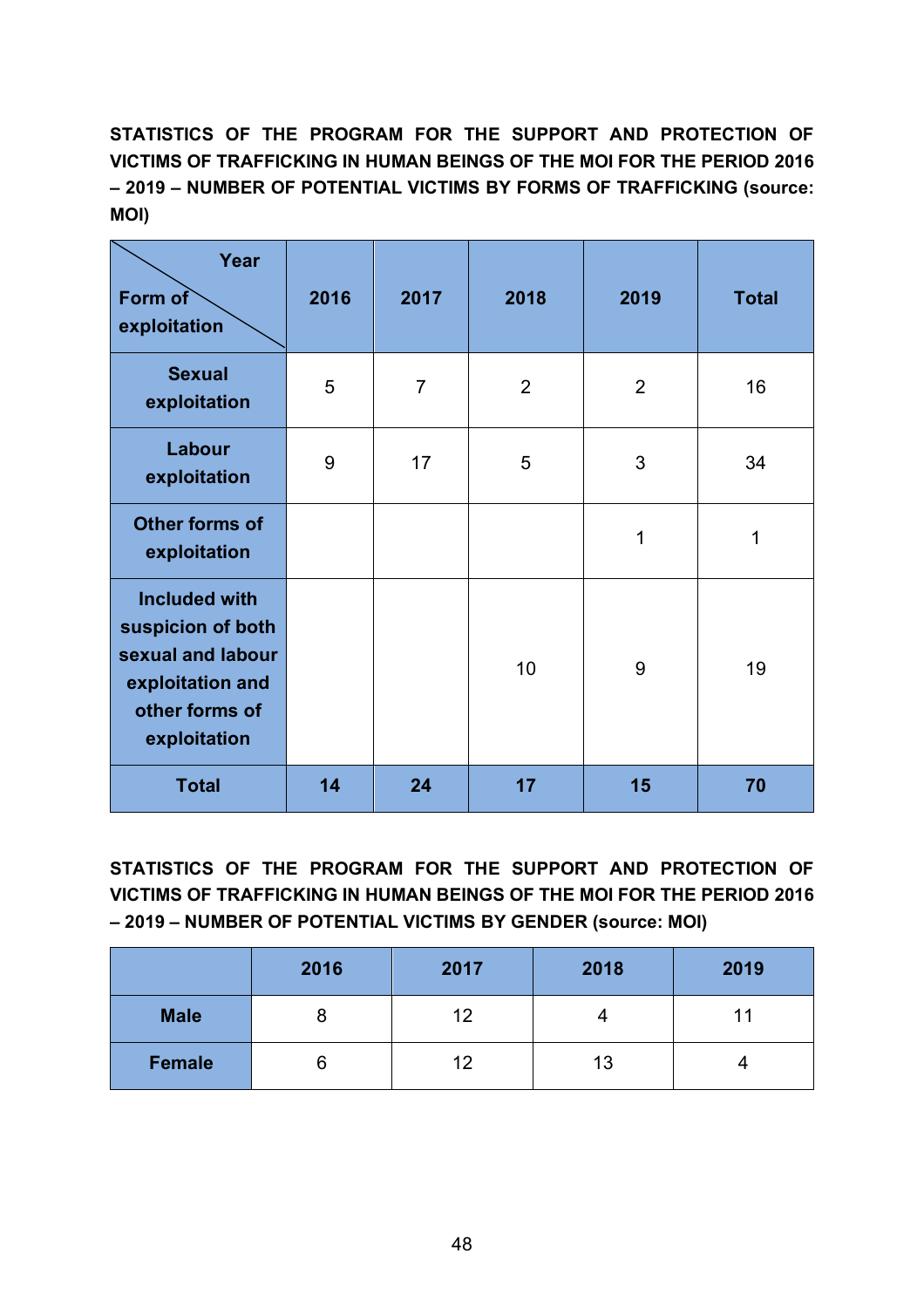## **NUMBER OF RETURNED PERSONS UNDER VOLUNTARY RETURNS (source: MOI)**

| Year<br><b>Source</b><br>country | 2016               | 2017 | 2018                    | 2019                                | <b>Total</b> |
|----------------------------------|--------------------|------|-------------------------|-------------------------------------|--------------|
| <b>Czech</b><br><b>Republic</b>  | 1 (from<br>the UK) |      | 1 (from<br>Italy)       | 2 (from the<br>UK and<br>Lithuania) | 4            |
| <b>Ukraine</b>                   | 1                  |      |                         |                                     | 1            |
| Romania                          |                    |      | 1                       |                                     | 1            |
| <b>Moldova</b>                   |                    | 5    |                         |                                     | 5            |
| <b>Phillipines</b>               |                    |      | 1                       |                                     | 1            |
| <b>Sierra</b><br>Leone           |                    |      | 1                       |                                     | 1            |
| <b>Total</b>                     | $\overline{2}$     | 5    | $\overline{\mathbf{4}}$ | $\overline{2}$                      | 13           |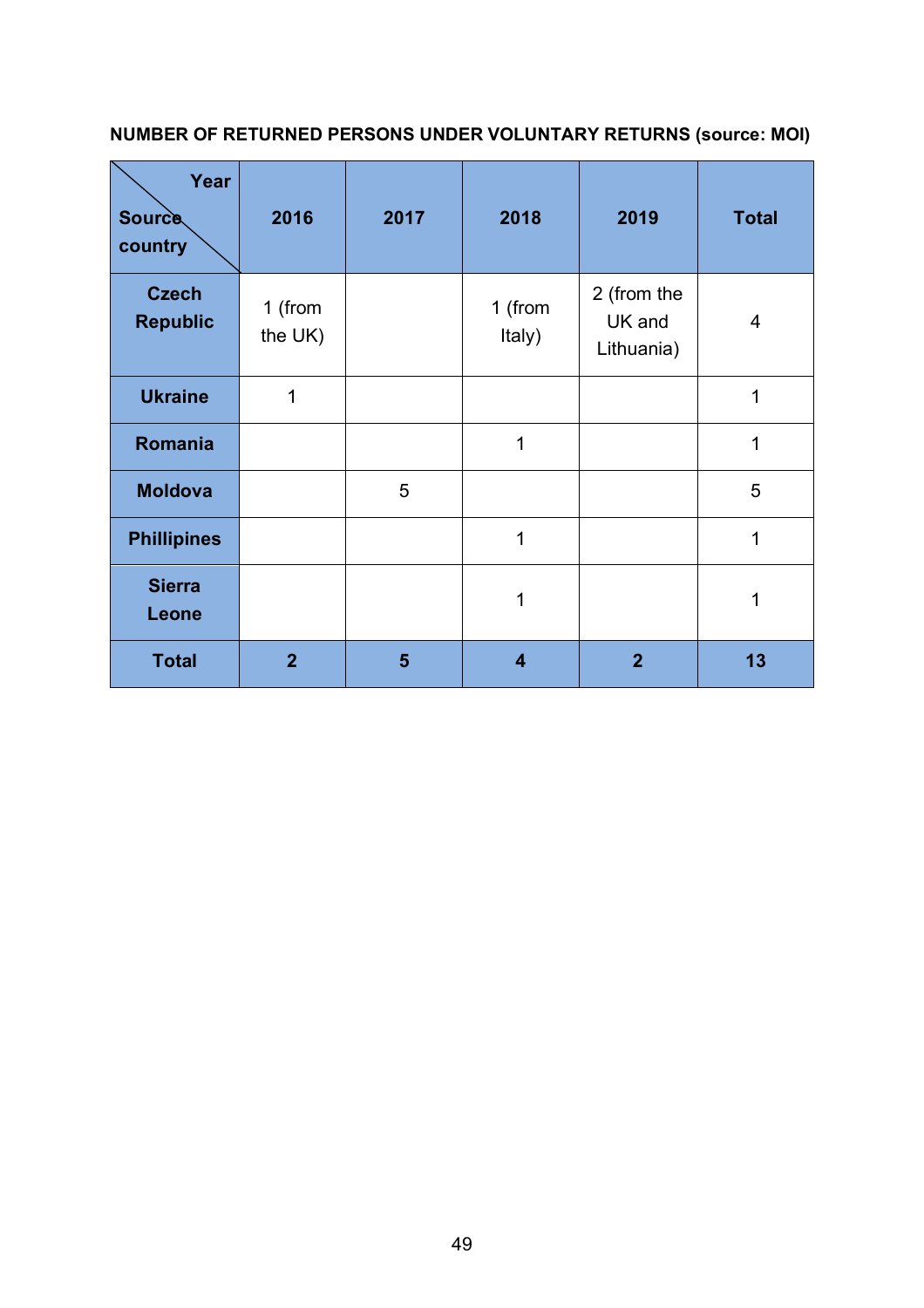#### **LIST OF USED ABBREVIATIONS**

| <b>EMPACT</b>                               | European Multidisciplinary Platform against Criminal Threats                                                        |  |  |
|---------------------------------------------|---------------------------------------------------------------------------------------------------------------------|--|--|
| <b>SRSC</b>                                 | <b>Statistical Recording System of Crime</b>                                                                        |  |  |
| EU                                          | <b>European Union</b>                                                                                               |  |  |
| <b>GRETA</b>                                | Group of Experts on Action against Trafficking in Human Beings                                                      |  |  |
| <b>IOM</b>                                  | International Organization for Migration                                                                            |  |  |
| <b>MLSA</b>                                 | Ministry of Labour and Social Affairs                                                                               |  |  |
| <b>MOJ</b>                                  | Ministry of Justice                                                                                                 |  |  |
| <b>MEYS</b>                                 | Ministry of Education, Youth and Sports                                                                             |  |  |
| <b>MFA</b>                                  | Ministry of Foreign Affairs                                                                                         |  |  |
| <b>National Strategy f</b><br>or the Period |                                                                                                                     |  |  |
| $2020 - 2023$                               | National Strategy for Combating Trafficking in Human Beings for<br>the Period 2020 - 2023                           |  |  |
| <b>NOCA</b>                                 | <b>National Organized Crime Agency</b>                                                                              |  |  |
| <b>NGO</b>                                  | Non-governmental Organization                                                                                       |  |  |
| <b>OSCE</b>                                 | Organization for Security and Co-operation in Europe                                                                |  |  |
| <b>UN</b>                                   | <b>United Nations</b>                                                                                               |  |  |
| <b>OSPOD</b>                                | Social and Legal Protection of Children Authority                                                                   |  |  |
| P CR                                        | Police of the Czech Republic                                                                                        |  |  |
| Program                                     | Program for the Support and Protection of Victims of Trafficking in<br>Human Beings of the Ministry of the Interior |  |  |
| <b>UCOC</b>                                 | Unit for Combating Organized Crime                                                                                  |  |  |
| <b>TD SPP</b>                               | <b>Territorial Department of Public Order Police Service</b>                                                        |  |  |
| <b>BCPIS</b>                                | Bureau of Criminal Police and Investigations Service                                                                |  |  |